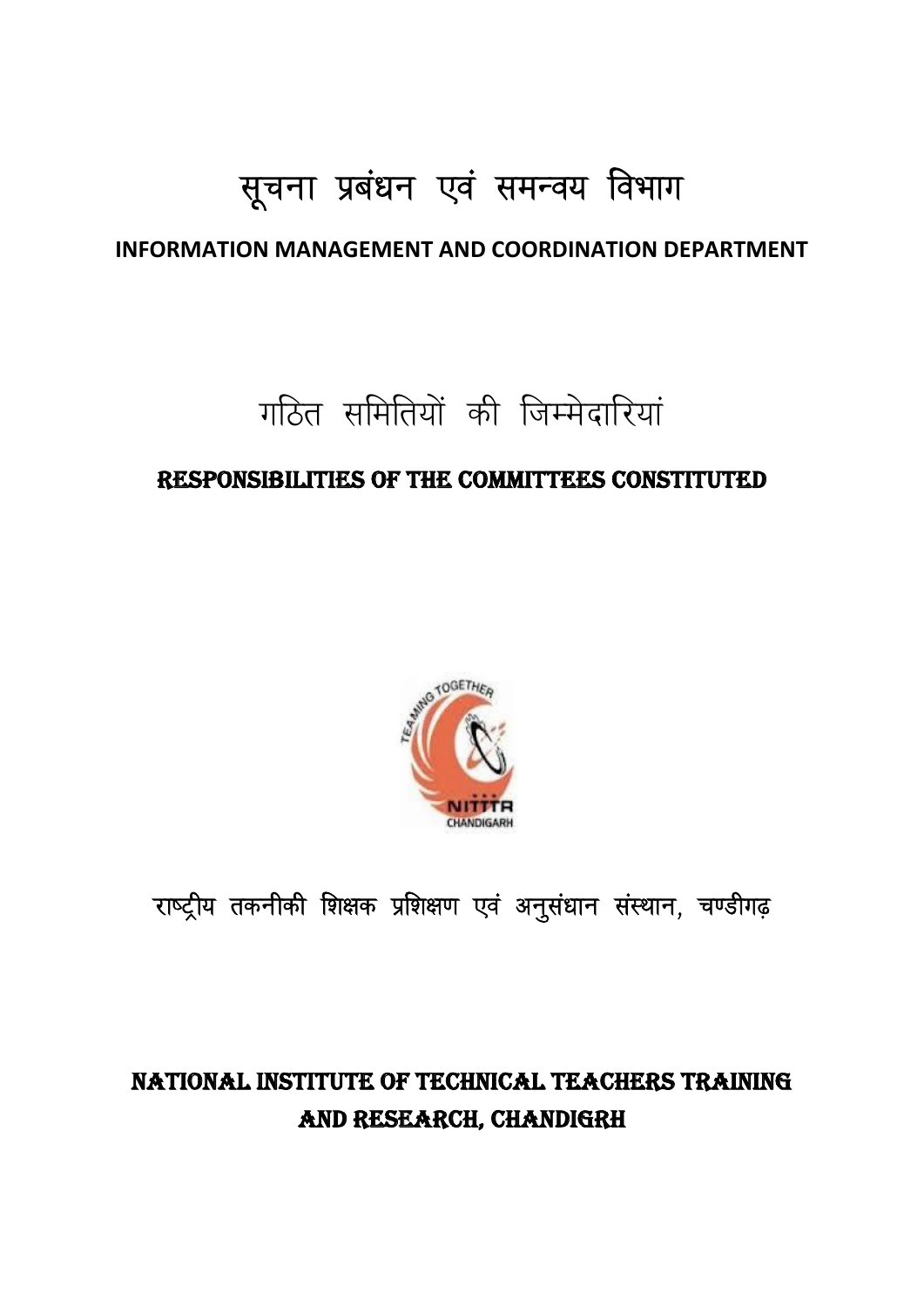# नाइटर की दूरदृष्टि

तकनीकी एवं व्यावसायिक शिक्षण एवं प्रशिक्षण पद्धति में परमश्रेष्ठता हासिल कर विश्व स्तर का अग्रणी संस्थान बनना।

## **VISION OF NITTTR**

NITTTR, Chandigarh envisions to be a world class lead resource institute for promoting excellence in Technical and Vocational Education and Training System.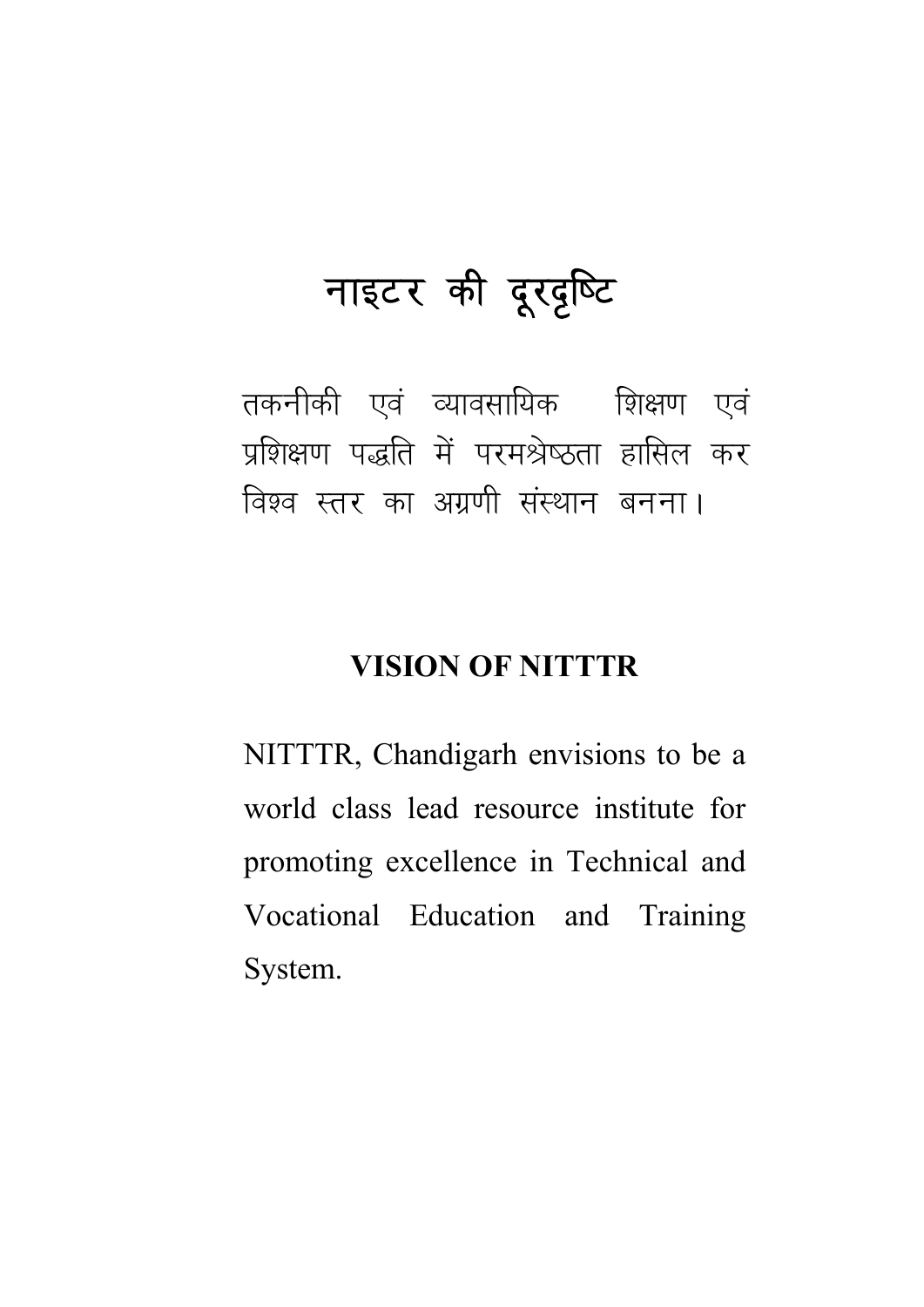## संस्थान के विषय में

राष्ट्रीय तकनीकी शिक्षक प्रशिक्षण एवं अनुसंधान संस्थान, (नाइटर) चण्डीगढ जिसका पूर्वनाम तकनीकी शिक्षक प्रशिक्षण संस्थान (टीटीटीआई), चण्डीगढ़ था, तब के शिक्षा मंत्रालय (अब मानव संसाधन विकास मंत्रालय), भारत सरकार द्वारा वर्ष 1967 में स्थापित चार नाइटरों में से एक है जिसका लक्ष्य देश के उत्तरी क्षेत्र में बहुतकनीकी शिक्षा का विकास एवं इनके शिक्षकों की प्रशिक्षण की जरूरतों को पूरा करना था। इसे वर्ष 1974 तक रॉयल नीदरलैंड सरकार का सहयोग प्राप्त रहा। संस्थान ने अपने बदले हुए नाम तथा बढ़ी हुई प्रतिष्ठा के साथ राष्ट्रीय तकनीकी शिक्षक प्रशिक्षण एवं अनुसंधान संस्थान (नाइटर) के रूप में नवम्बर, 2003 में एक नए युग में प्रवेश किया। उसके बाद यह आईएसओ 9001-2008 प्रमाणित संस्थान बन गया। इसका मुख्य संबंध उत्तरी क्षेत्र से है जिसमें हरियाणा, हिमाचल प्रदेश, जम्मू व कश्मीर, पंजाब, राजस्थान, उत्तर प्रदेश, उत्तराखण्ड, राष्ट्रीय राजधानी संघ क्षेत्र दिल्ली तथा संघ राज्य क्षेत्र चण्डीगढ़ शामिल हैं। वर्तमान समय में संस्थान के कार्यक्रमों तथा गतिविधियों का विस्तार तकनीकी शिक्षा के सम्पूर्ण पहलुओं तक है। संस्थान मानव संसाधन विकास मंत्रालय, भारत सरकार से पूर्ण रूप से निधिबद्ध है।

संस्थान एक स्वायत्त संगठन है जो समिति पंजीकरण अधिनियम, 1860 के अन्तर्गत पंजीकृत है। इसका प्रबंध शासक मण्डल द्वारा किया जाता है। निदेशक, संस्थान के कार्यकारी मुखिया हैं। संस्थान, सेक्टर 26, चण्डीगढ़ में सुविकसित परिसर में स्थित है जिसका क्षेत्रफल 6.85 हैक्टेयर है। संस्थान के सम्पूर्ण क्षेत्र में शैक्षिक इमारतें, लड़कों एवं लड़कियों के लिए पृथक छात्रावास, .<br>दो अतिथि-गृह, भोजनालय, जिमनैजियम, अशक्तजन समूह हेतू प्रशिक्षण केन्द्र, सभा-भवन, ईटीवी स्टूडियो एवं संकाय तथा कर्मचारीगणों के लिए आवास निर्मित है। सेक्टर 29 तथा 42 चण्डीगढ़ में भी संस्थान के आवासीय परिसर हैं। संस्थान अन्तर्राज्य बस टर्मिनस, सेक्टर 43 से लगभग 10 किलोमीटर तथा चण्डीगढ़ रेलवे स्टेशन से लगभग 5 किलोमीटर की दूरी पर स्थित है।

संस्थान का लक्ष्य, अनुसंधान तथा विकास, शिक्षा एवं प्रशिक्षण तथा विस्तार सेवाओं के सम्पूर्ण .<br>पैकेज के माध्यम से तकनीकी एवं व्यावसायिक शिक्षा, उद्योग एवं सामुदायिक जरूरतों तथा आधुनिक संचार प्रौद्योगिकी सहित प्रौद्योगिकी में विकास की चुनौतियों को गतिशीलता से पूरा करना है ।

भारत के माननीय राष्ट्रपति जी ने देश में अशक्तजन के सशक्तीकरण हेतू सर्वश्रेष्ठ संस्थान के क्षेत्र में उल्लेखनीय कार्य प्रदर्शन को मान्यता देते हूए नाइटर, चण्डीगढ़ को अशक्तजन सशक्तीकरण हेतु राष्ट्रीय पुरस्कार-2013 से सम्मानित किया। संस्थान के विषय में विस्तृत जानकारी हेतू संस्थान की वैबसाईट www.nittttrchd.ac.in को देखा जा सकता है।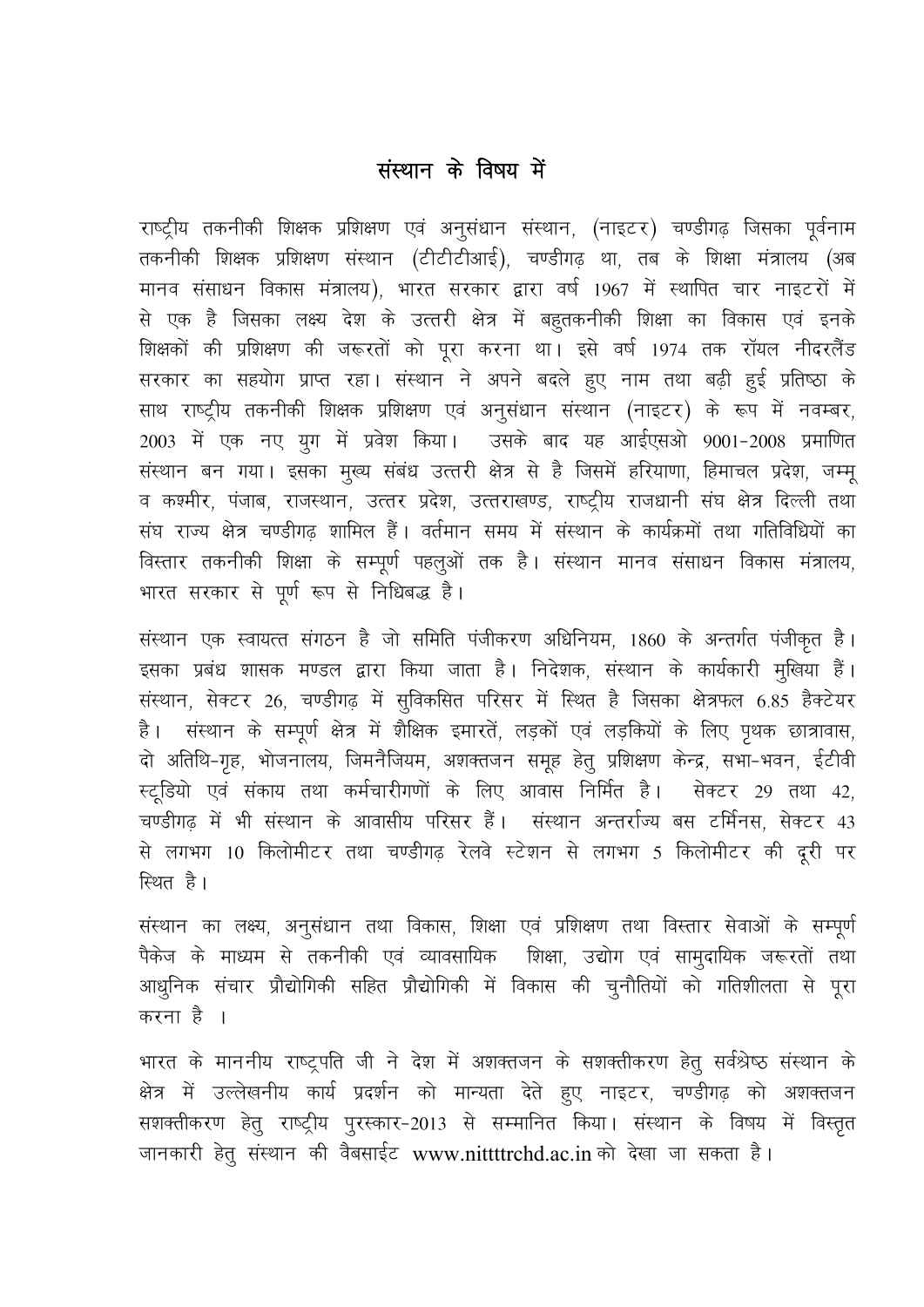#### About the Institute

National Institute of Technical Teachers Training and Research (NITTTR) Chandigarh formerly known as Technical Teachers' Training Institute (TTTI), Chandigarh is among four NITTTRs, established by the then Ministry of Education (now Ministry of Human Resource Development), Government of India in the year 1967 to meet the requirements of training polytechnic teachers for the growth and development of polytechnic education in the northern region of the country. It had the collaboration of Royal Netherlands Government upto 1974. The institute ushered a new era in November 2003, with its changed name and enhanced status as National Institute of Technical Teachers Training and Research (NITTTR). Later on it became as an ISO 9001-2008 certified organization. It focusses on the northern region comprising the states of Haryana, Himachal Pradesh, Jammu & Kashmir, Punjab, Rajasthan, Uttar Pradesh, Uttarakhand, National Capital Territory of Delhi and Union Territory of Chandigarh. Presently, the outreach of the programmes and activities of the institute covers the entire gamut of technical education. The institute is fully funded by Government of India, Ministry of Human Resource Development

The institute is an autonomous organisation registered under the Societies Registration Act, 1860. It is managed by a Board of Governors. Director is the executive head of the institute. The institute is situated in a well developed campus in Sector 26, Chandigarh covering an area of over 6.85 hectares. The entire institute area comprises of academic buildings, separate hostels for boys and girls, two number guest houses, mess, gymnasium, training centre for Persons with Disabilities, auditorium, ETV Studio and residential accommodation for faculty and staff. For the benefit of the students and faculty, the wi-fi facilities has been provided in the institute area. The institute has also its residential campus in sector 29 and 42, Chandigarh. The institute is about 10 kms from interstate Bus Terminus in Sector 43 and 05 kms from Chandigarh Railway station.

The Mission of the institute is to dynamically respond, through an integrated package of research and development education and training and extension services to the needs of technical and vocational education, industry and community and challenges of advances in technology, including modern communication technology.

NITTTR Chandigarh is recipient of National Award for the Empowerment of Persons with Disabilities – 2013 by the Hon"ble President of India on 3rd December, 2013 in New Delhi in recognition of outstanding performance in the field of Best Institution for Empowerment of Persons with Disabilities in the country. The broad information about the Institute can be glanced at [www.nitttrchd.ac.in](http://www.nitttrchd.ac.in/)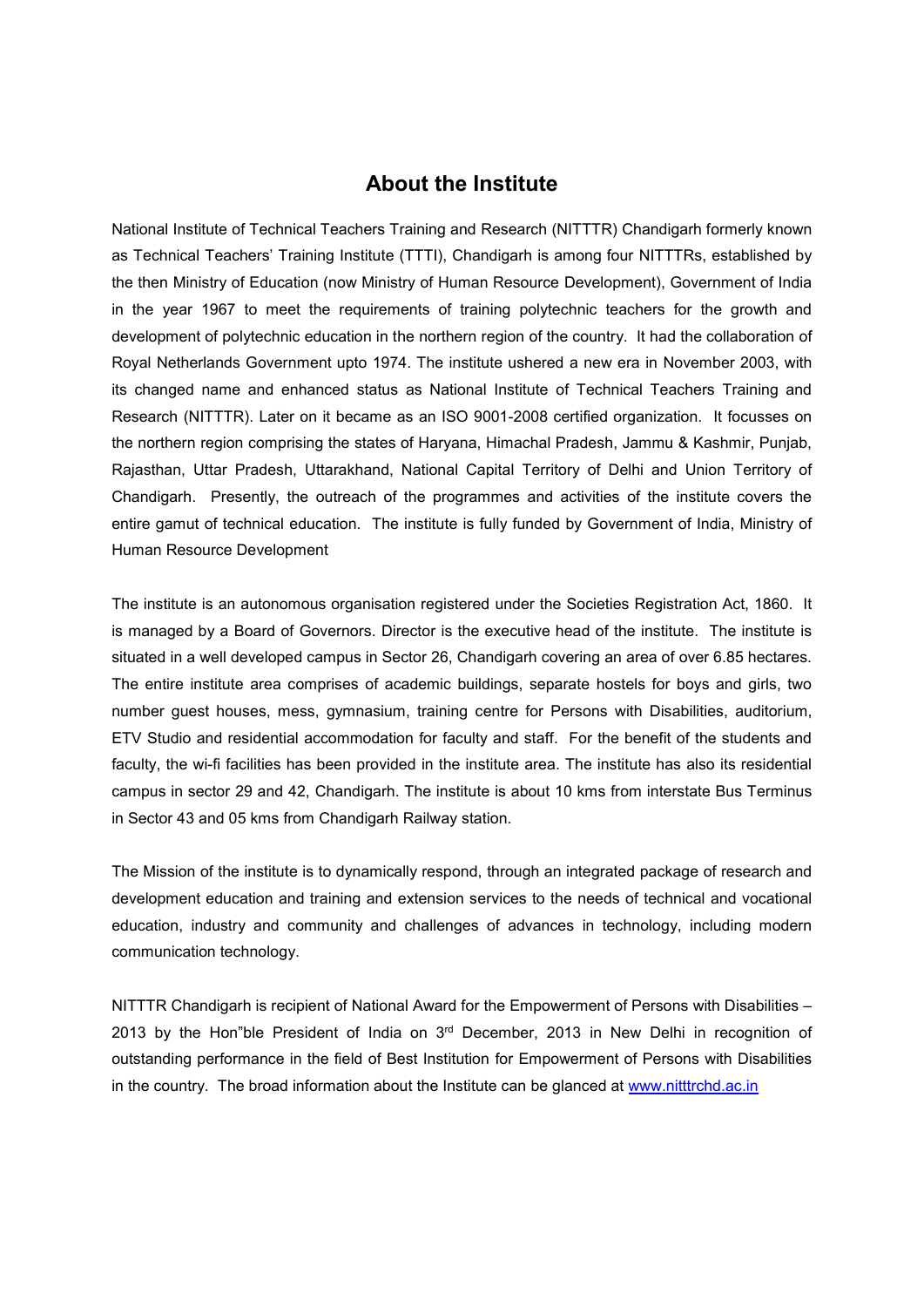## गुणवत्ता नीति

संस्थान तकनीकी तथा व्यावसायिक शिक्षा पद्धति उद्योग एवं समुदाय को उच्च गुणात्मक एवं अपेक्षित शिक्षा, प्रशिक्षण, अनुसंधान एवं विकास तथा विस्तार सेवाएं प्रदान करने के लिए कृतसंकल्प है। संस्थान तकनीकी शिक्षक प्रशिक्षण में नेतृत्व करेगा तथा तकनीकी शिक्षा पद्धति को अन्तर्राष्ट्रीय स्तर पर परमश्रेष्ठता प्राप्त करने के लिए <u> शिक्षा-सामग्री तथा सेवाएं प्रदान करेगा।</u>

## **QUALITY POLICY**

Institute is committed to provide high quality and customized education, training, research and development and extension services to technical and vocational education system, industry and The institute shall community. develop leadership in technical teachers training and provide educational products and services to enable the technical education system to achieve excellence internationally.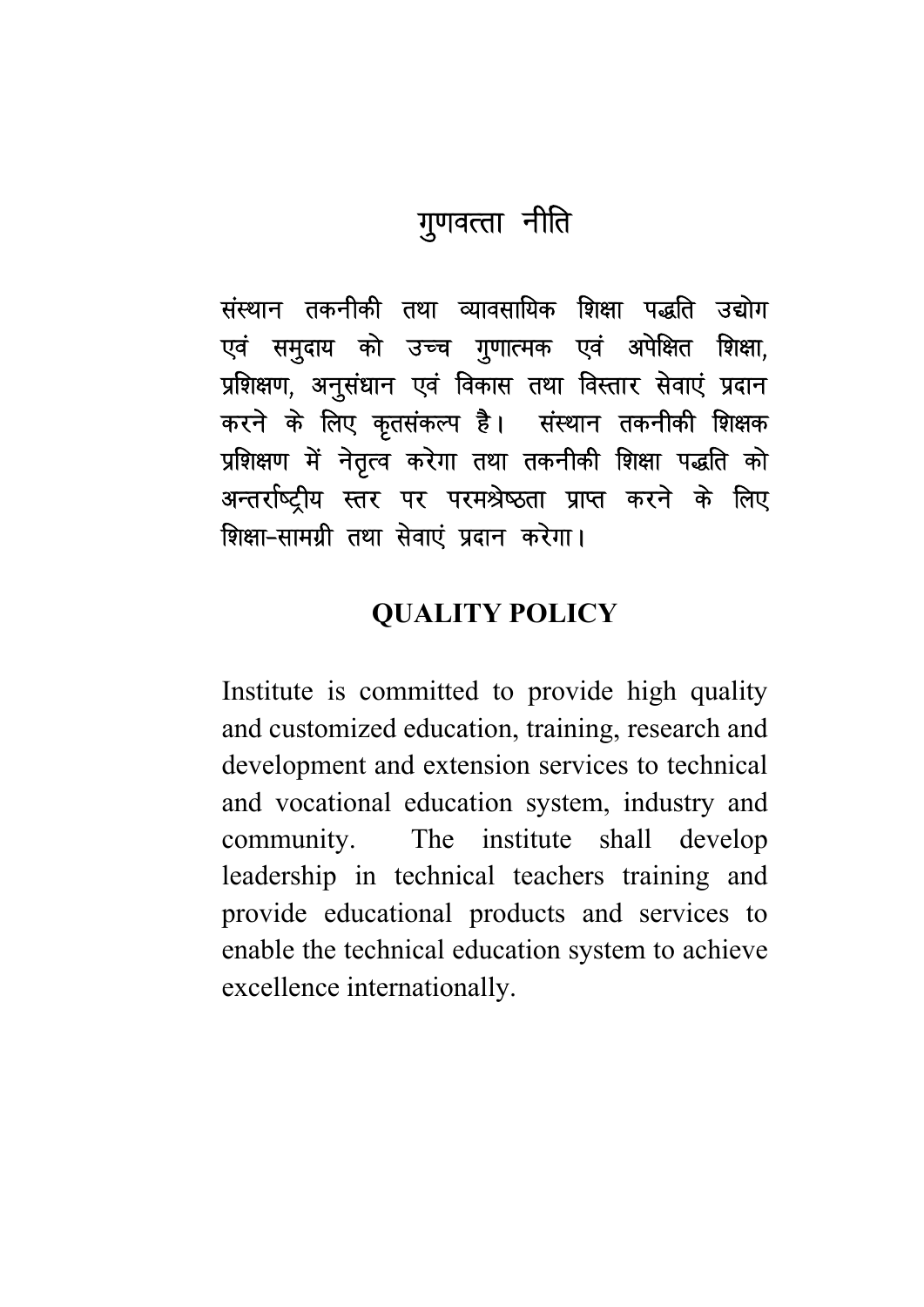## विषय-वस्तु Content

| क्रम सं0       | विवरण Particular                                                                                                                                                                        | पृष्ठ सं0 |
|----------------|-----------------------------------------------------------------------------------------------------------------------------------------------------------------------------------------|-----------|
| Sr.No.         |                                                                                                                                                                                         | Page No.  |
| 1.             | संकाय परिषद् Faculty Council                                                                                                                                                            |           |
| 2.             | अन्तर्राष्ट्रीय सम्पर्क International Liaison                                                                                                                                           | $1 - 2$   |
| 3.             | संस्थान पत्रिका Institute Journal                                                                                                                                                       | $2 - 3$   |
| 4.             | संकाय सदस्यों का विकास Faculty Development Programme                                                                                                                                    | $3 - 4$   |
| 5.             | अकादमिक एकक Academic Cell                                                                                                                                                               | $4 - 6$   |
| 6.             | राज्यों के साथ सम्पर्क Liaison with States                                                                                                                                              | $6 - 7$   |
| 7 <sub>1</sub> | संस्थान की बजट समिति Institute Budget Committee                                                                                                                                         | $7 - 8$   |
| 8.             | एससी/एसटी हेतु सम्पर्क अधिकारी Liaison officer for SC/ST                                                                                                                                | 8         |
| 9.             | विभागाध्यक्षों/अधिष्ठाता तथा आचार्यों की बैठकें                                                                                                                                         | 8         |
|                | Meetings of HODs, Deans and Professors                                                                                                                                                  |           |
| 10.            | वित्त⁄शासक मंडल⁄समिति की बैठकें                                                                                                                                                         | $8-9$     |
|                | Meetings of Finance/Board of Governors/Society                                                                                                                                          |           |
| 11.            | पुस्तकालय समिति Library Committee                                                                                                                                                       | $9 - 10$  |
| 12.            | सिविल, सम्पदा, विद्युत्, दूरभाष एवं प्रशीतन तथा वातानुकूलन<br>सेवाओं का विकास एवं अनुरक्षण Development and maintenance<br>of Civil, Estate, Electrical, Telephone and Refrigeration and | $10-13$   |
| 13.            | Air-conditioning Services.<br>तकनीकी संस्थानों और संस्थान के कर्मचारियों के लिए पुरस्कार<br>Award scheme for technical institutions and institute<br>योजना<br>employees                 | $13 - 14$ |
| 14.            | संस्थान के औषधालय सहित कर्मचारीगण कल्याण एवं शिकायतें<br>निवारण<br>Staff welfare and Grievances including institute<br>dispensary                                                       | $14-15$   |
| 15.            | मुख्य सतर्कता अधिकारी Chief Vigilance Officer                                                                                                                                           | $15 - 18$ |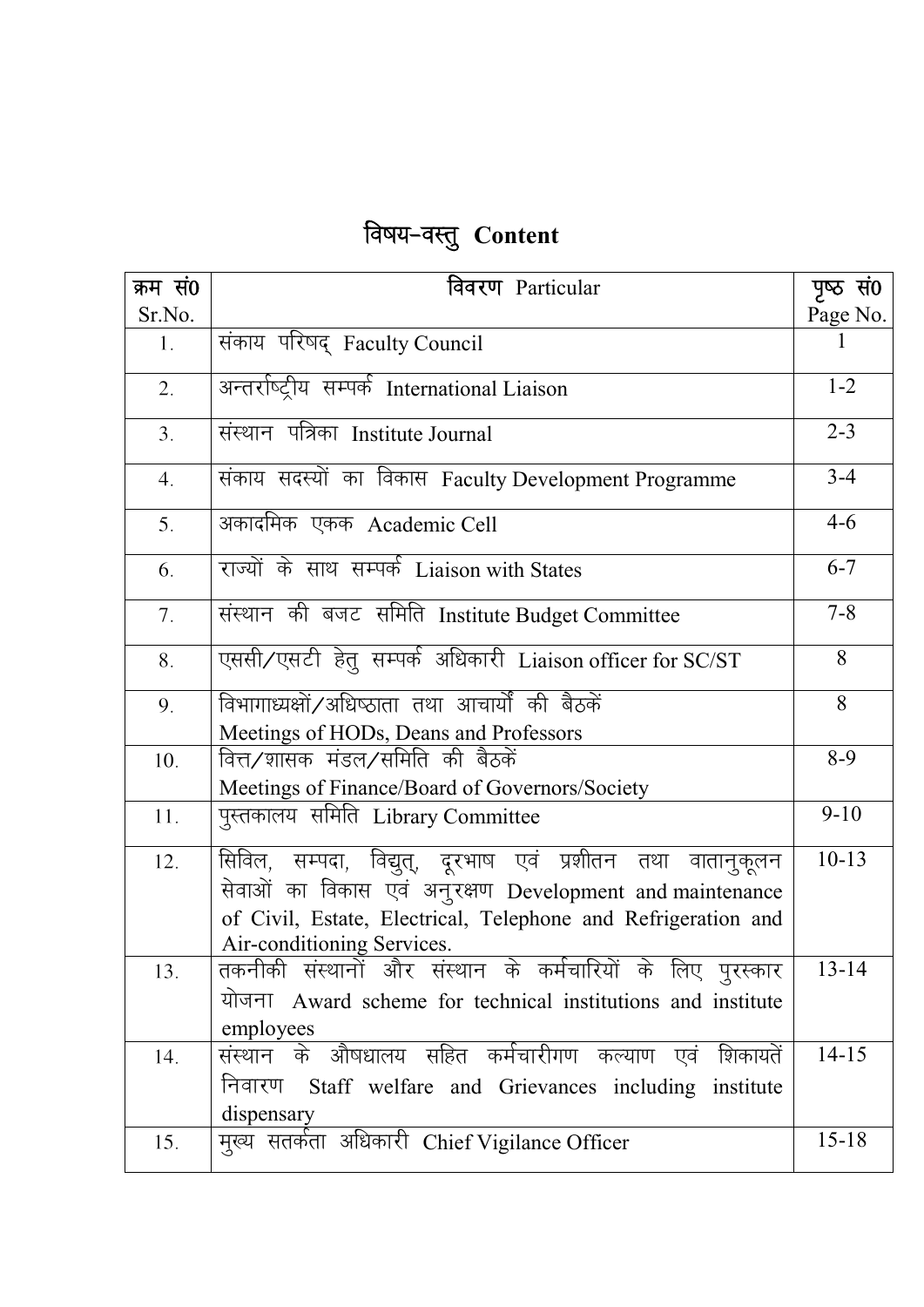| क्रम सं0 | विवरण Particular                                                                                       | पृष्ठ सं0 |
|----------|--------------------------------------------------------------------------------------------------------|-----------|
| Sr.No.   |                                                                                                        | Page No.  |
| 16.      | विभागीय पदोन्नति समिति Departmental Promotion Committee                                                | 18        |
| 17.      | खेलकूद विकास कार्यक्रम Sports Development Programme                                                    | 18-19     |
| 18.      | सांस्कृतिक कार्यक्रम, स्वागत समारोह, विदाई समारोह, आपस में                                             | 19-20     |
|          | मिलकर इकट्ठे होना Cultural Programme, Reception, Farewell<br>and get-together                          |           |
| 19.      | अनुदेशात्मक संसाधन तथा विपणन इकाई Instructional Resource<br>and Marketing Unit                         | $20 - 21$ |
| 20       | क्रय समिति Purchase Committee                                                                          | $21 - 22$ |
| 21.      | सूरक्षा तथा अग्नि शमन उपकरणों का प्रचालन<br>Safety and<br><b>Operation of Fire Fighting Equipments</b> | $22 - 23$ |
| 22.      | परिसर की सुरक्षा Security of Campus                                                                    | 24        |
| 23.      | वाहन का अनुरक्षण तथा आवंटन Maintenance and Allotment of<br>vehicles.                                   | 24-25     |
| 24.      | इंटरनेट प्रशासन तथा कम्प्यूटर अनुरक्षण<br>Internet<br><b>Administration and Computer Maintenance</b>   | $25 - 26$ |
| 25.      | की<br>वैबसाइट का अनुरक्षण Institute<br>संस्थान<br>Website<br>Maintenance                               | 26-28     |
| 26.      | फनींचर<br>क्रय करना, मरम्मत तथा रख-रखाव<br>करना<br>Procurement, Repair and Maintenance of furniture    | 28        |
| 27.      | पीए सिस्टम का प्रचालन एवं अनुरक्षण करना तथा संस्थान में                                                | 28-29     |
|          | कार्यक्रमों के लिए फोटोग्राफी Operation and Maintenance of PA                                          |           |
|          | System and Photography for Programmes at Institute                                                     |           |
| 28.      | स्थान आवंटन समिति Space Allocation Committee                                                           | 29        |
| 29.      | कक्षा-कक्ष, सम्मेलन कक्ष, समिति कक्ष, बोर्ड कक्ष तथा सभा-भवन                                           | 29        |
|          | करना एवं साफ-सफाई करना Allotment<br>आवंटित<br>and                                                      |           |
|          | cleanliness of Class rooms, Conference Hall, Committee Room,                                           |           |
|          | Board Room and Auditorium                                                                              |           |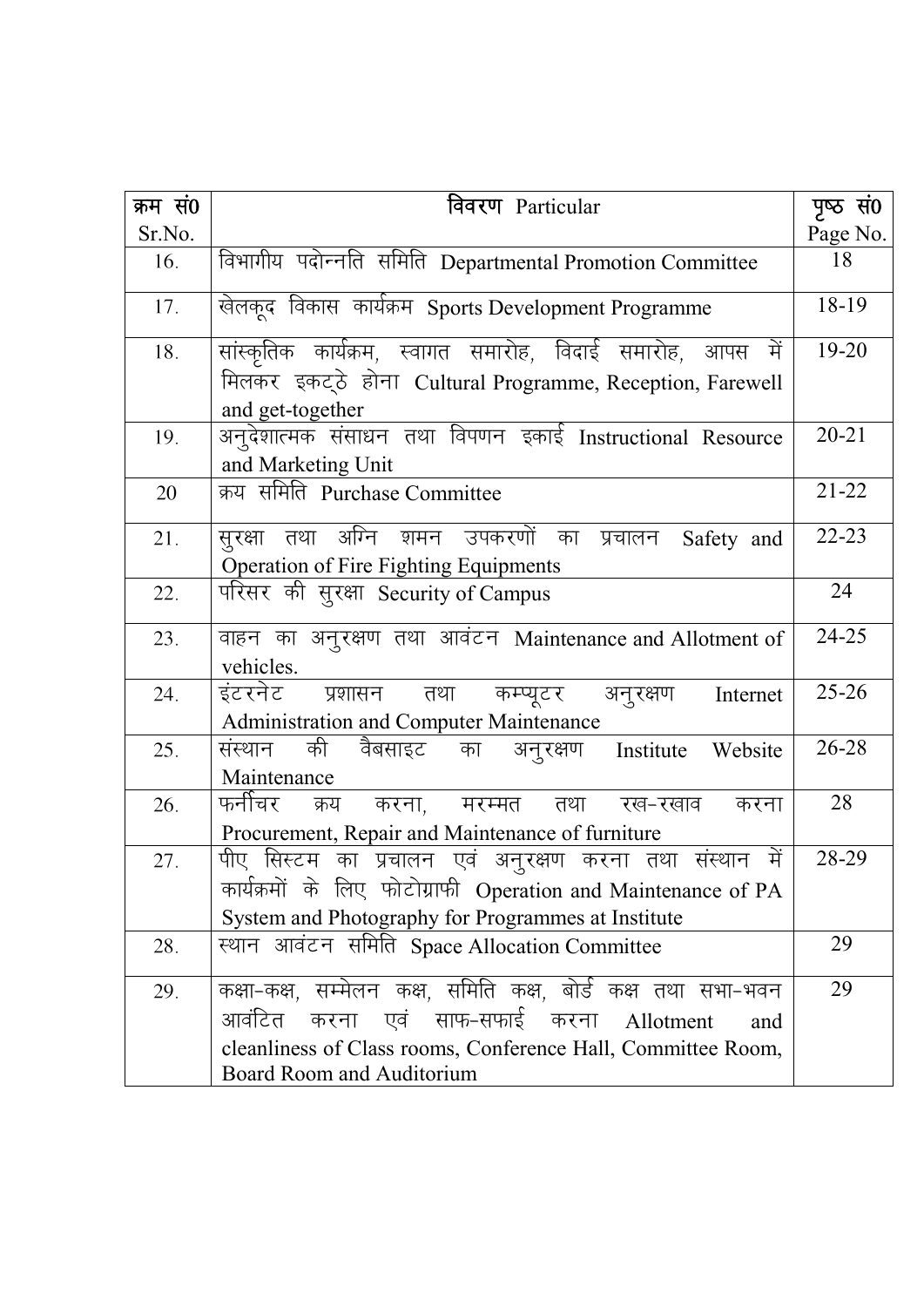| क्रम सं0 | विवरण Particular                                                                                    | पृष्ठ सं0 |
|----------|-----------------------------------------------------------------------------------------------------|-----------|
| Sr.No.   |                                                                                                     | Page No.  |
| 30.      | संकाय सदस्यों के आवासों का आवंटन Allotment of Faculty                                               | 29-30     |
|          | residences.                                                                                         |           |
| 31.      | कर्मचारीगण आवास का आवंटन Allotment of Staff Residences                                              | 30        |
| 32.      | भोजनालय तथा कैंटीन Mess and Canteen                                                                 | 30        |
| 33.      | छात्रावास प्रशासन - लड़के Hostel Administration-Male                                                | $31 - 32$ |
| 34.      | छात्रावास प्रशासन - लड़कियां Hostel Administration-Female                                           | 32-33     |
| 35.      | अतिथि–गृह – I Guest House – I                                                                       | 33-34     |
| 36.      | अतिथि-गृह - II Guest House – II                                                                     | 34-35     |
| 37.      | राजभाषा कार्यान्वयन Official Language Implementation                                                | 35        |
| 38.      | अन्तर्राष्ट्रीय दिवस का आयोजन Organising International Day                                          | $35 - 36$ |
| 39.      | स्वतंत्रता दिवस, गणतंत्र दिवस तथा संस्थान दिवस के अवसर पर                                           | 36        |
|          | राष्ट्रीय ध्वज़ फहराना Hoisting of National Flag<br>on<br>Independence, Republic and Institute Days |           |
| 40.      | भूतपूर्व छात्र संगठन Alumni Association                                                             | 36        |
| 41.      | गुणात्मक आश्वासन तथा आईएसओ प्रमाणीकरण<br>Quality<br>Assurance and ISO Certification                 | 36-37     |
| 42.      | संस्थान सूचना-पत्र Institute Newsletter                                                             | 37-38     |
| 43.      | आरटीआई के अन्तर्गत अपीलकर्त्ता प्राधिकारी Appellate Authority<br>under RTI                          | 38-39     |
| 44.      | आरटीआई के अन्तर्गत जन सूचना अधिकारी Public Information                                              | 39-40     |
|          | Officer under RTI                                                                                   | 40        |
| 45.      | तकनीकी सक्षमता विकास केन्द्र Centre for Developing Technical<br>Competencies                        |           |
| 46.      | आन्तरिक लेखा-परीक्षण Internal Audit                                                                 | $40 - 41$ |
| 47.      | व्यावसायिक शिक्षा Vocational Education                                                              | 41        |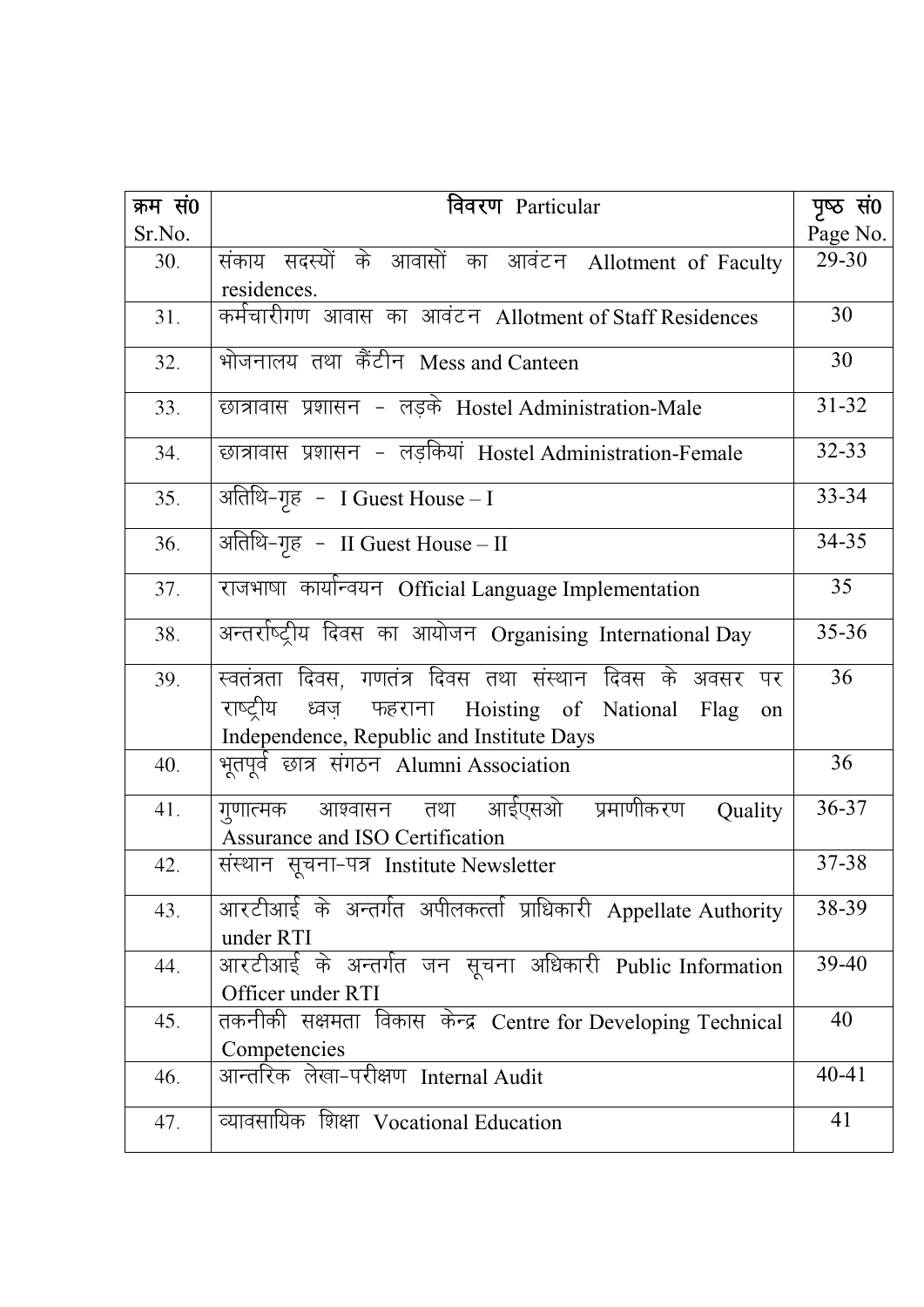| क्रम सं0 | विवरण Particular                                                                    | पृष्ठ सं0 |
|----------|-------------------------------------------------------------------------------------|-----------|
| Sr.No.   |                                                                                     | Page No.  |
| 48.      | विधि कार्य Legal Matters                                                            | 42        |
| 49.      | महिला विरूद्ध उत्पीड़न एकक Harassment against Women Cell                            | $42 - 43$ |
| 50.      | आईसीटी आधारित प्रशिक्षण कार्यक्रम - शिक्षा-शास्त्र                                  | 44        |
|          | ICT based Training Programmes - Pedagogy                                            |           |
| 51.      | सामुदायिक विकास कॉलेज योजना के अन्तर्गत प्रशिक्षण कार्यक्रम                         | 44        |
|          | Training Programmes under Community Development College<br>Scheme                   |           |
| 52.      | आईसीटी आधारित प्रशिक्षण कार्यक्रम - तकनीकी                                          | 44-45     |
|          | ICT based Training Programmes - Technical                                           |           |
| 53.      | संस्थान का पीआरओ/प्रैस नोट Institute PRO/Press Note                                 | 45        |
| 54.      | एनएमईआईसीटी NMEICT                                                                  | $45 - 50$ |
| 55.      | विभागाध्यक्ष (शैक्षिक विभाग) Head of Departments (Academic<br>Department)           | 50-52     |
| 56.      | समन्वयक Coordinators                                                                | $52 - 53$ |
| 57.      | अधिष्ठाता (विस्तार सेवाएं एवं परामर्श) Dean (Extension Services<br>and Consultancy) | 53-54     |
| 58.      | विकास)<br>(अनुसंधान तथा<br>अधिष्ठाता<br>Dean (Research and<br>Development)          | 54-55     |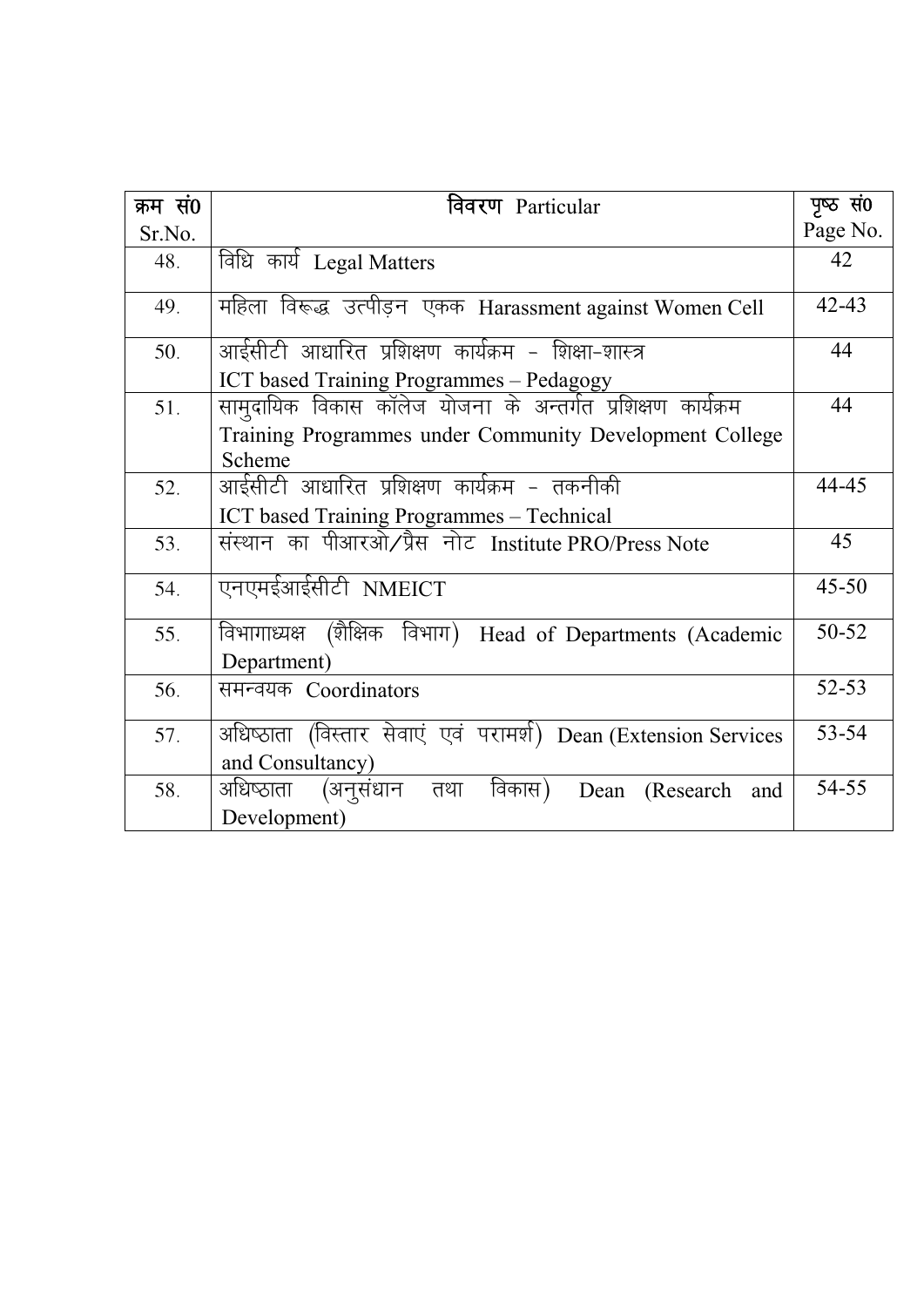## राष्ट्रीय तकनीकी शिक्षक प्रशिक्षण एवं अनुसंधान संस्थान चण्डीगढ NATIONAL INSTITUTE OF TECHNICAL TEACHERS TRAINING AND RESEARCH, **CHANDIGARH**

कार्यालय आदेश सं0 नाइटर/इमको/351 दिनांक 31.03.2014 दवारा गठित समितियों की जिम्मेदारियां निम्नलिखित होंगी। सभी प्रभारी अधिकारियों तथा समिति के सदस्यों से अनुरोध है कि वे तदनसार कार्य करें:-

The following will be the functions / responsibilities of the committees constituted vide Office Order No. NITTTR / IMCO / 351 dated 31.3.2014. All officers In-charges and team members are requested to act accordingly.

#### 1. संकाय परिषद:

- संस्थान के सर्वांगीण विकास में संकाय सदस्यों की जरूरतों तथा हितों को प्रस्तुत करना $<sub>1</sub>$ </sub>
- शैक्षिक गणवत्ता, योजना विकास, विनियामक नीतियां तथा कार्य प्रक्रियाएं विकसित करने तथा संकाय सदस्यों एवं कर्मचारीगणों की प्रशिक्षण जरूरतों सहित शैक्षिक मामलों के विषय में नीतिपरक नियोजन में अग्रणी भमिका।
- विद्यार्थी गतिविधियों संबंधी शैक्षिक नीति, कार्य प्रक्रियाओं के सभी मामलों के विषय में संस्थान के प्रशासन को सलाह देना।
- आवधिक आधार पर संकाय परिषद की बैठकें आयोजित करना।

#### 1. Faculty Council:

- Representing faculty needs and interests in the overall development of the institute.
- Taking the leadership role in developing policies and procedures governing academic quality, program development and strategic planning on academic matters including training needs of the faculty and staff.
- Advising institute administration on all matters of educational policy, the procedures for involving faculty in developing educational policies and regulations concerning student activities.
- Conducting faculty council meeting on periodic basis

## 2. अन्तर्राष्ट्रीय सम्पर्क:

- विदेशी विशेषतया सार्क तथा एशियन देशों की आवश्यकताओं के अनुरूप तकनीकी तथा व्यावसायिक शिक्षकों हेत कोर्स/प्रोग्राम प्रदान करना।
- $\bullet$  शैक्षिक परामर्शदाता इंडिया लिमिटेड (एडसिल) के साथ प्रभावी रूप से सम्पर्क साधना।
- <u>. सार्क तथा एशियन देशों के बीच नाइटर, चण्डीगढ में पी जी कोर्स के इच्छक</u> विद्यार्थियों में डायरेक्ट एडमिशन ऑफ स्टडेंट एबरॉड (डासा) योजना को लोकप्रिय बनाना ।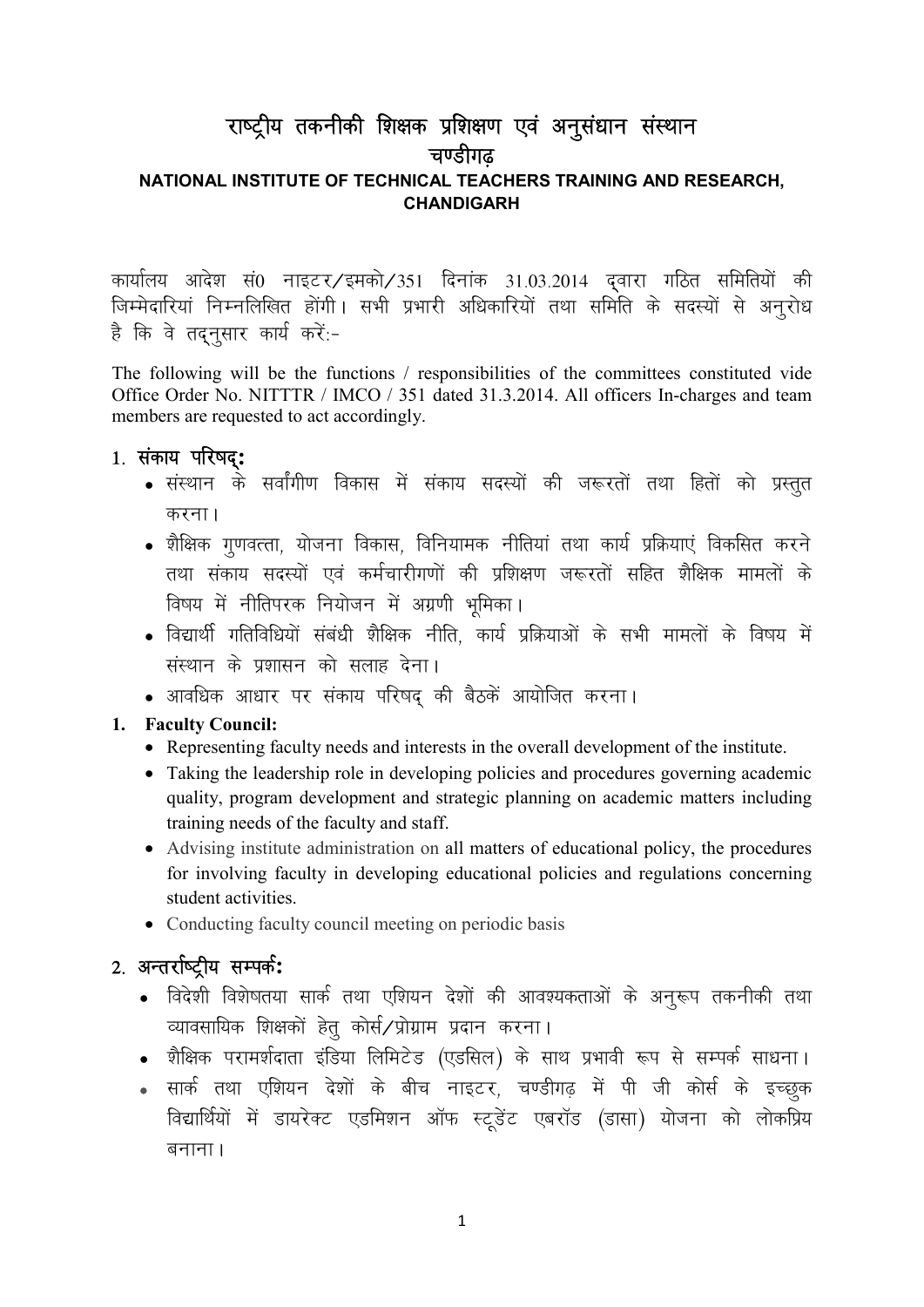- निम्नलिखित क्षेत्रों में अन्तर्राष्ट्रीय परमश्रेष्ठ केन्द्र की स्थापना हेतु परियोजना विवरण तैयार करना:
	- o पुनर्नवीकरणीय ऊर्जा
	- o सॉफ्*टवेयर विकास*
	- $\circ$  व्यावसायिक शिक्षा
- वैश्विक स्तर पर शिक्षा, शिक्षा प्रबंधन, इंजीनियरिंग तथा प्रौद्योगिकी के विभिन्न क्षेत्रों में विषय विशेषज्ञों की सूची तैयार करना।
- यूकेआईईआरआई इत्यादि से वित्तीय तथा प्रशिक्षण सहायता प्राप्त करने हेत् प्रस्ताव तैयार करना।
- ख्याति प्राप्त अन्तर्राष्ट्रीय विश्वविद्यालयों तथा अनुसंधान संगठनों के साथ नाइटर, चण्डीगढ़ की सक्षमता विकास हेतु सम्पर्क बनाना।

#### 2. International Liaisoning:

- Offering courses / programmes for technical and vocational teachers to suit overseas demand especially SAARC and ASEAN countries.
- Effectively liaison with Educational Consultants India Limited (Ed.CIL).
- Popularizing the scheme of Direct Admission of Students Abroad (DASA) among SAARC and ASEAN countries students who are willing to undertake PG courses at NITTTR, Chandigarh.
- Preparing DPR for establishing international centre of excellence in following areas
	- o Renewable energy
	- o Software development
	- o Vocational education
- Preparing list of resource persons available in different areas of education, education management, engineering and technology at global level.
- Preparing proposals for getting financial and training help from UKIERI etc.
- Establishing links for capacity building of NITTTR, Chandigarh with renowned international universities and research organizations.

## 3. संस्थान-पत्रिका:

- त्रैमासिक शोध पत्रिका प्रकाशित करना तथा प्रकाशन हेतु शोध लेख आमंत्रित करना।
- मूल्यांकन समिति गठित करना और शोध⁄तकनीकी लेख मूल्यांकन हेतु विषय विशेषज्ञों के पास भेजना।
- लेखकों/योगदान करने वालों को उनके शोध/तकनीकी लेखों की स्वीकृति/संशोधन हेतु सम्प्रेषित करना।
- पत्रिका प्रकाशित करवाना तथा उसे संस्थानों. व्यक्तियों. लेखकों एवं निगम अंशदाताओं तक प्रेषित करना।
- देश के तकनीकी संस्थानों में सदस्यता बढ़ाते हूए संस्थान की पत्रिका की ख्याति के लिए प्रयासरत रहना।
- अन्तर्राष्ट्रीय लेखकों की भागीदारी से लेख की गूणवत्त्ता में सूधार लाने हेतू प्रयास करना।
- यह प्रयास करना कि पत्रिका को अन्तर्राष्ट्रीय दर्जा प्राप्त हो और इसे प्रभावी घटक के रूप में तैयार करना।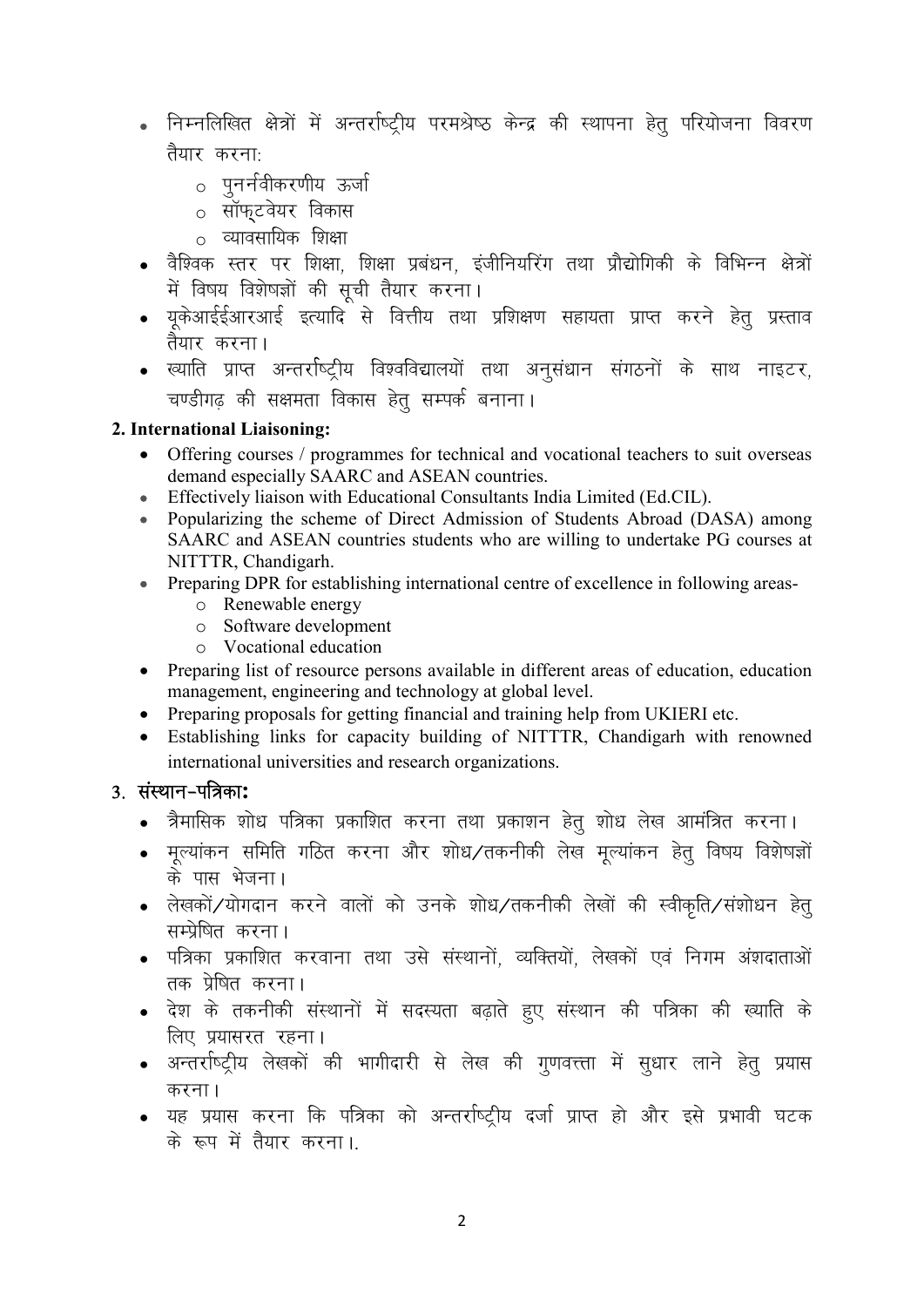- पत्रिका को ऑन लाईन उपलब्ध करवाने और लेख ऑन लाईन भी प्राप्त करने हेतु प्रयास करना।
- अनेक कार्यक्षेत्र विषय विशेषज्ञों. जिनमें अन्तर्राष्ट्रीय ख्याति प्राप्त विशेषज्ञ भी शामिल हैं, की सहमति लेकर सम्पादकीय बोर्ड पूनर्गठित करना।
- पत्रिका के अंशदाताओं का लेखा-जोखा तैयार करना जिसमें अंशदाताओं को पन: सदस्य बनाना और तत्सम्बंधी पत्राचार करना शामिल है।
- लेख पुनरीक्षकों को मानदेय आवंटन।
- पत्रिका प्रकाशन समिति की हर दो माह में एक बार बैठक आयोजित करना।

#### 3. Institute Journal:

- Publishing research journal quarterly and inviting research papers for publication.
- Constituting review committee and sending research / technical papers to experts for reviewing.
- Communicating with authors / contributors regarding acceptance / modifications of their research / technical papers.
- Printing and dispatching journals to institutions, individuals, authors and corporate subscribers.
- Making efforts to popularize the institute journal by increasing the membership in technical institutes of the country.
- Making efforts for improving the quality of articles by the participation of international authors.
- Making efforts in getting international status for the journal and getting its impact factor.
- Making online availability of the journal and receiving articles also online.
- Reorganizing the editorial board by seeking consent of large number of field experts including international experts.
- Maintaining accounts of subscribers including renewal and sending letters for renewal of subscription.
- Disbursing honorarium to paper reviewers.
- Holding meetings of journal publishing committee once in every two months.

#### $4.$  संकाय सदस्यों का विकास:

- संकाय सदस्यों को उनकी विषय विशेषज्ञता के क्षेत्रों में विषयों, अनुदेशात्मक नियोजन, प्रस्तूति, मूल्यांकन, सम्प्रेषण कौशल इत्यादि क्षेत्रों में प्रशिक्षण कार्यक्रमों के लिए नामित करते हुए संकाय की प्रभाविता को बनाए रखना एवं उसे और आगे बढ़ाना।
- आई आई एम, लखनऊ अथवा किसी अन्य प्रतिष्ठित संगठन द्वारा टी ई क्यू आई पी-II के अन्तर्गत आयोजित एक माह के अनिवार्य प्रशिक्षण हेतु संकाय व कर्मचारीगण को पाबंद करना।
- संकाय की पेशा अभिवृद्धि के लिए उनकी शैक्षिक जरूरतों को पूरा करना।
- आई आई टीज तथा अन्य प्रतिष्ठित संस्थानों दवारा आयोजित प्रशिक्षण कार्यक्रमों में संकाय सदस्यों को नामित करके, उनके दवारा अधिगत शिक्षा-विषयों के बीच बदलते परिवेश में सन्तोषजनक समायोजन सूनिश्चित करना।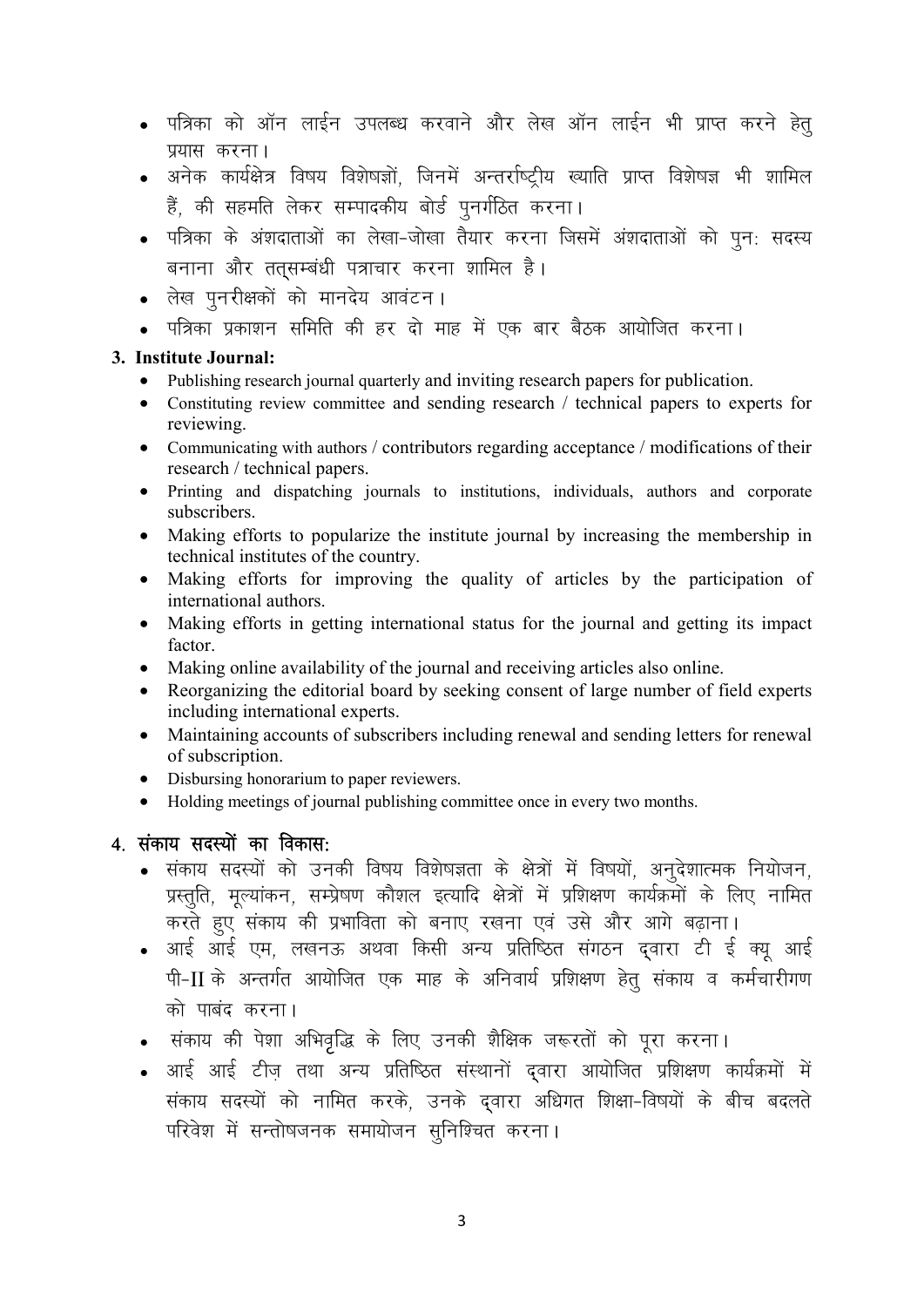- संकाय सदस्यों को, राष्ट्रीय तथा अन्तर्राष्ट्रीय स्तर पर लेखों की गुणवत्ता के आधार पर उनके शोध कार्य के प्रस्तुतीकरण के लिए नामित करना।
- सी पी एस सी, मनीला तथा इस जैसे अन्य संगठनों के साथ प्रभावकारी सम्पर्क साधना ।

#### 4.Faculty Development Programmes:

- Maintaining and enhancing faculty effectiveness by sponsoring faculty members for training programs in the area of their specialisation, instructional planning, delivery, evaluation, communication skills, etc.
- Processing cases of faculty for one month mandatory training under TEQIP-II organized by IIM, Lucknow or any reputed organization
- Helping faculty in fulfilling academic requirements for their career advancement.
- Ensuring satisfactory adjustments to changing environments within their disciplines by sponsoring faculty members in training programs organized by IITs and other reputed institutes.
- Sponsoring faculty members for presenting their research work based on quality of papers at national and international level.
- Developing effective linkages with CPSC, Manila and similar other organizations.

 $5.$  अकादमिक एकक:

- एम ई (मॉडूलर तथा नियमित) तथा पी एच डी कार्यक्रमों के साथ-साथ ए आई सी टी ई, की क्यू आई पी योजना (बहुतकनीकी) के अन्तर्गत प्रवेश के लिए आवेदन मंगवाने हेतू विवरणिका तैयार करना और विज्ञापन देना। इसमें आवेदन पत्रों की जांच करना. आवेदकों को उचित सलाह. पंजीकरण तथा नामांकन करना शामिल हैं।
- …<br>• परीक्षा कार्यों, परीक्षा परिणाम, दीक्षांत समारोह, विविध मदों के अन्तर्गत प्राप्त वार्षिक विश्वविद्यालय प्रभार जमा करने जैसे कार्यों के लिए विश्वविद्यालय के साथ सम्पर्क साधना।
- परीक्षा आयोजन संबंधी साधन सूकर बनाना यथा परीक्षा फार्म भरवाना, समाप्ति सेमेस्टर/अल्प समय विश्वविद्यालय की परीक्षाओं के लिए समय-सारिणी तैयार करना. प्रवेश पत्र जारी करना तथा परीक्षाएं आयोजित करना इत्यादि।
- उत्तर पुस्तिकाओं का आन्तरिक मुल्यांकन समन्वित करना और परिणाम तैयार करना एवं परिणाम तैयार करके पंजाब विश्वविद्यालय, चण्डीगढ़ में आगे की कार्रवाई हेतू जमा करना $<sub>1</sub>$ </sub>
- विश्वविद्यालय को परीक्षा परिणाम सुचित करना।
- $\bullet$  डासा के लिए सीट मैट्रिक्स तथा संस्थान प्रोफाईल तैयार करना।
- विद्यार्थियों को पहचान पत्र जारी करना तथा उनकी व्यक्तिगत फाइलों का रख-रखाव करना, विद्यार्थियों को आयकर प्रमाण पत्र तथा प्रामाणिक प्रमाण पत्र जारी करना एवं प्रतिभति राशि वापिस देना।
- प्रतिष्ठान संसाधन योजना का प्रभावपूर्ण क्रियान्वयन ।
- प्रत्येक सेमेस्टर/स्पेल्ल के समापन पर विद्यार्थियों की प्रतिपष्टि लेना।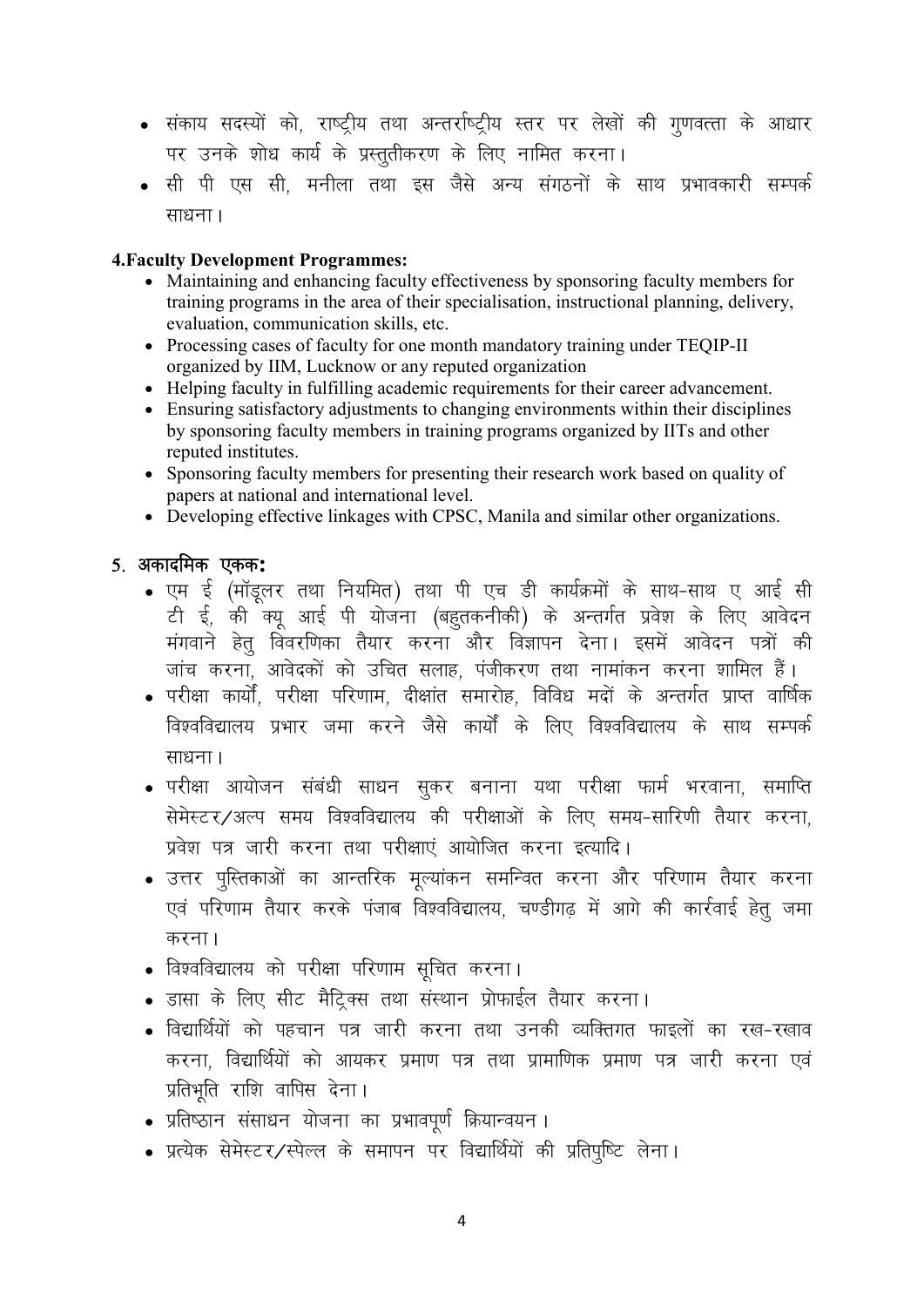- प्रतिपुष्टि का विश्लेषण करना और तद्नुसार कार्रवाई हेतु सुझाव देना।
- गेट परीक्षा पात्रता प्राप्त विद्यार्थियों के साथ एआईसीटीई की क्यूआईपी, टीईक्यूआईपी योजना के अन्तर्गत शिक्षावृत्ति के संबंध में बजट प्रस्ताव तैयार करना।
- मानव संसाधन विकास मंत्रालय⁄य0जी0सी∕पंजाब यनिवर्सिटी हेत एम ई∕पी एच डी योजना के विषय में प्रवेश झुकाव/आंकड़ों का लेखा-जोखा तैयार करना।
- वार्षिक दिवस समारोह के अवसर पर दिए जाने वाले शिक्षावृत्ति पूरस्कार तथा डा0 एस पी लूथरा मेमोरियल स्वर्ण पदक के लिए विद्यार्थियों की सूची को समेकित करना।
- क्यू आई पी (बहुतकनीकी) प्रवेश, बजट, छात्रवृत्ति देने के संदर्भ में ए आई सी टी ई के साथ सम्पर्क करना।
- पी यू⁄पी टी यू के साथ संबद्ध गतिविधियां तथा ए आई सी टी ई के साथ स्वीकृति प्रक्रिया पूरी करना, इसमें अनिवार्य प्रकटीकरण तथा स्वीकृति का फैलाव तैयार करना भी शामिल है।
- पी जी आई, चण्डीगढ़ के ट्रांसफ्यूजन मैडिसन विभाग या अन्य औषधालय के साथ मिलकर प्रति वर्ष रक्तदान शिविर आयोजित करना।
- विद्या परिषद् की बैठक की कार्यसूची तैयार करना, विद्या परिषद् की बैठक आयोजित करना, कार्यवृत्त तैयार करना और उन्हें सदस्यों में परिचालित करना।
- सभी कार्यक्रमों हेतु समय सारणी तैयार करना, प्रत्येक कार्यक्रम के लिए कक्षा-कक्ष निर्धारित करना । समय-सारणी के अनुसार कार्यक्रमों का समुचित रूप से आयोजन करना।
- समिति की मासिक बैठकें बूलाना और विभागाध्यक्षों से विचार-विमर्श करके अकादमिक तिथिपत्र तैयार करना।
- विद्यार्थियों में अनशासन सनिश्चित करना, नीतियां तैयार करना, विद्यार्थियों में उत्पन्न समस्याओं के मामले में नजर रखना. रैगिंग के विरूद्ध नीतियों के बारे में जागरूकता पैदा करना विद्यार्थियों की शिकायतों का उचित निवारण।

#### 5. Academic Cell:

- Preparation of brochure and advertisements for inviting applications for admission to M.E. (both Modular & Regular) and Ph.D. programmes and as well as under QIP (Poly.) scheme of AICTE, including screening of applications, counseling of candidates, registration and enrollment.
- Liasioning with university for examination work, results and convocation, deposit of annual university charges under various heads.
- $\bullet$ Facilitating examination process including filling up of examination forms, preparation of date sheets for end-semester/spell university examinations, issue of admit cards and conduct of examination.
- Coordinating internal evaluation of answer-sheets and preparation of result for onward submission to Panjab University, Chandigarh.
- Conveying results to university.
- Preparing seat matrix and institute profile for DASA.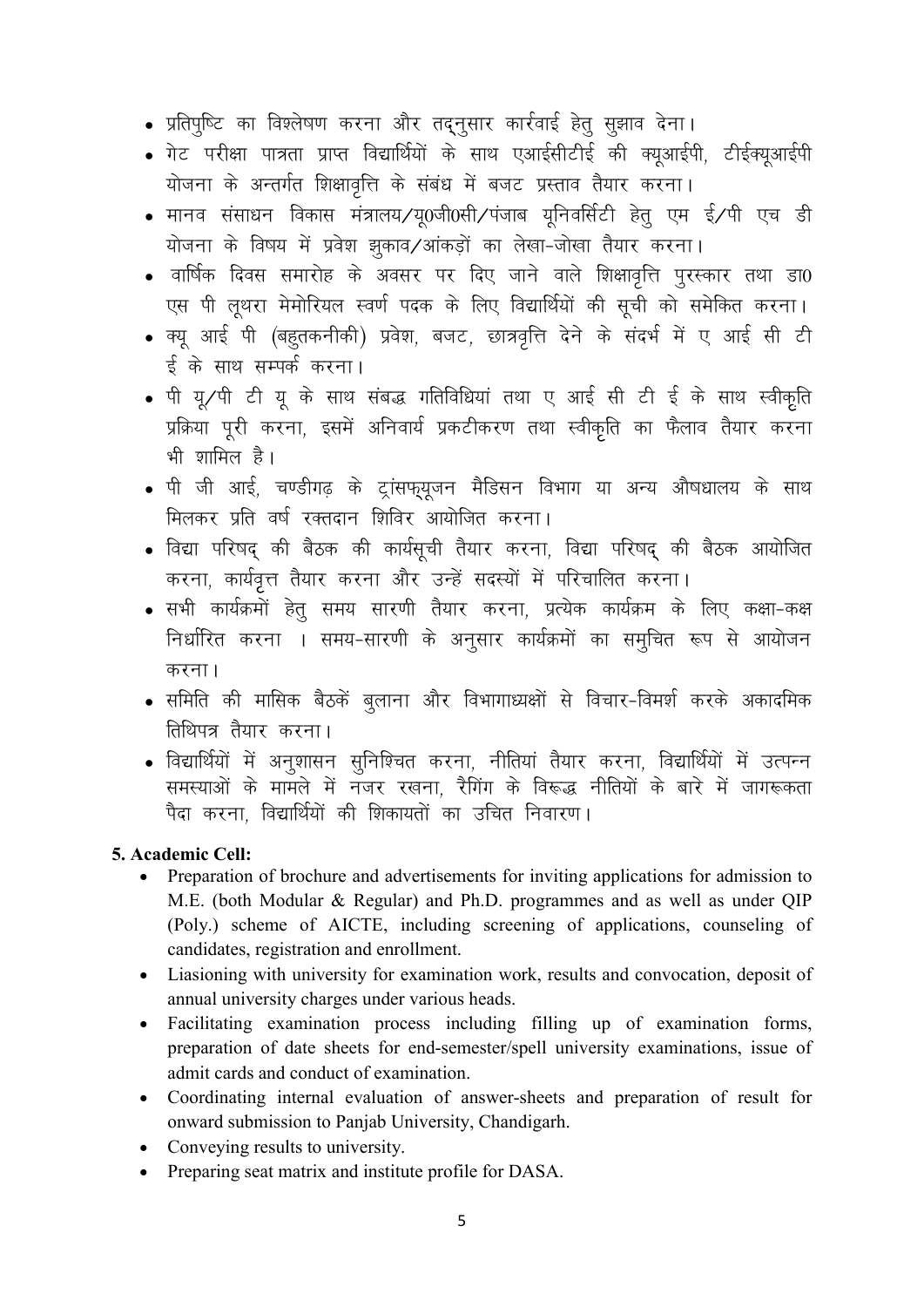- Issuing identity cards and maintaining personal files of students, issuing of income tax certificates, bonafide certificates etc. to students and releasing security refunds.
- Implementation of ERP
- Receiving feedback from the students at the end of every semester/spell
- Analysing the feedback and suggest action accordingly
- Preparing budget proposal in respect of scholarship of GATE qualified candidates as well as under QIP (Poly.) scheme of AICTE.
- Working out admission trends / statistics in respect of M.E./Ph.D. programmes for MHRD / UGC / PU.
- Consolidating list of candidates for academic awards and Dr. SP Luthra Memorial Gold Medal for presentation during annual day celebrations.
- Liasioning with AICTE regarding QIP (Poly.) admissions, budget, release of scholarship etc
- Undertaking affiliation activities with PU/PTU and approval process with AICTE including preparation of Mandatory Disclosure and Extension of Approval.
- Organizing blood donation camp every year in collaboration with department of transfusion medicine, PGI, Chandigarh or any other hospital.
- Preparing agenda papers, conducting academic council meetings; preparing minutes and circulating them to members.
- Preparing time table for all programs, allocating classrooms for each program, ensuring smooth conduct of programmes as per time-table.
- Holding monthly meetings of the committee and preparing academic calendar with inputs from HODs.
- Ensuring discipline among students, preparing policies, handling situations in case of problems between students, creating awareness of anti-ragging policies, redressing grievances of students etc.

## $6.$  राज्यों के साथ सम्पर्क:

- हिस्सेदारों की प्रशिक्षण जरूरतों के आधार पर संबंधित राज्य की कार्य योजना तैयार करना $\overline{\phantom{a}}$
- संस्थान की कार्य-योजना प्रभावी रूप से क्रियान्वित करने में संस्थान की सहायता करना $<sub>1</sub>$ </sub>
- राज्य तकनीकी विश्वविद्यालय तथा डी टी ई के साथ प्रभावी सम्पर्क साधते हुए आई सी टी के माध्यम से राष्ट्रीय शिक्षा मिशन के विषय में राज्य को सूकर बनाना।
- संबंधित राज्य के डी टी ई के साथ प्रभावी सम्पर्क स्थापित करते हूए व्यावसायिक शिक्षा क्षेत्र में राज्य को सुकर बनाना।
- $\bullet$  वर्तमान अकादमिक वर्ष के लिए निश्चित किए गए आई सी टी आधारित प्रशिक्षण लक्ष्यों को प्राप्त करना।
- प्रशिक्षण लक्ष्य प्राप्त करने के लिए राज्य में उपलब्ध विषय विशेषज्ञों के विषय में प्रारूप बनाना।
- प्रशिक्षण कार्यक्रमों की उपयोगिता का अध्ययन करना।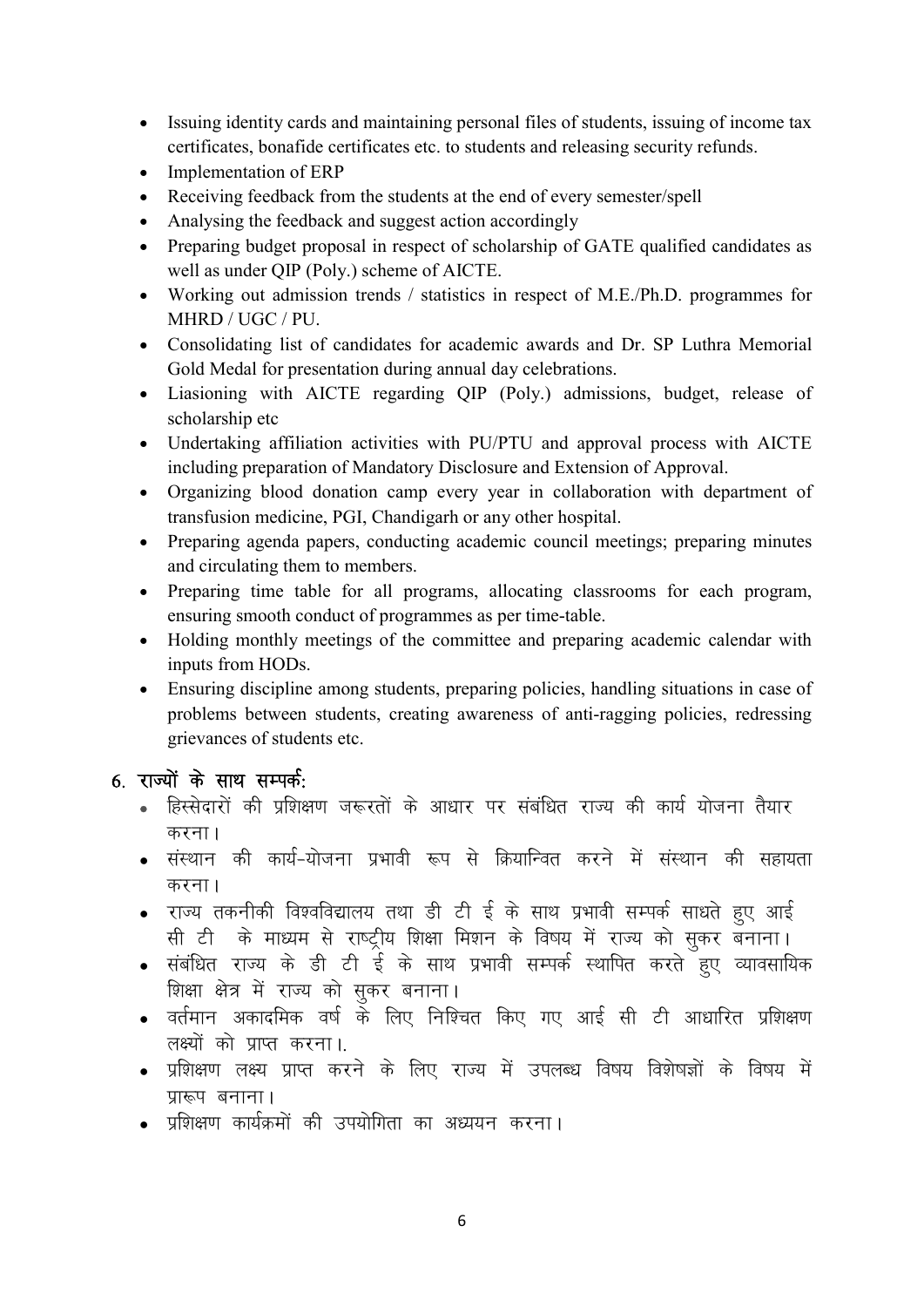- आई सी टी आधारित आरंभिक प्रशिक्षण कार्यक्रमों के लिए बजट तैयार करना. उपस्थिति दर्ज करना और अल्पकालीन पाठ्यक्रमों के प्रमाण पत्रों का समय पर वितरण ।
- संस्थान के सूचनापत्र को राज्यों के तकनीकी विभागों के सहयोग से प्रकाशित करना।
- राज्य के तकनीकी संस्थानों. डीटीई ⁄बीटीई का डाटा बेस तैयार करना**।**

#### 6.Liaison with States:

- Preparing operation plan of the concerned state on the basis of training needs of the stake holders.
- Helping institute in effective implementation of operation plan of the institute.
- Sensitizing state on national mission of education through ICT by establishing effective links with State Technical University and DTE.
- Sensitizing state in the area of vocational education by establishing effective links with DTE of concerned state.
- Achieving ICT based training targets finalized for the current academic year.
- Finalizing resource persons available in the state for achieving the training targets.
- Conducting impact study of training programmes.
- Preparing budget for ICT based induction training programs, ensure attendance and ensuring in time distribution of STC certificates
- To provide details of the state technical education in the institute newsletter
- Preparing data base of technical institution, DTE/BTE of the state.

## $7.$  संस्थान की बजट समिति:

- विभागाध्यक्षों/समन्वयकों के साथ बजट के विषय में परामर्श बैठकें आयोजित करना।
- यह पता लगाना कि वार्षिक संचालन तथा पंजीगत खर्च में संस्थान की प्राथमिकताएं ਰਹਾ ਵੈਂ।
- $\bullet$  यह पता लगाना कि व्यवहार्य दीर्घगामी की समेकित वित्तीय योजना सही है
- संस्थान के समग्र वित्तीय प्रचालन की नियमित रूप से निगरानी करना
- वार्षिक तथा दीर्घगामी संचालन तथा पूंजीगत खर्च का निरीक्षण करना
- ∙ प्रतिष्ठान संसाधन योजना का प्रभावपूर्ण क्रियान्वयन ।
- ∙ पूंजीगत खर्च का वास्तविक आवंटन के साथ समय समय पर पुनरीक्षण ।
- वित्तीय सूचना सही तथा समय पर वित्त समिति के समक्ष प्रस्तुत करवाना।
- निदेशक को नियमित रूप से संस्थान की वित्तीय स्थिति के विषय में अवगत करना।
- आन्तरिक अंकेक्षण समिति के साथ समन्वय करना और पता लगाना कि क्या वित्तीय अभिलेख सही और पूर्ण रूप से रखे गए हैं।
- …<br>■ संस्थान के कोष की समय-समय पर प्रत्यक्ष जांच करना।

#### 7. Institute Budget Committee:

- Holding consultative meetings regarding budget with HODs/Coordinators.
- Ascertaining that the budget should reflect the institute's priorities in annual operating and capital expenditures.
- Ascertaining that a viable long-range integrated financial plan is in place.
- Regularly monitoring the institute's overall financial operations.
- Oversee annual and long-range operating and capital budgets.
- Implementation of ERP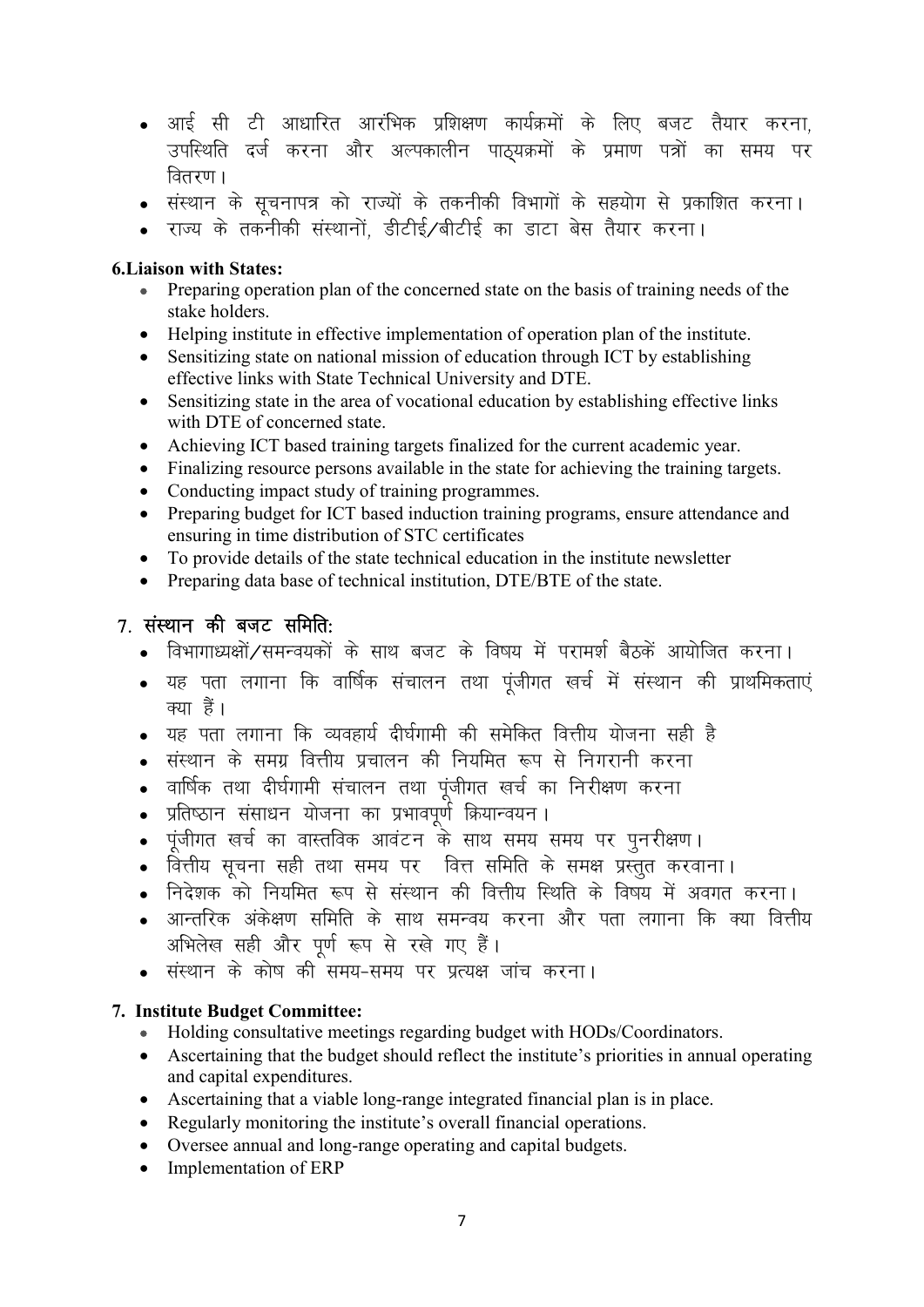- Reviewing annually financial performance against plan capital head.
- Overseeing that timely and accurate financial information is presented to the finance committee.
- Communicating and apprising the Director on the institute's financial condition regularly.
- Coordinating with the internal audit committee and ascertaining that accurate and complete financial records are properly maintained.
- Time to time physical verification of institute treasury

## 8. एस सी/एस टी हेतू सम्पर्क अधिकारी :

- सुनिश्चित करना कि सहकर्मियों दवारा एस सी∕एस टी कर्मचारियों के प्रति दुर्भावनापूर्ण रवैया न अपनाया जाए।.
- यदि कोई शिकायत प्राप्त हो, तो उसका तुरन्त निवारण करना
- अनसुलझे मसलों के विषय में प्रशासन को सूचित करना ताकि समय पर अनिवार्य कार्रवाई हो सके।
- . एस सी/एस टी कर्मचारियों संबंधी मामलों पर अनुवर्ती कार्रवाई सुनिश्चित करना।

#### 8. Liaison officer for SC/ST:

- Ensuring that no biased attitude is shown towards SC/ST employees by fellow colleagues.
- Receiving and resolving the grievances immediately, if any
- Communicating unresolved issues to the administration for timely necessary action.
- Ensuring follow-up action on issues pertaining to SC/ST employees.

## $9.$  विभागाध्यक्षों, अधिष्ठाता तथा आचार्यों की बैठकें :

- निदेशक के साथ विभागों की बैठकों की योजना तैयार करना, व्यवस्थित करना तथा आयोजित करना अथवा संस्थान की योजना तैयार करने एवं कार्यों की समचित सम्पन्नता के लिए बैठकें करना।
- बैठकों की कार्यसूची तथा कार्यवृत्त तैयार करना।
- ऐसी बैठकों के दौरान लिए गए निर्णयों पर अनुवर्ती कार्रवाई करना।

#### 9. Meeting of HODs, Deans and Professors:

- Planning, organizing and conducting meetings of the departments with Director or otherwise for planning and smooth functioning of the institute.
- Preparing agenda items and minutes of the meetings.
- Undertaking follow up action on the decisions taken during such meetings.

## 10. वित्त⁄शासक मण्डल⁄समिति की बैठकें:

- निदेशक/अध्यक्ष/शासक मण्डल के साथ परामर्श करके बैठकों की तिथि. स्थान तथा समय निर्धारित करना।
- संकाय सदस्यों और कर्मचारीगणों से ऐसी बैठकों के समक्ष प्रस्तूत करने हेतू कार्यसूची भेजने के लिए प्रार्थना करना।
- वित्त समिति/शासक मण्डल के सदस्यों के पास संबंधित बैठकों की सूचना पहुंचाना।
- वित्त समिति, शासक मण्डल तथा समिति की बैठकों के लिए कार्यसूची को अन्तिम रूप देना।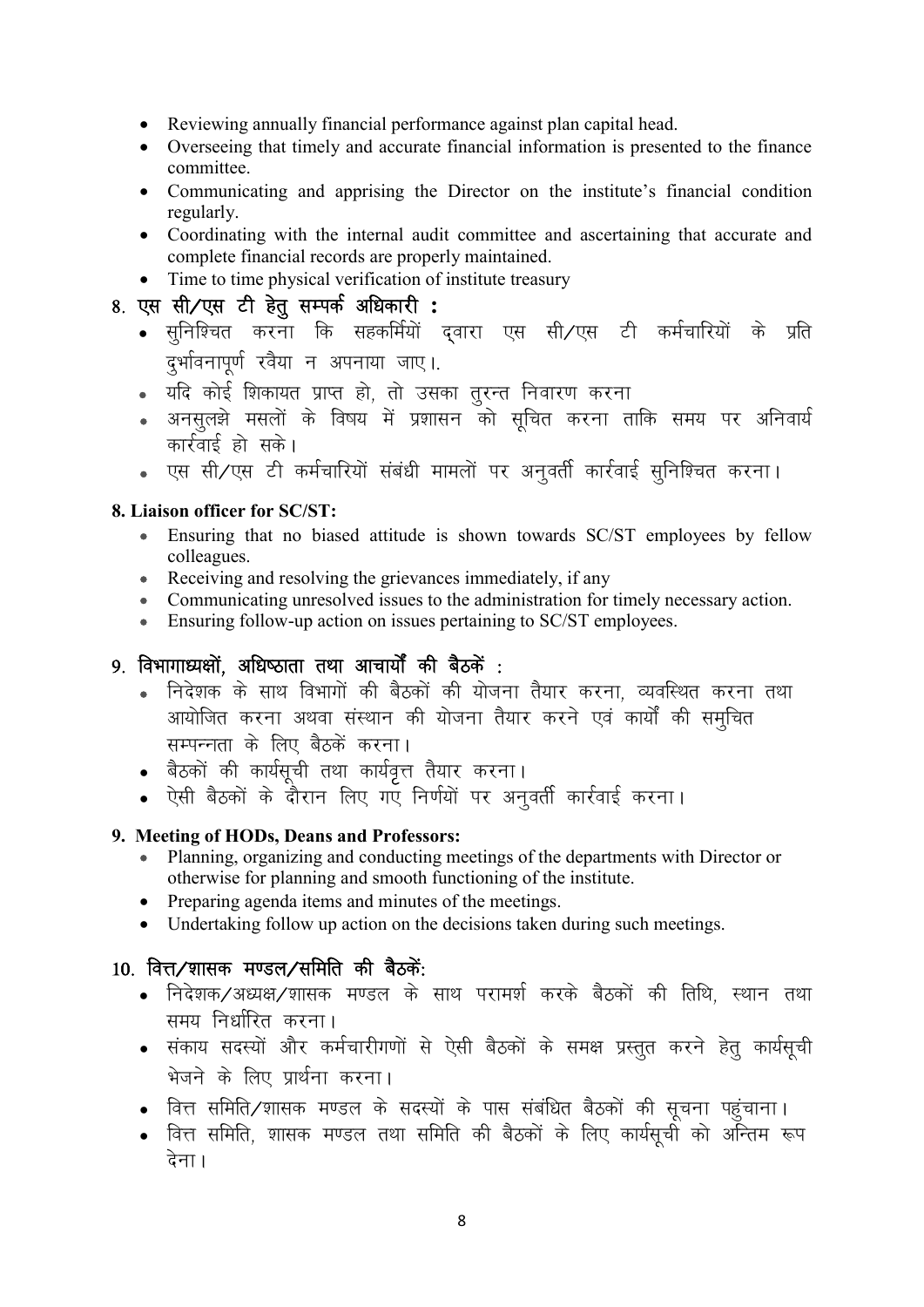- वित्त समिति, शासक मण्डल तथा समिति के सदस्यों के पास कार्यसूची एवं अन्य संबंधित दस्तावेज प्रेषित करना।
- बैठकों के निर्विघ्न आयोजन के लिए अनिवार्य प्रबंध करना जिसमें सदस्यों का भोजन ⁄ आवास आवागमन तथा यात्रा भत्ता ⁄ दैनिक भत्ता ग्रामिल हैं ।
- . बैठकों के कार्यवृत्त के प्रारूप तैयार करना।
- बैठकों के कार्यवृत्त सदस्यों को पुष्टिकरण हेतु प्रेषित करना।
- $\bullet$  सुनिश्चित करना कि क्या ऐसे कार्यवृत्त जिनकी पुष्टि हो गई है का परिचालन हो गया है तथा क्या उन्हें संस्थान की वेब स्थल पर प्रेषित कर दिया गया है।
- कार्यवृत्तों पर की गई अनुवर्ती कार्रवाई की सूचना प्राप्त करना।

#### 10. Meetings of Finance / BOG / Society:

- Fixing date, venue and time of the meetings in consultation with Director / Chairman, Board of Governors.
- Requesting faculty and staff members to send agenda items to be placed in such meetings.
- Sending a notice to the Finance Committee / Board of Governors members for the respective meetings.
- Finalising agenda for the Finance Committee, Board of Governors and Society meetings.
- Dispatching the agenda and other related papers to the members of Finance Committee, Board of Governors and Society.
- Making necessary arrangements for the conduct of meeting including boarding / lodging, transportation and TA/DA etc. of the members.
- Preparing draft minutes of the meetings.
- Sending minutes of the meetings for confirmation to the members.
- Circulating and ensuring uploading (on institute website) of confirmed minutes.
- Following up for action taken on the minutes.

## 11. पुस्तकालय समिति:

- पुस्तकालय बजट तैयार करना और पुस्तकें तथा अन्य शिक्षा सामग्री जुटाने हेतु नीति संबंधी निर्णय लेना, पुस्तकालय संसाधनों की अधिकतम उपयोगिता हेतु पुस्तकालय की सेवाएं प्रदान करना, पुस्तकालय से संबंधित समस्याएं एवं मुद्दों की पहचान करना तथा समस्याओं का समाधान करना।
- दूसरे पुस्तकालयों तथा सूचना केन्द्रों के साथ आपसी विचार-विमर्श एवं बातचीत द्वारा सम्पर्क करना तथा सहयोग प्राप्त करना, पुस्तकालय में वाचनालय कक्ष तथा अंकीय <u>प</u>स्तकालय जैसी उपयक्त सुविधाओं की योजना बनाना तथा उन्हें और बढाना।
- विद्यार्थियों के लिए पुस्तक मेलों का आयोजन करना, पुस्तकालय प्रबंधन हेतु जरूरी सॉफ्टवेयर जुटाना और उन्हें क्रियान्वित करना।
- विद्यार्थियों से पुस्तकालय संबंधित प्रतिपूष्टि लेना।
- पुस्तकालय सूविधाओं की उपयोगिता का पूनरीक्षण।
- पुस्तकालय की कार्यशीलता तथा उपयोगिता सुधारने के लिए कार्यनीतियां सुझाना।
- प्रतिष्ठान संसाधन योजना का प्रभावपर्ण क्रियान्वयन।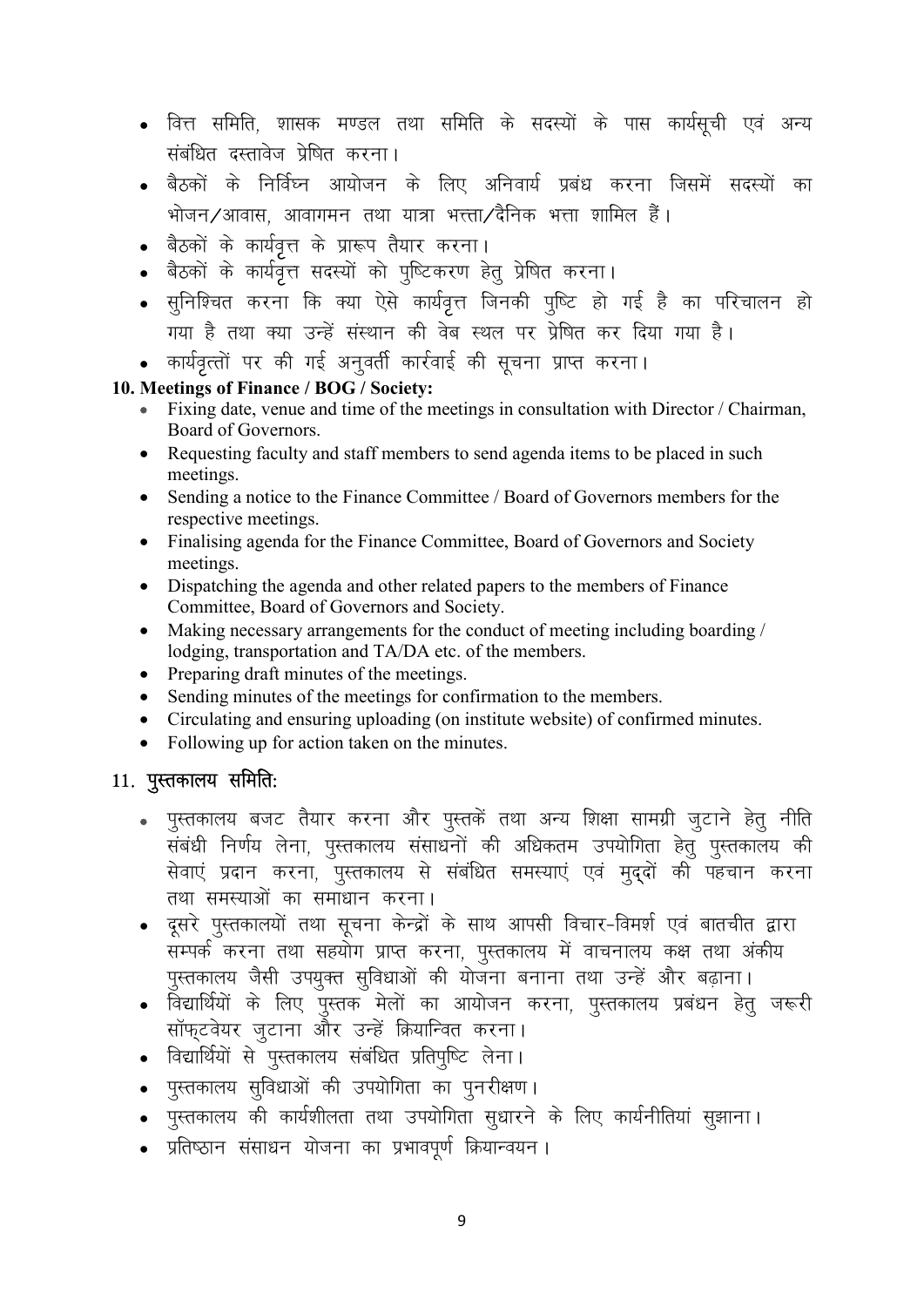#### 11. Library Committee:

- Preparing library budget and deciding policy for acquiring books and other learning  $\bullet$  . material, monitoring library services offered for optimum utilization of library resources, identifying the problems and issues related to library and resolving problems.
- $\bullet$ Liasoning and collaborating with other libraries and information centres for exchange and interaction, planning and upgrading the facilities in the library such as adequate reading rooms and digital library.
- Arranging book fairs for the benefit of students, procuring and implementing  $\bullet$ necessary software for library management.
- $\bullet$ Obtaining feedback from the students.
- Reviewing the utilization of library facilities.  $\bullet$
- Suggesting strategies to improve the functioning and utilization of library.  $\bullet$
- Implementation of ERP.  $\bullet$

#### सिविल, सम्पदा, विद्युत्, दूरभाष एवं प्रशीतन तथा वातानुकूलन का विकास एवं  $12<sub>1</sub>$ अनरक्षण ।

्ञु<br>इमारत की नई∕नवीनीकरण∕अनूरक्षण हेतू विस्तृत योजना बनाना, इसमें इमारत का सिविल, विद्यत, यांत्रिक, इलैक्ट्रोनिक्स तथा अन्य जोड अथवा बेबनियाद ठहराना संबंधी कार्य भी शामिल हैं। समिति, निदेशक की स्वीकृति के लिए बजट संबंधी जरूरतों के साथ अपनी रिपोर्ट प्रस्तूत करेगी। समिति यह भी सूझाव देगी कि कार्य किन-किन अभिकरणों से कराया जाए। समन्वयक यह भी सुनिश्चित करे कि भवनों में किसी तरह की तोड़-फोड़ बिना अनुमति के न हो। विस्तृत कार्य-क्षेत्र निम्नलिखित रूप से होगाः

## सिविल

- संस्थान में किए जाने वाले रख-रखाव तथा नवीनीकरण के लिए प्राथमिक आरेख एवं बनावट योजना बनाना और उसे तैयार करना। इसमें वर्तमान इमारतों, पुस्तकालयों, कमरों, सभा-भवन, लेक्चर हॉल, आवास इत्यादि का अनुरक्षण एवं रख-रखाव भी हो सकता है।
- उचित तारत्व सडकों तथा पैदल चलने वाले रास्तों की योजना बनाना।
- शून्य कचरा निस्तारण प्राप्त करने की दिशा में कार्य करना ।
- परिसर विकास एवं सुन्दरता के विषय में संकाय सदस्यों, कर्मचारियों तथा विद्यार्थियों को संवेदनशील बनाना।
- ऊर्जा सक्षम इमारतों की योजना बनाना, जो वैकल्पिक ऊर्जा, व्यावसायिक शिक्षा तथा सॉफ्टवेयर विकास हेतू प्रस्तावित अन्तर्राष्ट्रीय केन्द्र के लिए पर्यावरण अनूकूल भी हो।
- संस्थान की वर्तमान विभिन्न इमारतों की अधिकतम उपयोगिता एवं दिखावट हेतू आन्तरिक एवं बाहरी साज सज्जा के डिजाइन के विषय में परामर्श ।
- कक्षा-कक्ष आधारभूत सामग्री व्यवस्था नियंत्रण ।
- संस्थान में किए जा रहे कार्य का निष्पादन, नियंत्रण तथा तकनीकी समिति के माध्यम से प्रमाणीकरण ।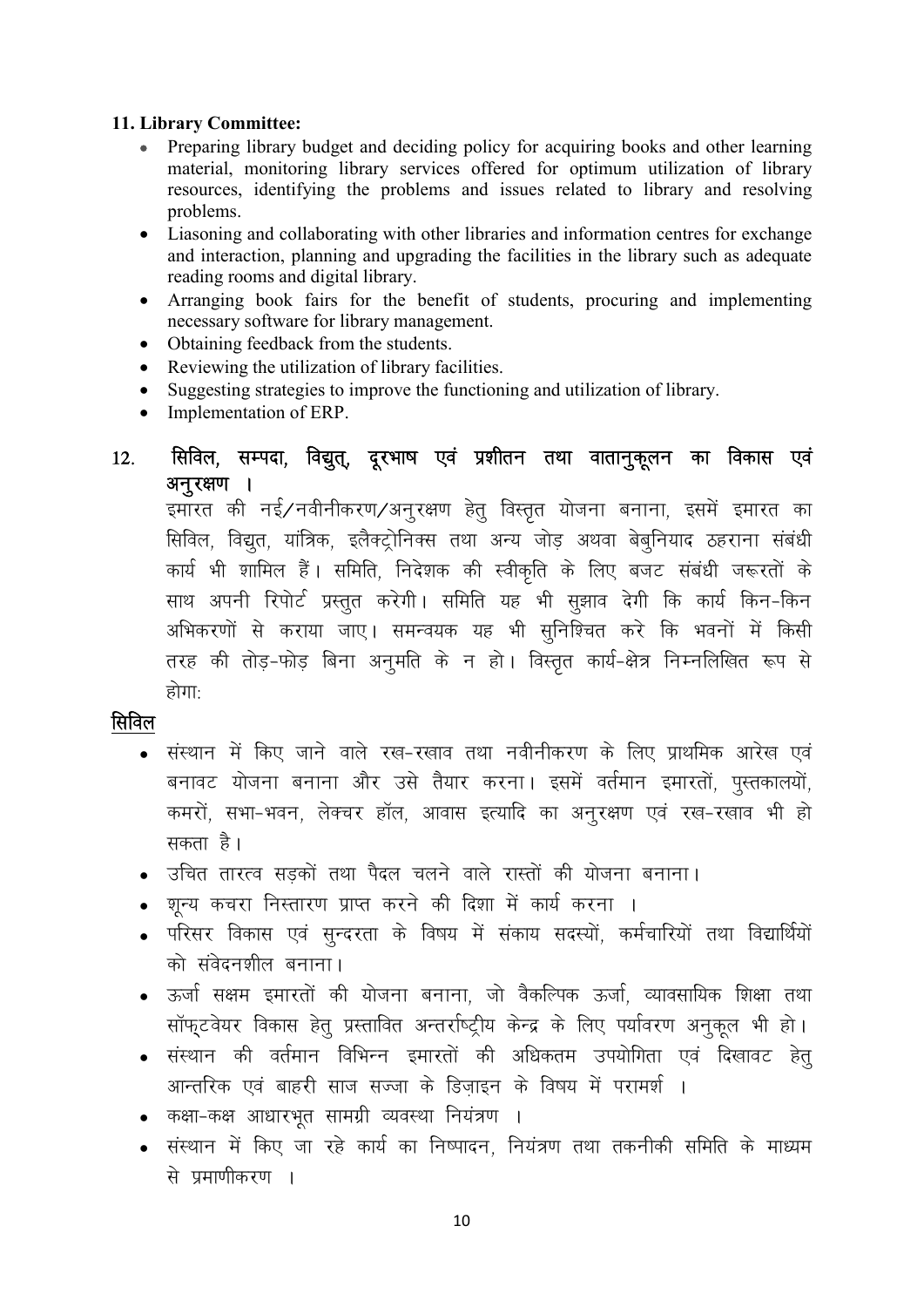- जल के संरक्षण तथा अधिकतम उपयोग के विषय में कदम उठाना ।
- परिसर में श्रेष्ठ गूणकारी पेयजल सुनिश्चित करना ।
- परिसर में हरियाली हेतु ध्यान देना तथा परामर्श देना ।
- अपशिष्ट जल निस्तारण प्रणाली तथा इसके रख-रखाव इत्यादि के विषय में अनश्रवण एवं परामर्श ।
- नई तथा अतिरिक्त वर्षा जल दोहन प्रणाली विकसित करना ।
- वर्तमान जल और सीवर लाईनस का नवीनीकरण करना ।
- वेस्ट उत्पाद से खाद की उपयोगिता के लिए प्रभावी यांत्रिकी डिजाइन करना।
- ग्रे वाटर के प्रभावी इस्तेमाल से पेयजल के न्यूनतम इस्तेमाल के लिए बागवानी अनभाग के साथ समन्वय।
- छत की जल टंकियों, छत, पानी के कूलर इत्यादि की नियमित सफाई।
- प्रयोगशाला में पानी की मानक जांच से पानी की गणवत्ता की नियमित जांच।
- सभी भवनों व संस्थान की अन्य कीमती सामग्रियों/उपकरणों का बीमा करवाना, सभी इमारतों/कक्षा-कक्षों का सुचीकरण।
- नकारा सामान को न्युनतम समय में ठिकाने लगाना।
- भवनों तथा शौचालयों को विशिष्ट जन समूदाय की प्राथमिकताओं के अनूरूप ढ़ालना।
- विभिन्न भवनों का नामकरण।
- 12. Development and Maintenance of Civil, Estate, Electrical, Telephone and **Refrigeration and Air Conditioning Services:**

Detailed planning for new / renovation / maintenance of building including its civil, electrical, mechanical, electronics and any addition or demolition. The committee will submit its report including budgetary requirements to the Director for its approval. The committee will also suggest that what agency should be hired for execution. The coordinator shall ensure that no alteration/demolation shall be done without his prior permission. The detailed scope of work will be as follows:

#### Civil

- Planning and preparing preliminary drawings and designs for the maintenance and renovation to be carried out in the institute. This may include maintenance and renovation of existing buildings, labs, rooms, auditorium, lecture hall, residences etc.
- Planning proper pitched roads and pedestrian walkways.
- Working towards achieving zero solid waste system.
- Sensitizing faculty, staff and students on campus development and beautification.
- Planning energy efficient buildings which are also environmental friendly for the proposed International Centres for alternative energy, vocational education and software development.
- Advising on design of interior and exteriors for better utilization and look of various existing institute buildings
- $\bullet$ Monitoring class room infrastructure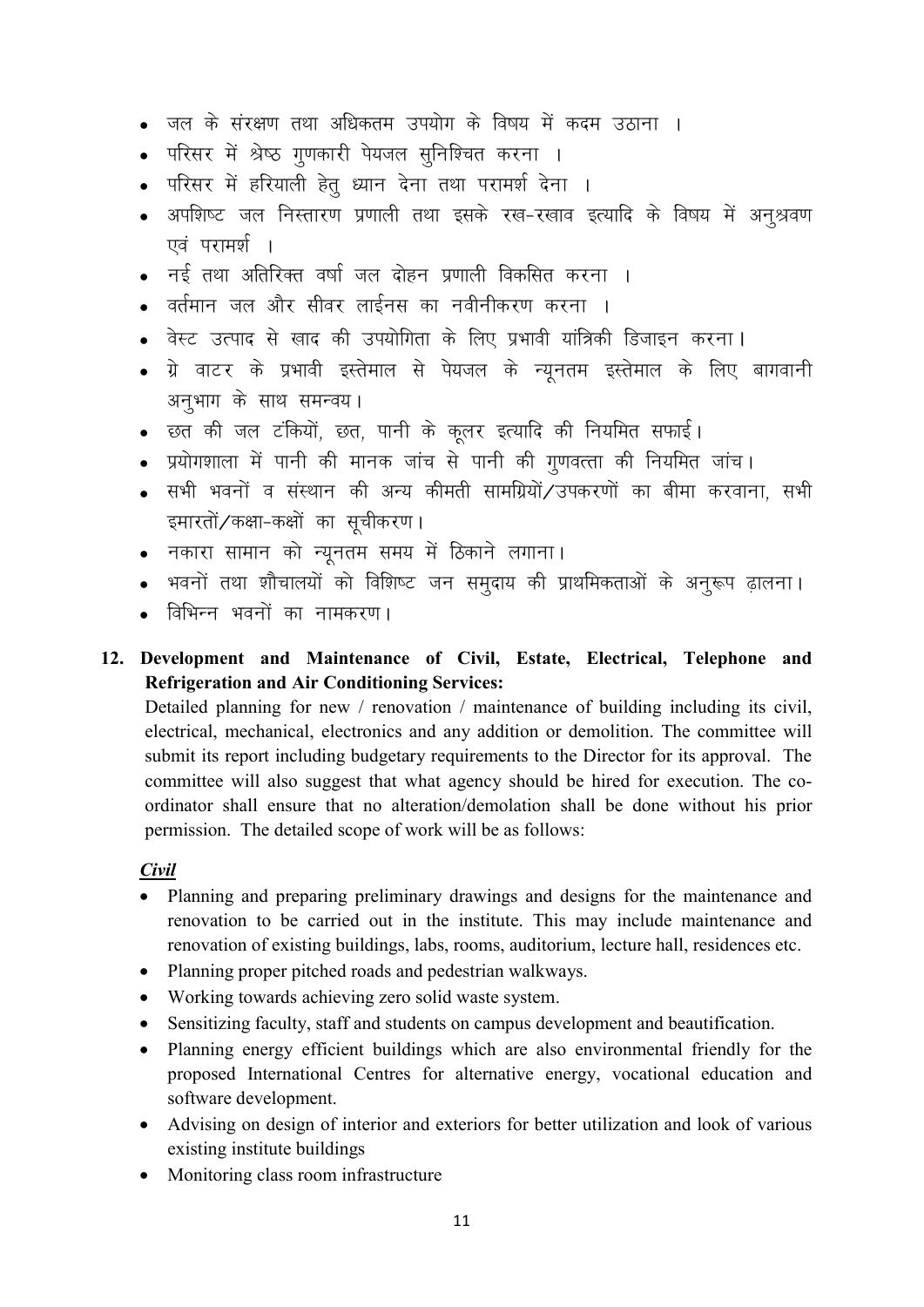- Monitoring the execution of works being carried out in the institute and to certify the quality through technical committees.
- Taking measures on conservation and optimum ulitisation.
- Ensuring best quality drinking water in the campus.
- Monitoring and advising on the greening of the campus.
- Monitoring and advising on the waste-water disposal system and its maintenance etc.
- Developing new and additional rain-water harvesting systems.
- Renovating the existing water and sewer lines.
- Designing an effective mechanism for utilization of the manure produced from waste.
- Coordinating with horticulture section for effective use of grey water to minimize use of drinking water.
- Regular cleaning of overhead water tank, roof top, water coolers etc
- Regular checking of quality of water by standard tests of water in laboratories
- Insurance of institute buildings and expensive materials/equipments, naming of all buildings and rooms
- Disposing write off material at appropriate place in no time
- Restructuring building and toilets as per the needs of differently abled persons
- Enrollment of different buildings.

## विद्युत्

- ,<br>• बिजली के बिलों का समय पर भूगतान सूनिश्चित करना ।
- लाईन वोल्टेज इलैक्ट्रिकल पावर पर कार्य कर रहे कर्मचारियों की सुरक्षा सुनिश्चित करना $\overline{\phantom{a}}$
- संस्थान के सर्वर तथा अन्य महत्वपूर्ण स्थलों पर उपयुक्त बैक-अप सुनिश्चित करना।
- परिसर में उपयूक्त स्थल पर सौर ऊर्जा उत्पादन हेतू योजना तैयार करना ।
- इमारतों में सौर ऊर्जा द्वारा पानी को गरम करना, सौर एल ई डी लाईटें इत्यादि लगाने के लिए योजना तैयार करना ।
- परिसर में ऊर्जा की खपत को कम करने के लिए बढिया प्रकाश पद्धति की योजना तैयार करना।
- परिसर में विद्युत् नेटवर्क तथा आपूर्ति के बढ़िया विकास की योजना के विषय में  $\overline{u}$ रामर्थ $\overline{u}$
- संस्थान में उपलब्ध विद्युत की उपयोगिता के विषय में परामर्श ।
- विद्युत जनित्रों, दरभाष एक्सेंज इत्यादि का रख-रखाव तथा प्रचालन।
- सौर ऊर्जा संयंत्र की क्षमता व दक्षता को नियमित रूप से नियंत्रित करना ।

#### *Electrical*

- Ensuring in time deposition of electrical bills
- Ensuring proper safety of employees who are handling line voltage electrical power
- Ensuring proper back up at institute server and other important locations
- Planning for solar power generation in the campus wherever feasible.
- Planning for deployment of solar water heating, solar LED lights etc in all buildings.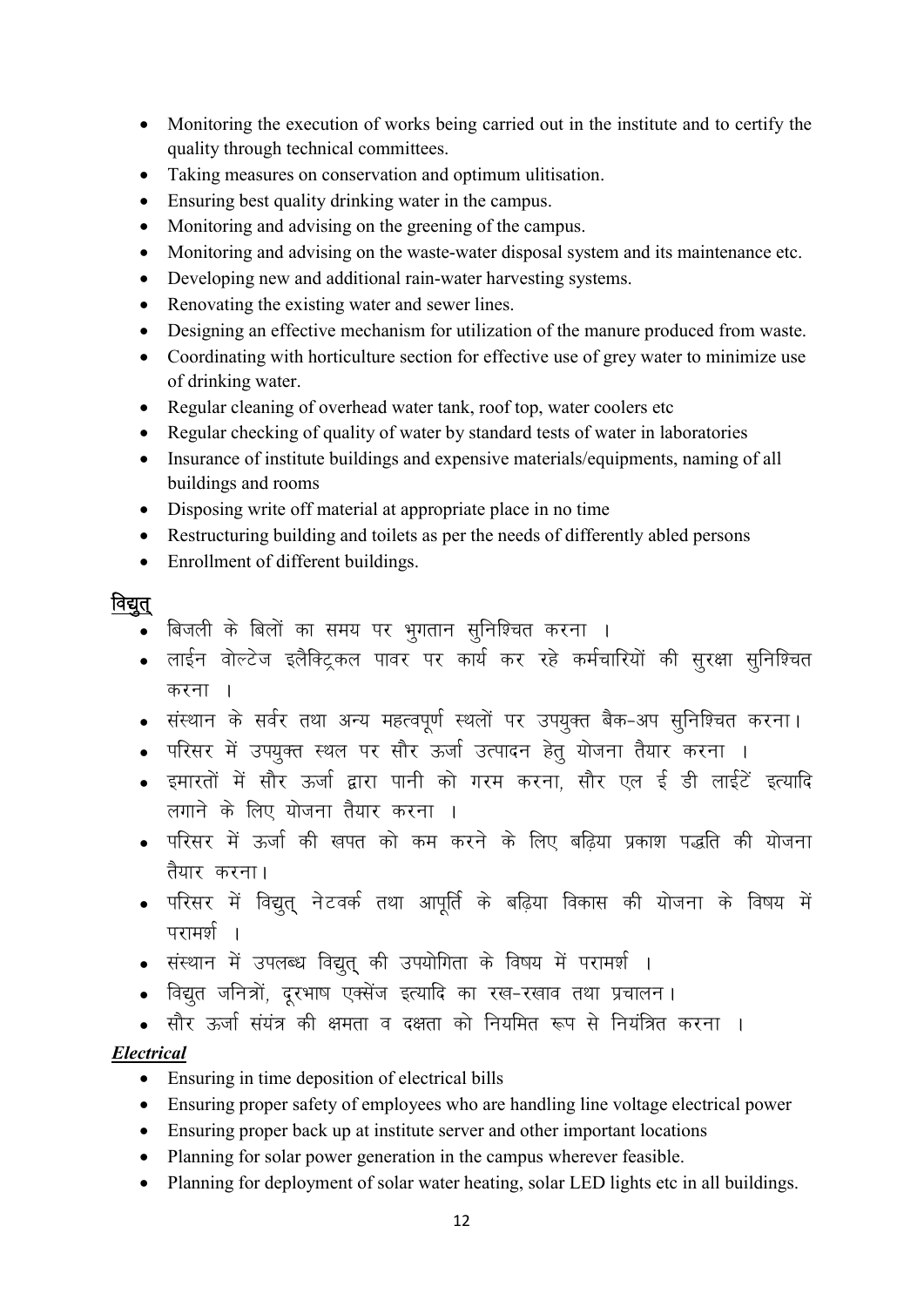- Planning efficient lighting system in the campus to reduce the energy consumption.
- Advising on planning of efficient development of electrical network and supply in the campus.
- Advising on efficient utilization of available electricity in the institute.
- Maintaining and operating electrical generators, telephone exchange etc.
- Monitoring the output of solar power plant regularly

#### इलैक्ट्रोनिकी

- संस्थान संचार प्रणाली (दूरभाष एक्सेंज) की उचित क्रियाशीलता सुनिश्चित करना ।
- संस्थान संचार प्रणाली के लिए उपयुक्त बैटरी बैकअप सुनिश्चित करना ।
- o वार्षिक रख-रखाव संविदा (एएमसी) का प्रभावी प्रयोग करना ।
- दूरभाष बिलों का समय पर भुगतान सुनिश्चित करना ।

#### *Electronics*

- Ensuring proper functioning of institute communication system (telephone exchange).
- Ensuring suitable battery backup for the institute communication system.
- Making effective use of Annual Maintenance Contract (AMC)
- Ensuring in time deposition of telephone bills

#### यांत्रिकी

- वायु शीतलन और वातानुकूलन की प्रभावी उपयोगिता सुनिश्चित करना ।
- o वार्षिक रख-रखाव संविदा का प्रभावी प्रयोग करना।
- दक्ष शीतलन तथा वातानुकुलन कार्य सुनिश्चित करना। प्रयास किए जाएंगे कि शीतलन भार न्यूनतम हो और वातानुकूलकों का केवल तभी इस्तेमाल हो जब वातावरण अतीव प्रतिकुल हो ।

#### *Mechanical*

- Ensuring effective utilization of air cooling and air conditioning.
- Making effective use of AMC.
- Ensuring efficient cooling and air-conditioning work. Efforts shall be made that cooling load shall be minimized and air conditioners shall be operated only in extreme weather.

## 13. तकनीकी संस्थानों और संस्थान के कर्मचारियों के लिए पुरस्कार योजना ।

- तकनीकी संस्थानों (बहूतकनीकी तथा इंजीनियरिंग महाविद्यालय) तथा संस्थान के कर्मचारियों दवारा भरे जाने वाले प्रपत्र को अन्तिम रूप देना ।
- उत्तर क्षेत्र में पड़ने वाले बहूतकनीकी तथा अभियांत्रिकी महाविद्यालयों (सरकारी तथा निजी दोनों) के लिए पूरस्कार योजना के बारे में सूचना प्रसारित करना।
- तकनीकी संस्थानों के अध्यक्ष शासक मण्डल/निदेशक/विश्वविद्यालय के उपकलपति/राज्य के तकनीकी शिक्षा निदेशालय द्वारा विधिवत् रूप से भेजे गए आवेदन प्राप्त करना।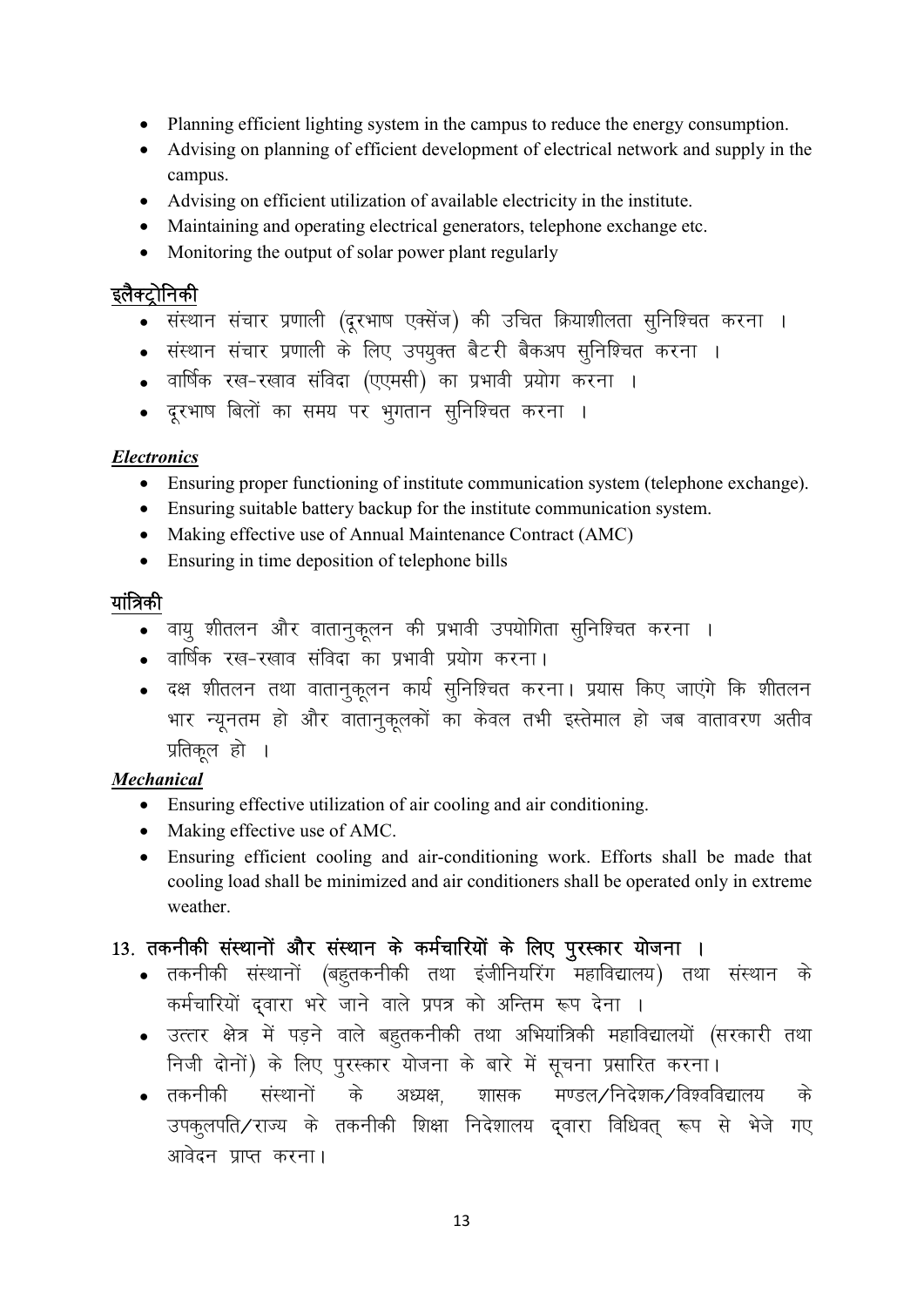- प्रपत्र के विभिन्न शीर्षों के अन्तर्गत अंक दिए जाने संबंधी योजना को अन्तिम रूप देना।
- स्वीकृत मापदण्ड के आधार पर आवदनों का मूल्यांकन तथा तकनीकी संस्थानों की संक्षिप्त सची बनाना।
- संक्षिप्त सूची में आए तकनीकी संस्थानों में आधारभूत सुविधाओं तथा संकाय सदस्यों इत्यादि के प्रत्यक्ष पूनरीक्षण के लिए जाना ।
- . परस्कार विजेताओं का चयन करना।

#### 13. Award Scheme for Technical Institutions and Institute Employees:

- Finalizing the proforma to be filled by Technical Institutions (both Polytechnics and Engineering Colleges) and the Institute employees.
- Disseminating of information about the Award Scheme to Polytechnics and Engineering Colleges of Northern Region (both Government and Private).
- Receiving completed applications from the technical institutions duly forwarded by their Chairman, Board of Governors / Director / VC of Universities / State Directorate of Technical Education.
- Finalizing the marks allocation scheme under different heads of the proforma.
- Evaluating applications as per the approved criteria and short listing of technical institutions.
- Visiting selected short listed technical institutions for a physical review of the infrastructure and faculty etc.
- Finalizing prize winners.

## 14. संस्थान के औषधालय सहित कर्मचारीगण कल्याण एवं शिकायतें निवारण:

- प्रत्येक कर्मचारी की कार्यालयीन शिकायतें सनना (महिला उत्पीडन एकक सहित विधि एकक संबंधी मामलों के अतिरिक्त)।
- कर्मचारियों की शिकायतों के संबंध में प्रशासन को सर्वोचित राय देना।
- राष्ट्रीय ख्याति प्राप्त संस्थानों द्वारा कर्मचारियों के लिए अपनाए गए जन कल्याण उपायों के संबंध में प्रशासन को प्रस्ताव भेजना।
- प्रशासन तथा कर्मचारियों के बीच मजबूत सेतू के रूप में भूमिका निभाना।
- छात्रावासपाल तथा संकाय प्रभारी प्रशासन के साथ परामर्श करके कर्मचारीगण तथा विद्यार्थियों के लिए जीवन सुरक्षा दवाईयों की सूची एकत्र करना और यह सुनिश्चित करना कि दवाइयाँ संस्थान के औषधालय में उपलब्ध हों ।
- डॉक्टर के साथ विचार-विमर्श करना कि संस्थान के औषधालय में मानकों के अनुसार ठोस स्वास्थ्य सुविधा कैसे सुनिश्चित की जाए।
- औषधालय का वार्षिक आय व्यय पट तैयार करना।
- पूर्व अनुभव के आधार पर संस्थान में प्राथमिक चिकित्सा सुविधाएं तथा आपातकालीन सेवाओं के सुधार के लिए प्रस्ताव तैयार करना।
- $\bullet$  डॉक्टर की सेवाओं के बारे में आगे अनिवार्य कार्रवाई करने हेतु प्रशासन को अपने विचार देना।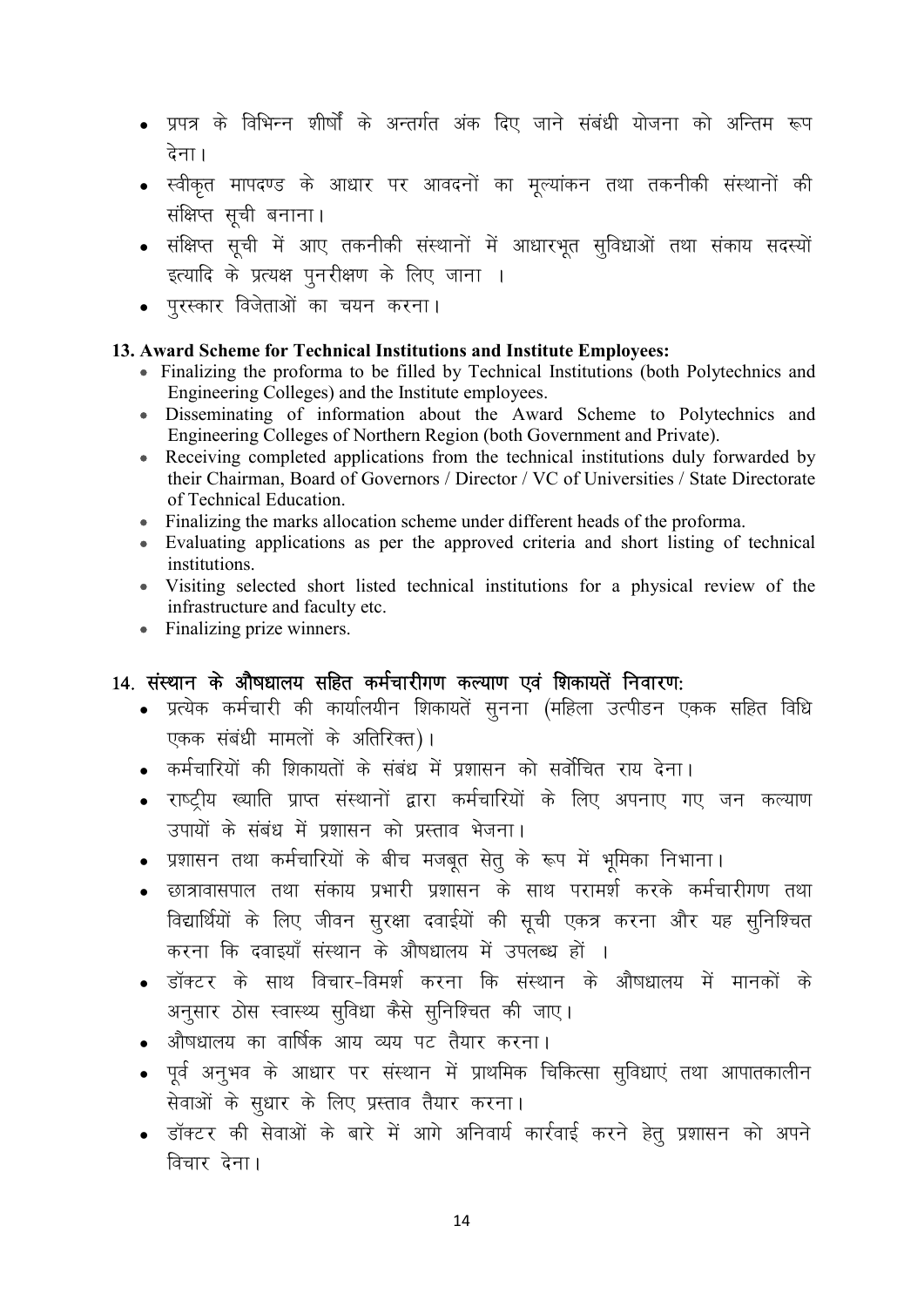#### 14. Staff Welfare and Grievances including Institute Dispensary:

- Entertaining individual employee's official grievance (excluding issues related to the harassment against women cell or legal cell).
- Understanding and recommending the appropriate solution to the administration regarding employee's grievance.
- Proposing welfare measures for the faculty and staff based on the practices followed in the institutes of national repute to the administration.
- Acting as a strong link between the employee and the administration.
- Collecting the list of life saving medicines for the staff and students in consultation with wardens and F/I, Administration and ensuring the availability of medicines in institute dispensary.
- $\bullet$ Interacting with the doctor to propose suggestions to improve the health care facilities of the institute as per the norms.
- Preparing annual budget of the dispensary.
- Preparing proposals to improve emergency services and first aid facilities in the institute as per the past experience.
- Submitting feedback to administration about the services of doctor for further necessary action

## 15. मुख्य सतर्कता अधिकारी :

## सुरक्षात्मक पक्ष :

- भष्ट्राचार कदाशय समाप्त हो या न्यूनतम हो इस आशय से संस्थान के वर्तमान नियमों तथा कार्यप्रणाली की विस्तृत रूप से जांच एवं परीक्षण करना।
- संस्थान में संवेदनशील/भष्टाचार संभावित जगहों (पदों) की पहचान करना और ऐसे स्थलों पर तैनात कर्मचारियों पर नजर रखना।
- संभावित असफल प्रणाली, हो रहे भष्ट्राचार अथवा कदाशयता का पता लगाने हेतू अनियोजित निरीक्षण तथा नियमित निरीक्षण की योजना बनाना और लागू करना।
- संदेहपर्ण आचरण वाले अधिकारियों/स्टाफ के विषय में नजर रखना तथा
- अधिकारियों की निम्नलिखित के संबंध में सत्यनिष्ठा से जुड़े आचरण नियमों को लागू करने हेतु मुस्तैद रहना।
	- o वार्षिक सम्पति ब्यौरा
	- o अधिकारी द्वारा स्वीकृत उपहार का ब्यौरा
	- $\circ$  बेनामी विनिमय का पता लगाना
	- o निजी फर्मों अथवा निजी व्यवसाय इत्यादि में नियुक्त संबंधियों के संबंध में

#### दण्डनीय पक्ष

• सभी स्थितियों में सतर्कता मामलों का शीघ्रता से निपटान सुनिश्चित करना। केन्द्रीय सतर्कता आयोग के साथ परामर्श किए जाने वाले मामलों के संबंध में अर्थात् क्या मामला सतर्कता दृष्टिकोण वाला है, पर निर्णय हर हालत में सीवीओ द्वारा ही लिया जाएगा, यदि उसमें भी संदेह है तो उसे निदेशक के समक्ष प्रस्तुत किया जा सकता है ।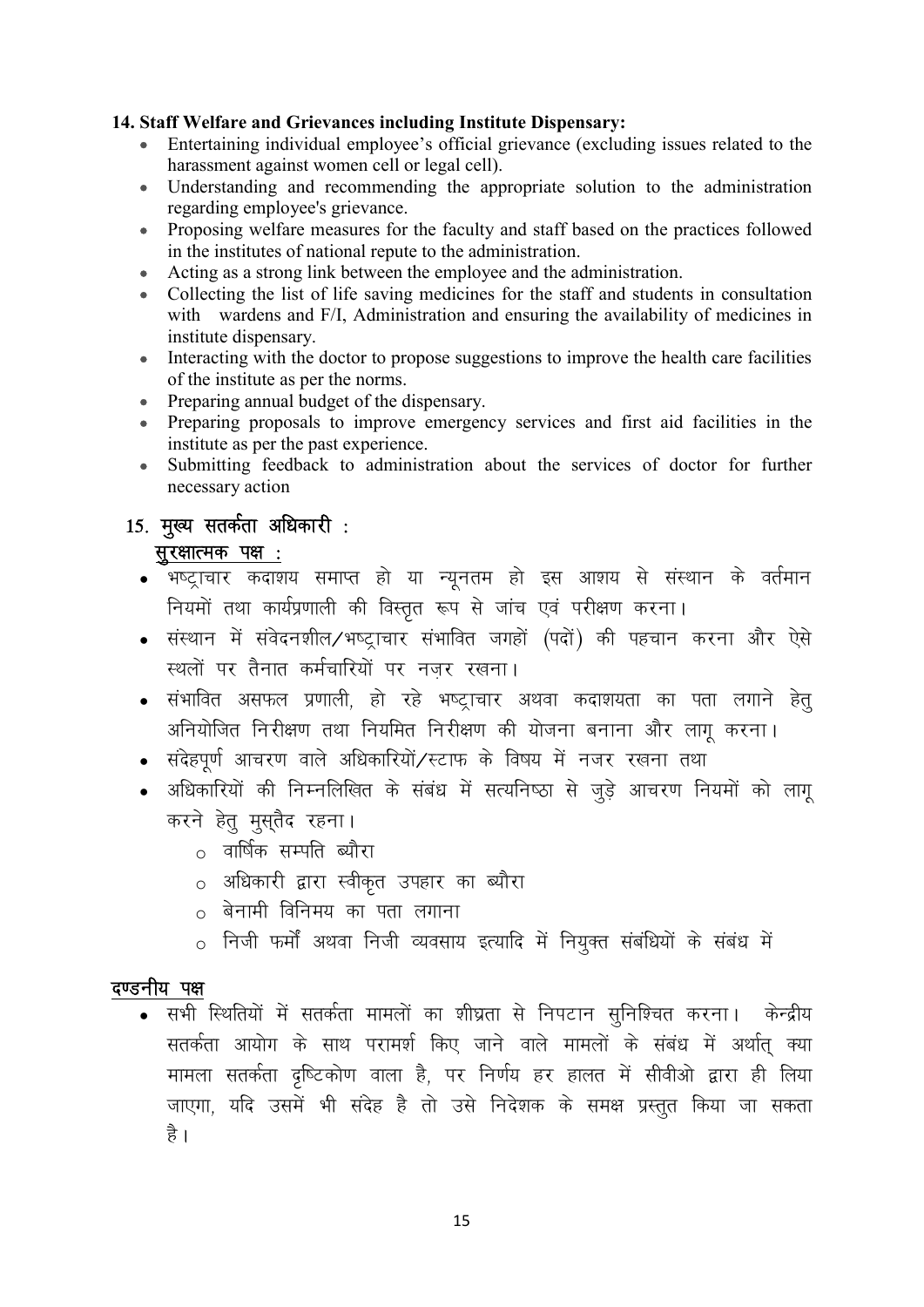- सुनिश्चित करना कि क्या चार्ज शीट, आरोप, अभिकथन, साक्ष्य सूचियां और दस्तावेज इत्यादि सावधानीपूर्वक तैयार किए गए हैं और यह भी सूनिश्चित करना कि क्या अनूशासनिक प्राधिकारी की ओर से भेजे जाने वाले ऐसे दस्तावेज़ जिन पर निर्भर रहने की जरूरत है. उपरोक्त साक्ष्य अभिकथन चार्ज शीट सहित जहां भी संभव हो अभियुक्त अधिकारी के पास पहुंचा दिए गए हैं।
- सुनिश्चित करना कि निरीक्षण अधिकारी के पास भेजे जाने वाले दस्तावेजों की सावधानी पूर्वक छटनी कर ली गई है, और उन्हें तत्परता पूर्वक प्रेषित कर दिया गया है ।
- सुनिश्चित करना कि निरीक्षण अधिकारी की नियुक्ति में कोई विलम्ब नहीं है और विलम्बकारी यूक्तियां नहीं अपनाई गई हैं ।
- सूनिश्चित करना कि अनूशासनिक प्राधिकारी के अन्तिम आदेश के लिए निरीक्षण अधिकारी की रिपोर्टों की कार्य-प्रक्रिया सही तरीके से और अविलम्ब रूप से हो गई है ।
- मंत्रालय/विभाग के अधीनस्थ अनुशासनिक प्राधिकारी द्वारा पारित आदेश को इस दृष्टि से देखने हुए छानबीन करना कि क्या समीक्षा के लिए आए मामले को पूरा कर दिया अथवा नहीं ।
- सूनिश्चित करना कि सीबीआई को सौंपे गए अथवा उनके स्वयं द्वारा सूचना इकट्ठी करने के लिए आरम्भ किए गए मामले की छानबीन में उसे (सीबीआई को) उचित सहयोग प्रदान किया गया है।
- अभियुक्त अधिकारी द्वारा दर्ज की गई रिट याचिका के संदर्भ में उचित कार्रवाई करना।
- सुनिश्चित करना कि केन्द्रीय सतर्कता आयोग के साथ जहां भी जरूरी था परामर्श कर लिया गया है। सतर्कता नियमावली में निर्धारित समय सीमाओं का विभिन्न स्थितियों के अनुरूप यथासम्भव अनुपालन किया गया है।
- सूनिश्चित करना कि आयोग के पास ब्यौरे तत्परता से जमा करवा दिए गए हैं।
- संस्थान में सतर्कता कार्यों के लिए मौजूद व्यवस्थाओं को समय समय पर समीक्षा करना ताकि सतर्कता कार्यों का शीघ्रता पूर्वक एवं प्रभावी रूप से निपटान सूनिश्चित हो ।
- सुनिश्चित करना कि सक्षम अनुशासनिक अधिकारी सतर्कता मामलों की प्रकिया में बिलम्बकारी अथवा हिचकिचाहट तो नहीं अपना रहे । ऐसा जानते हुए लोक सेवकों, विशेषतया ऐसे अधिकारी जो सेवा- निवृत्त हो रहे हैं की अनावश्यक सहायता करना।
- सुनिश्चित करना कि सेवा-निवृत होने वाले लोक-सेवकों के विरूद्व मामले, फाइलों के गूम होने जैसे कारणों की वजह से समय - सीमा में चूक तो नहीं हो गई है और रिटायर हो रहे अधिकारी के मामले में पारित आदेश समय पर क्रियान्वित(लागू) हो गए हैं एवम्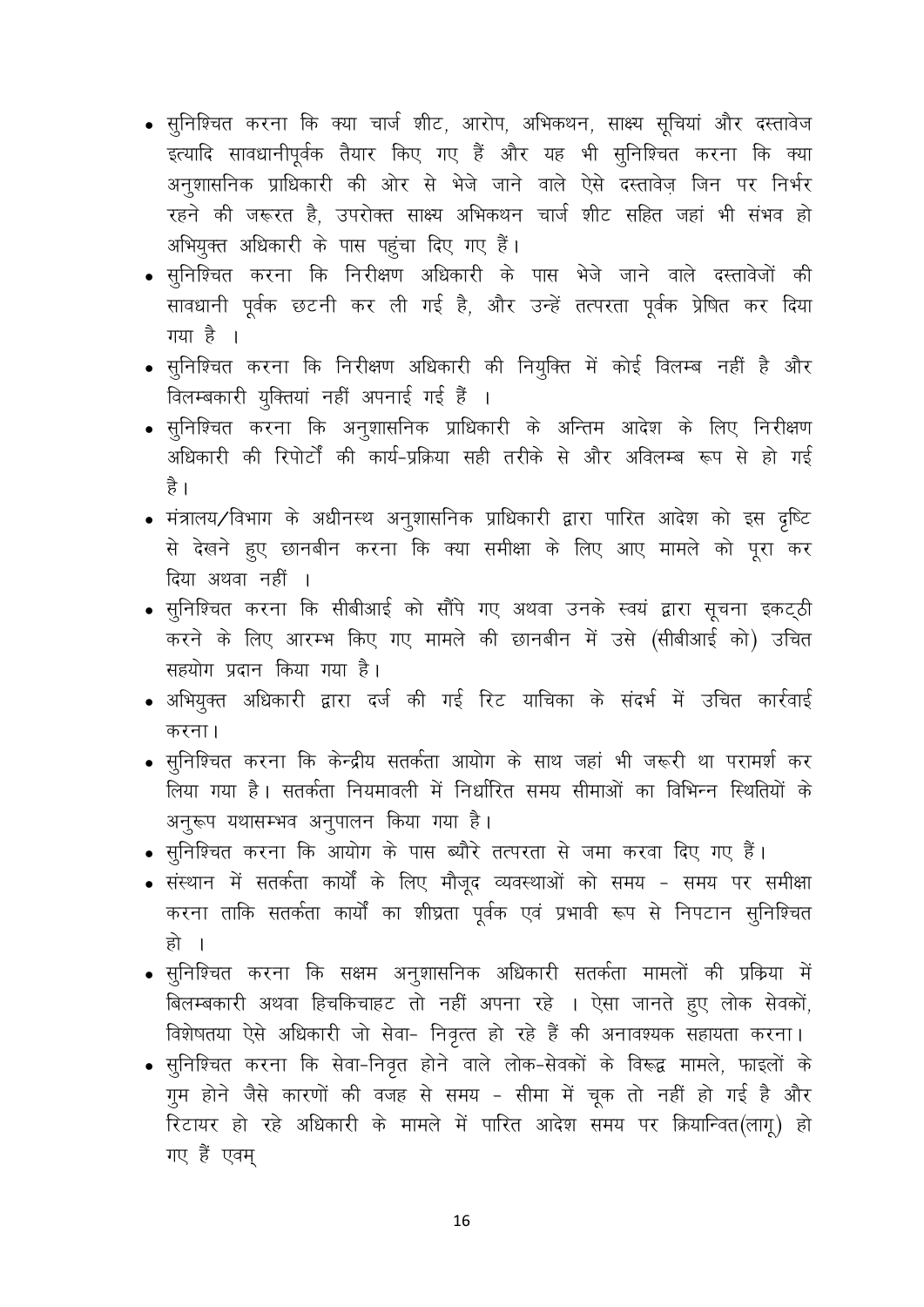• सुनिश्चित करना कि अनुशासनिक मामले में चार्ज-शीट देने की तिथि से निरीक्षण अधिकारी को रिपोर्ट जमा करवाने की अवधि सामान्यतः छह महीने से अधिक नहीं होनी चाहिए ।

#### 15. Chief Vigilance Officer:

#### On the Preventive Side:

- Examining in detail the existing rules and procedures of the institute with a view to eliminate or minimise the scope for corruption or malpractices.
- $\bullet$  Identifying the sensitive / corruption prone spots in the institute and keep an eye on the officials posted in such areas.
- Planning and enforcing surprise inspections and regular inspections to detect the system failures and existence of corruption or malpractices.
- Maintaining proper surveillance on officers/staff of doubtful integrity and
- Ensuring prompt observance of Conduct Rules related to integrity of the Officers, like
	- o Annual Property Returns
	- o Gifts accepted by the officials
	- o Benami transactions
	- o Regarding relatives employed in private firms or doing private business etc.

#### On the Punitive Side:

- Ensuring speedy processing of vigilance cases at all stages. In regard to cases requiring consultation with the Central Vigilance Commission, a decision as to whether the case had a vigilance angle shall in every case be taken by the CVO who, when in doubt, may refer the matter to the Director.
- Ensuring that charge-sheet, statement of imputations, lists of witness and documents etc. are carefully prepared and copies of all the documents relied upon and the statements of witnesses cited on behalf of the disciplinary authority are supplied wherever possible to the accused officer along with the charge-sheet.
- Ensuring that all documents required to be forwarded to the Inquiring Officer are carefully sorted out and sent promptly.
- Ensuring that there is no delay in the appointment of the Inquiry Officer and that no dilatory tactics are adopted by the accused officer or the Presenting Officer.
- Ensuring that the processing of the Inquiry Officer's Reports for final orders of the Disciplinary Authority is done properly and quickly.
- Scrutinizing final orders passed by the Disciplinary Authorities subordinate to the Ministry / Department with a view to see whether a case for review is made out or not.
- Ensuring that proper assistance is given to the C.B.I. in the investigation of cases entrusted to them or started by them on their own source of information.
- Taking proper and adequate action with regard to writ petitions filed by accused officers.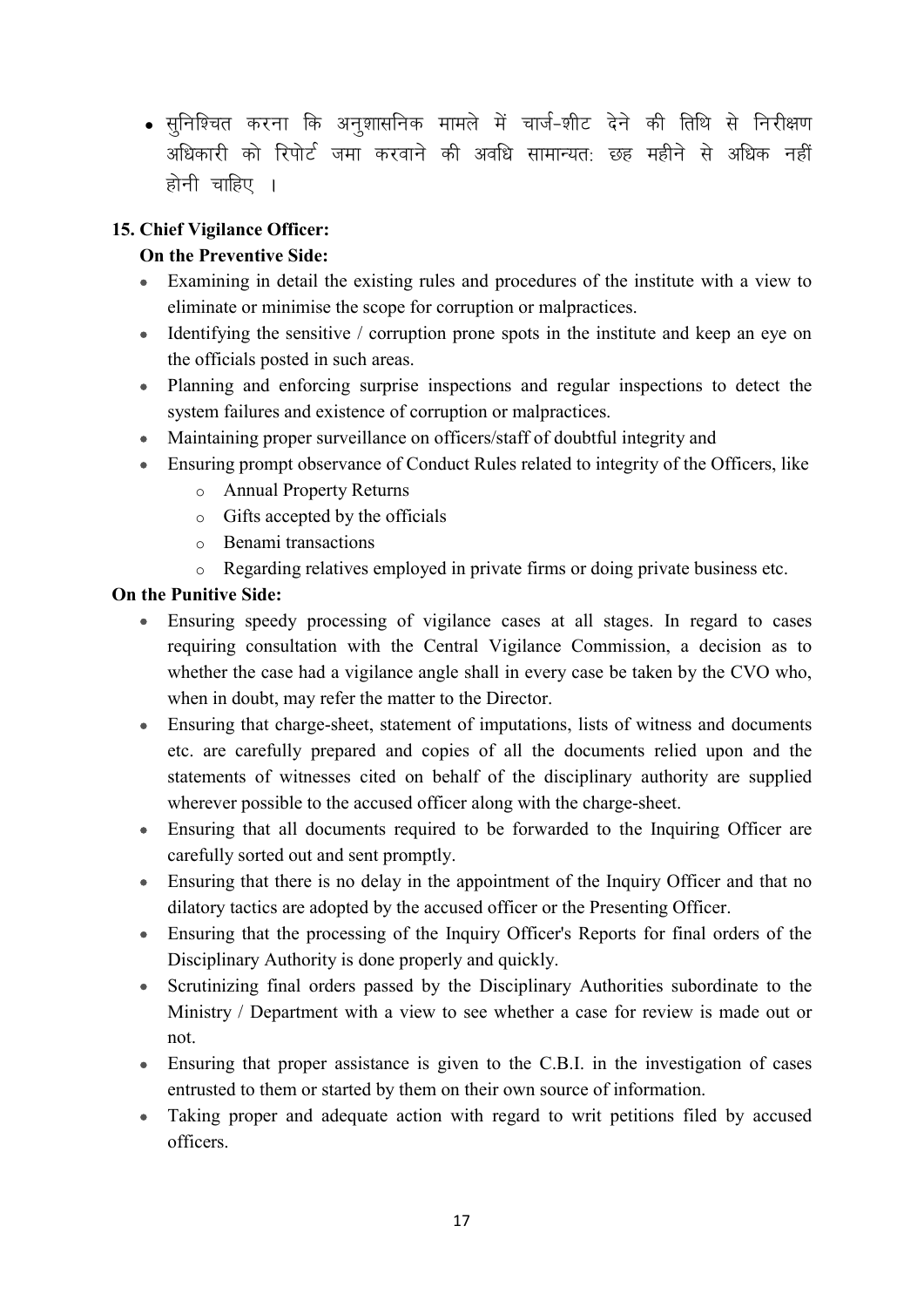- Ensuring that the Central Vigilance Commission is consulted at all stages where it is to be consulted and that as far as possible, the time limits prescribed in the Vigilance Manual for various stages are adhered to.
- Ensuring prompt submission of returns to the Commission.
- Reviewing from time to time the existing arrangements for vigilance work in the Institute to ensure expeditious and effective disposal of vigilance work.
- Ensuring that the competent disciplinary authorities do not adopt a dilatory or low attitude in processing vigilance cases, thus knowingly otherwise helping the subject public servants, particularly in cases of officers due to retire.
- Ensuring that cases against the public servants on the verge of retirement do not lapse due to time-limit for reasons such as misplacement of files etc. and that the orders passed in the cases of retiring officers are implemented in time and
- Ensuring that the period from the date of serving a charge-sheet in a disciplinary case to the submission of the report of the Inquiry Officer, should, ordinarily, not exceed six months.

## $16$  विभागीय पदोन्नति समिति $\cdot$

- . कर्मचारियों की पदोन्नति की पात्रता एवं उपयुक्तता का फैसला करना।
- जरूरत पडने पर पात्रता परीक्षा आयोजित करना।
- प्रश्न-पत्र तैयार करना, परीक्षा लेना तथा परीक्षा में कार्य निष्पादन का मूल्यांकन करना $<sub>1</sub>$ </sub>
- जरूरत पड़ने पर साक्षात्कार लेना।
- बाहरी विषय-विशेषज्ञों के साथ सम्पर्क करना।
- विभागीय पदोन्नति समिति की बैठकें निश्चित समय पर आयोजित करना तथा बैठकों के कार्यवत्त को अन्तिम रूप देना।

#### 16. Departmental Promotion Committee:

- Judging eligibility and suitability of employees for promoting.
- Conducting eligibility tests, if required.
- Setting of question papers, conducting of tests and evaluating performance in tests.
- Conducting interview, if required.
- Liaisoning with outside experts.
- Organizing meetings of Departmental Promotion Committee and finalizing the minutes of the meeting(s).

## 17.खेलकूद विकास कार्यक्रम:

खेलकूद प्रतिस्पर्धाओं का आयोजन, अन्तर महाविद्यालय खेलकूद प्रतिस्पर्धाएं आयोजित करना, परिसर तथा परिसर से बाहर विभिन्न खेलकद प्रतियोगिताओं के लिए विद्यार्थियों तथा स्टाफ का चयन करना, विभिन्न खेलकद गतिविधियों में विद्यार्थियों को उपकरण तथा सुविधाएं प्रदान करना ।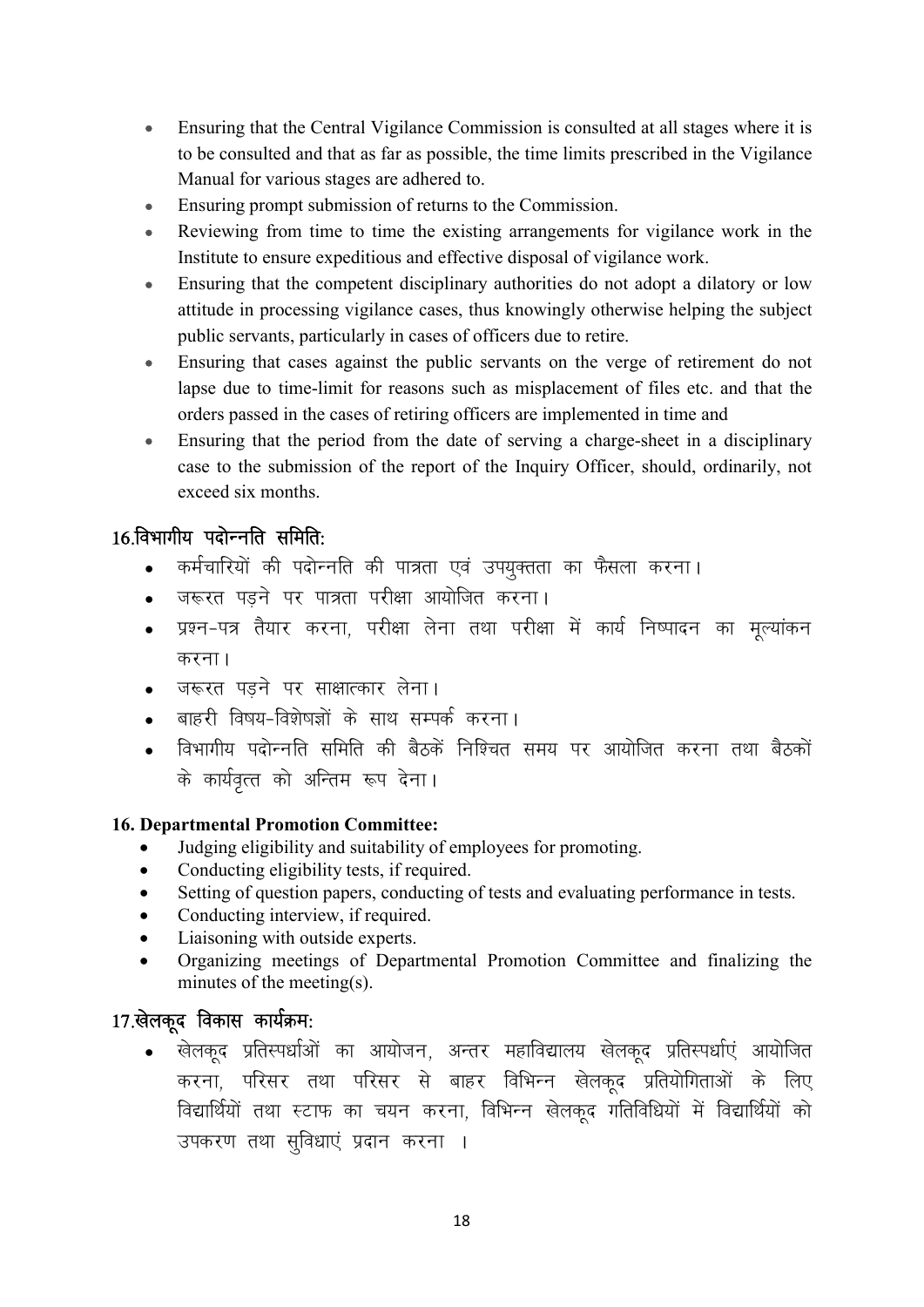- संस्थान के कर्मचारियों तथा विद्यार्थियों को शारीरिक दुरूस्ती की जरूरत के लिए जागरूक करना ।
- संस्थान के अतिथि गृह में शारीरिक दुरूस्ती केन्द्र तैयार⁄रख-रखाव करना ।
- संस्थान के बैडमिण्टन कोर्ट को सुनियोजित/रख-रखाव करना ।
- केन्द्रीय मैदान के इर्द-गिर्द डगर (ट्रैक) बनाना ।
- वालीबॉल के मैदान को बेहतर करना ।
- अतिथि-गृह के पीछे नए बैडमिण्टन कोर्ट को तैयार करना ।
- समिति की मासिक बैठकें आयोजित करना ।

#### 17. Sports Development Programme:

- Arranging sports meet, organizing inter-collegiate sports competition, selecting students and staff for various sports activities on and off campus, providing equipment and facilities to students in various sports categories.
- Creating awareness among institute employees and students of need for physical fitness.
- Developing/maintaining fitness centre in institute guest house.
- Upgrading/maintaining the institute badminton court.
- Developing a track around the central lawn.
- Improving the volleyball ground
- Developing new badminton court at the backside of guest house
- Holding monthly meetings of the committee.

## 18.सांस्कृतिक कार्यक्रम, स्वागत समारोह, विदाई समारोह, आपस में मिलकर इकट्ठे होना:

- अन्तर महाविद्यालय समारोह (वार्षिक सांस्कृतिक कार्यक्रम) तथा विविध अन्य कार्यक्रमों की योजना बनाना और उन्हें आयेजित करना।
- परिसर के बाहर प्रतिस्पर्धाएं आयोजित करना तथा इनमें भाग लेने वाले विद्यार्थियों की पहचान करना।
- ऐसे विद्यार्थी जिन्होंने खेलकूद तथा सांस्कृतिक गतिविधियों में बढ़िया प्रदर्शन किया है, के लिए वार्षिक बधाई दिवस आयोजित करना।
- निर्धारित गतिविधियों के लिए अभिप्रेरक आर्थिक संरक्षण।
- नवीनीकरण के समय सभा–भवन को फिर से परिकल्पित करने में सम्पदा समिति को सहयोग देना।
- नवीनीकरण के दौरान सभा-भवन में आवश्यक प्रकाश, ध्वनि तथा मोटर चालित पर्दा व्यवस्था को क्रय करना/लगाना।
- सूनिश्चित करना कि क्या नवीनीकरण के दौरान अशक्तजनों को प्रदान की जाने वाली सुविधाओं की व्यवस्था कर दी गई है।
- वार्षिक दिवस, 26 जनवरी, 15 अगस्त अथवा कोई अन्य विशेष दिवस जैसे विभिन्न अवसरों पर सांस्कृतिक कार्यक्रम आयोजित करना।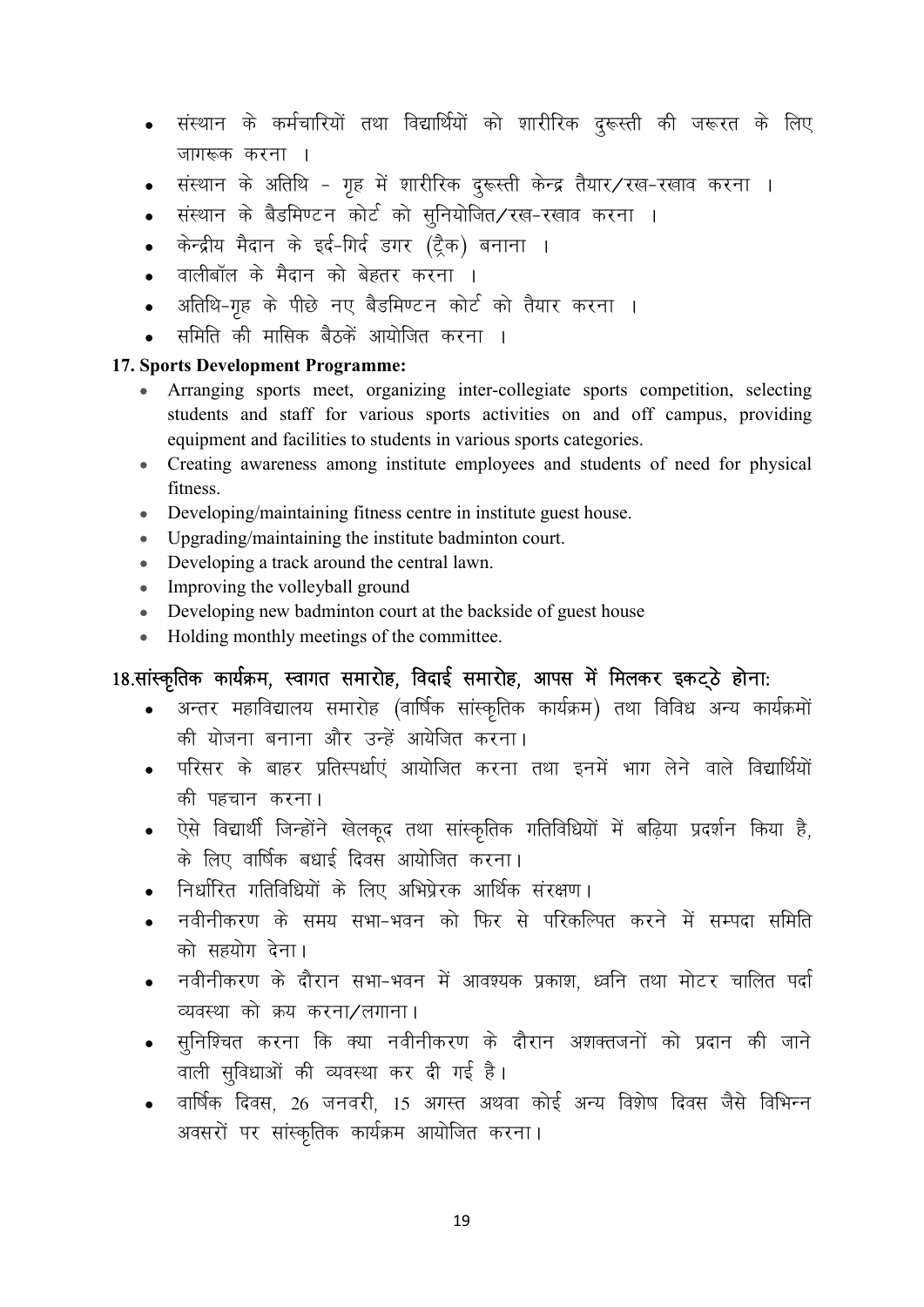• नई भर्ती तथा बाहर जा रहे संकाय तथा कर्मचारीगणों हेतु विदाई रात्रि भोज तथा स्वागत समारोह आयेजित करना।

#### 18. Cultural Programme, Reception, Farewells, Get-together:

- Planning and organizing inter-collegiate festivals (annual cultural program) and various other events
- Handling off-campus competitions and identifying students to participate.
- Organizing annual felicitation day for students who have excelled in sports and cultural activities.
- Motivating sponsorship for scheduled activities.
- Assisting estate committee in redesigning the auditorium at the time of renovation
- Procuring/installing necessary light, sound and motorized curtain systems in the auditorium during renovation.
- Ensuring that necessary provisions are made during renovation to provide access to persons with disabilities.
- Organizing cultural functions on different occasions like Annual Day, 26<sup>th</sup> January, 15<sup>th</sup> August or any special occasions.
- Organizing farewell dinner and reception party for outgoing and newly joined faculty and staff.

## 19. अनुदेशात्मक संसाधन विपणन इकाई (ईरमू):

- इकाई में उपलब्ध संसाधनों की सूची तैयार करना।
- संबंधित विभाग के साथ परामर्श करके सामग्री का मूल्य तय करना।
- पिछले वर्ष के दौरान सभी विभागों में विकसित सामग्री (पुस्तकें, मॉड्यूल, रीडर्स, सॉफ्टवेयर, अनुदेशात्मक सामग्री, डिज़ाइन प्रशिक्षण किट, वीडियोज़ इत्यादि) इकट्ठी करना।
- उपलब्ध संसाधनों के आधार पर नामावली तैयार करना।
- इकाई में विक्रय हेतु संस्थान की पत्रिकाएं रखना।
- बेची गई सामग्री के साथ नि:शुल्क आवंटन हेतु संस्थान का सूचनापत्र, कार्य-योजना की प्रतिलिपि संस्थान की उपलब्धियों संबंधी दस्तावेज, विभागीय विवरणिका रखना।
- क्षेत्र के सभी बहतकनीकी तथा इंजीनियरिंग महाविद्यालयों में उपलब्ध नामावली प्रेषित करना।
- निवेदन पत्र प्राप्त करना, आदेश के आधार पर उत्पादन सामग्री की प्रतियां तैयार करना (प्राप्त भगतान के आधार पर) तथा पार्टी को सामग्री भेजना।
- विभाग द्वारा तैयार की गई सामग्री के प्रकाशन हेतु प्रकाशक से सम्पर्क करना अथवा विभागों को विभिन्न प्रकाशकों के साथ सम्पर्क साधने में सविधा प्रदान करना।
- विभिन्न विभागों/केन्द्रों द्वारा तैयार की गई सामग्री तथा उत्पाद के प्रकाशन को सुनिश्चित करना।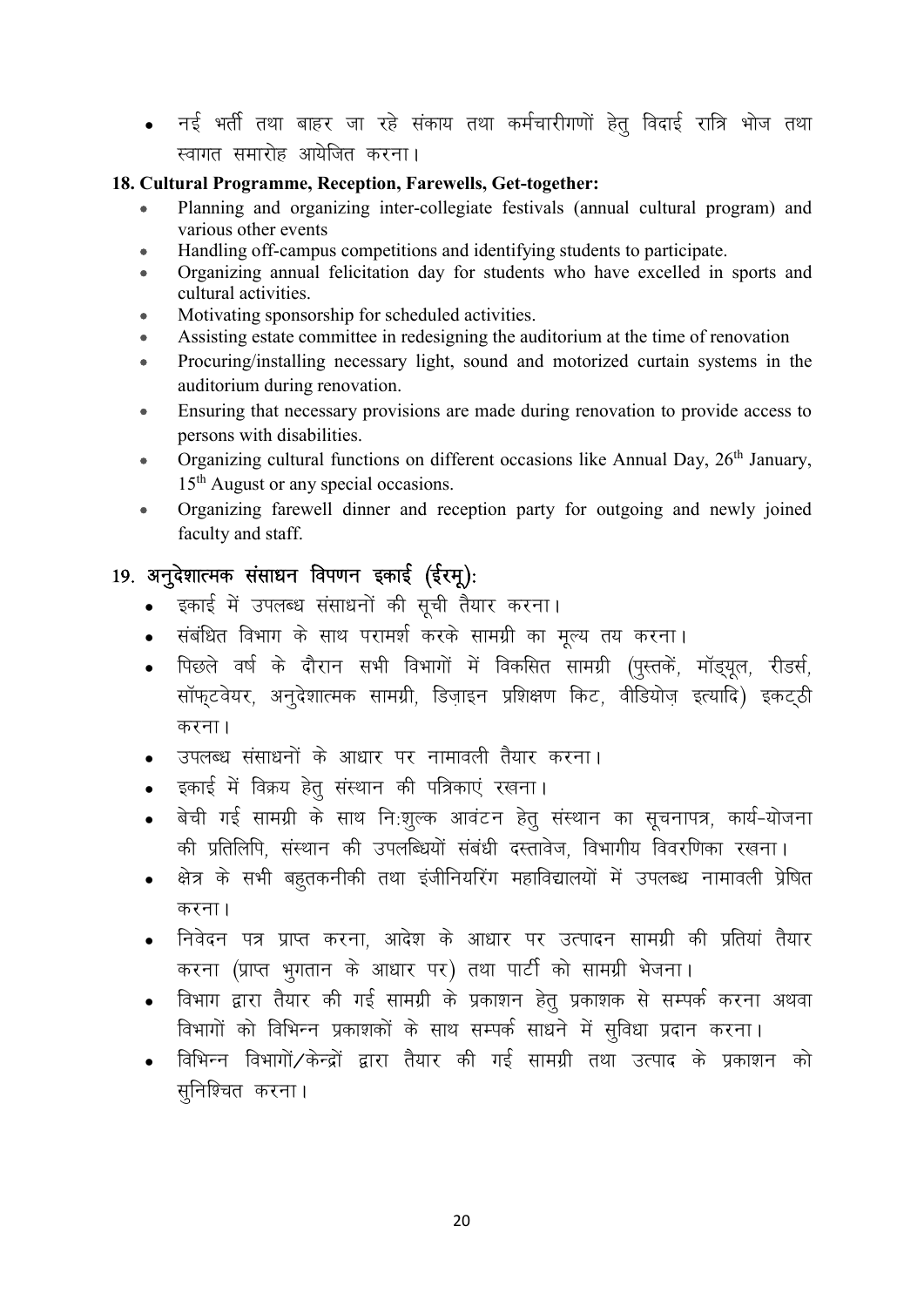- प्रदर्शनी स्थल का रख-रखाव करना तथा ऐसी सामग्री जिसकी मांग अधिक रहती है. सामग्री की प्रायोजित प्रतियाँ तैयार करवाते <u>हु</u>ए सामान का आवधिक मूल्यांकन सुनिश्चित करना।
- संस्थान को रिपोर्ट करना तथा प्राप्त भगतान को संस्थान के लेखा अनभाग में जमा करना।

#### 19. Instructional Resources Marketing Unit (IRMU):

- Compiling the list of resources available in the unit.
- Deciding the cost of the product in consultation with the concerned department.
- Collecting the developed material (Books, Modules, Readers, Software, Instructional Materials, Design, Training kits, videos etc) in all the departments during previous years
- Preparing catalogue on the basis of available resources
- Keeping copies of institute journal in the unit for sale
- Keeping institute newsletter, copy of O-plan, achievement document of the institute, department brochure for free distribution with the sold material.
- Sending the available catalogue to all the polytechnics and engineering colleges of the region.
- Receiving request, making copies of the product as per order (based on the received payment) and sending the materials to the party.
- Contacting the publisher to publish the material developed by department or facilitating the department to get in touch with various publishers.
- Ensuring publishing the materials and products developed by the various departments / Centres.
- Maintaining the display room and ensuring periodic evaluation of the order to make sufficient copies of displayed materials, which have more demands.
- Reporting to the institute and submitting the payment received to the accounts section of the institute.

#### $20$  क्रय समिति:

- भारत सरकार द्वारा निर्धारित उचित क्रय प्रक्रिया का क्रियान्वयन सुनिश्चित करना।
- संस्थान के विभिन्न विभागों द्वारा क्रय की जाने वाली सामग्री का विवरण ⁄ विशिष्टताएं संग्रहित करना।
- अपेक्षा के आधार पर सामग्री क्रय करने हेत् राष्ट्रीय स्तर के समाचार पत्र (कम से कम एक अंग्रेजी के तथा एक हिन्दी के समाचार-पत्र) में खली निविदाएं प्रकाशन हेत भेजना।
- समाचार-पत्र में खुली निविदाएं भेजने से पूर्व ई-टेण्डर की सभी आवश्यकताएं सुनिश्चित करना।
- ई-टेण्डर के दौरान तकनीकी तथा वित्तीय बोली को खोलने की उचित प्रक्रिया सुनिश्चित करना।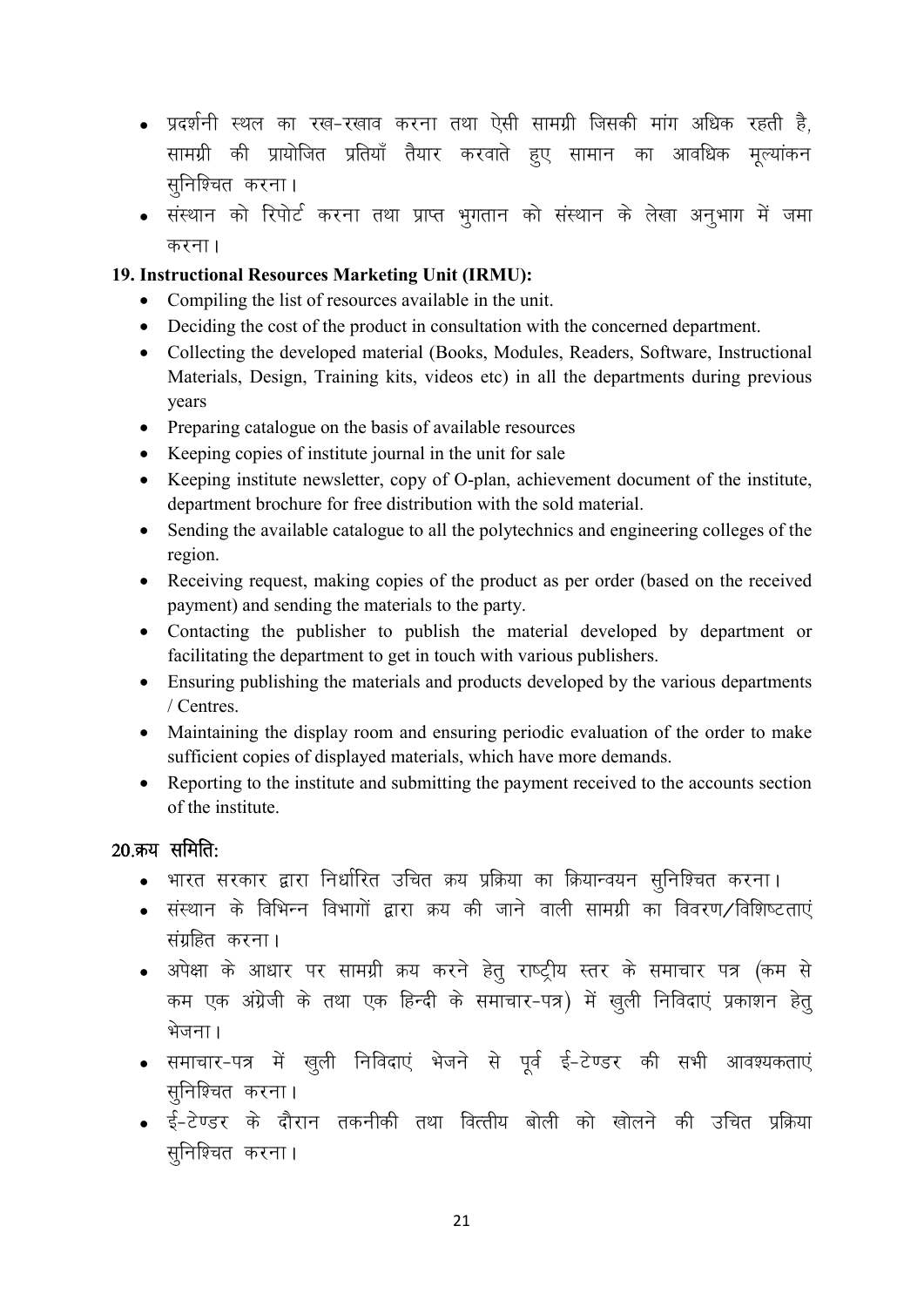- संस्थान के निदेशक द्वारा अग्रेाषित किए जाने के बाद क्रय प्रक्रिया के उचित क्रियान्वयन हेतू क्रय फाइल की छानबीन/जांच करना।
- जब कभी जरूरत पड़े. क्रय समिति की बैठकें आयोजित करना
- वित्त वर्ष के दौरान नियोजित कय का निरन्तर ध्यान रखना।
- सुनिश्चित करना कि वित्तीय वर्ष के अंत में अति आवश्यक वस्तुओं का ही क्रय हो।
- नोट : 1.0 लाख रूपए से अधिक क्रय की जाने वाली सामग्री से संबंधित फाइलों की क्रय समिति द्वारा छानबीन या जांच की जानी है; इसमें पुनरावृत्ति आदेश, डी जी एस एण्ड डी दर ठेका इत्यादि पर ली जाने वाली सामग्री भी शामिल है।

#### 20. Purchase Committee:

- Ensuring implementation of proper purchase procedure as laid down by Government of India.
- Compiling the details / specifications of items to be purchased by different departments of the institute.
- Issuing common open tenders in National newspapers (at least one english and one hindi newspaper) for purchase of items as per requirement.
- Ensuring that all requirements of E-tender are in place before issuing open tender in newspapers.
- Ensuring proper opening of technical and financial bids during E-tender.
- Scrutinizing the purchase file for proper implementation of the purchase procedure, after it has been forwarded by the Director of the institute.
- Conducting purchase committee meetings as and when required.
- Keeping track of purchases planned during the financial year.
- At the fag end of financial year, only very essential items shall be purchased.

#### Note:

All purchase files of items costing more than Rs. 1.0 lac are to be scrutinized by the Purchase Committee including repeat orders, DGS& D rate contract etc.

#### $21.$ सुरक्षा तथा अग्नि शमन उपकरणों का प्रचालन:

- संस्थान में ऐसे स्थलों की पहचान जहां अग्नि तथा अन्य आपदा संभावित हो।
- इन आपदाओं की रोकथाम के लिए कर्मचारियों हेतु प्रशिक्षण शिविर आयोजित करना।
- प्राकृतिक संसाधनों से अथवा अन्य विधियों द्वारा पर्याप्त मात्रा में प्रकाश सुनिश्चित करवाना ताकि निवासी इर्द - गिर्द घूमते हूए देख पाएं ।
- ऐसे स्थल जो अंधेरे के समय व्यस्त रहते हैं अथवा ऐसे स्थल जहां सामान्य रोशनी भी बाधित रहती है उदाहरणतया भूतल, खिडकी रहित आवास इत्यादि पर यह सुनिश्चित करना कि न केवल सामान्य प्रकाश बल्कि बचाव/आपात प्रकाश की व्यवस्था भी होनी चाहिए। सामान्य रोशनी बाधित होने की स्थिति में, भले ही बाधा अग्नि से हो अथवा अन्य कारण से, बचाव/आपात प्रकाश स्वत: जल जाना चाहिए और सुरक्षात्मक स्थल तक सुरक्षित रूप से चलने फिरने के लिए बचाव⁄आपात रास्ते को पूर्णतया प्रकाशित रखने हेत् जलता रहना चाहिए।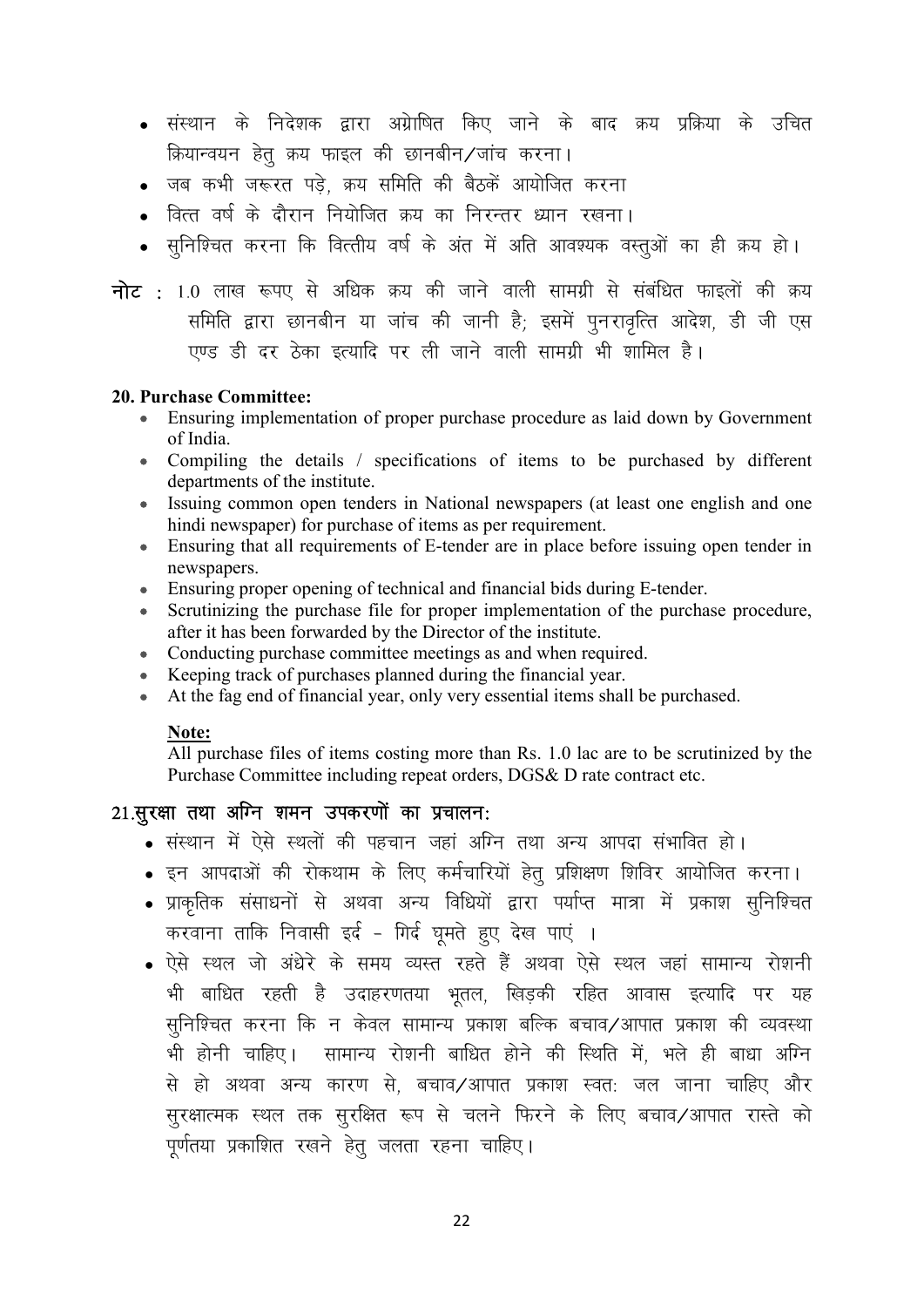- सुनिश्चित करना कि सामान्य और बचाव⁄आपात प्रकाश से आंतरिक तथा बाहरी बचाव रास्ते प्रकाशित होते हैं एवं बाह्य प्रतीक, द्वार जोड़, आग लगने की चेतावनी ढेने वाले निशान तथा अग्नि श्रमक भी दिखते हैं।
- सूनिश्चित करना कि केन्द्रीय बिजली प्रवाह (मेन से बैटरी ट्रिक्कल चार्जड्) पूरे परिसर में प्रकाशपूंज (लयूमिनरी) के साथ जूड़ा है। यह प्रणाली सामान्य विद्यूत् प्रवाह असफल होने पर या तो स्वत: चालित हो जाती है या हर समय चालू रहती है ।
- उपयुक्त जगहों पर अति आवश्यक निशान लगाना। ये निशान वृत्ताकार होते हैं और नीली पृष्ठभूमि पर सफेद शब्दों के रूप में लिखे नजर आते हैं । इस प्रकार के निशान में सबसे सामान्य है "अग्नि द्वार-बन्द रखें"
- सुनिश्चित करना कि क्या सभी सुरक्षा निशान, सूचनापट्ट तथा लेखा चित्रीय निशान स्वीकृत स्वास्थ्य तथा सुरक्षा व्यवस्थाओं के अनुरूप हैं ।
- उपयुक्त अग्नि शमन उपकरण प्रदान करवाना।
- सुनिश्चित करना कि क्या अग्नि शमन उपकरणों का सही तरीके से रख-रखाव हो गया है।
- सुनिश्चित करना कि इनके प्रयोग करने में कर्मचारी प्रशिक्षित हों ।

#### 21. Safety and Operation of Fire Fighting Equipments:

- Identifying areas in the institute which are prone to fire and other calamity.
- Organizing suitable training sessions for the employees to avert these calamities.
- Ensuring an adequate degree of illumination, either by natural means or otherwise, in order that the occupants can see to move around.
- Ensuring that not only normal lighting but also the escape lighting is provided in places which are occupied during the hours of darkness or have areas in which the natural lighting is restricted, e.g. a basement, windowless accommodation etc, should be provided so that in the event of the normal visibility failing, either through a fire or otherwise, the escape lighting will automatically come on and remain on to provide illumination throughout the escape route for safe movement to a place of safety.
- Ensuring that the normal and escape lighting are capable of illuminating the internal  $\bullet$ and external escape routes, exit signs, door fastenings, fire alarm call points and fire extinguishers.
- Ensuring that a central power supply (batteries trickle charged from the mains) is  $\bullet$ connected to luminaries throughout the premises. This system either operates automatically on failure of the normal lighting circuit or is on at all times.
- Putting up mandatory signs at appropriate places. These signs are circular, with white  $\bullet$ lettering on a blue background. The most common of this type is the "Fire Door – Keep Shut".
- Ensuring that all fire safety signs, notices and graphic symbols confirm to the  $\bullet$ approved Health and Safety provisions.
- Providing suitable firefighting equipment.  $\bullet$
- Ensuring that fire fighting equipments are properly maintained.
- Ensuring that staff is trained in its use.  $\bullet$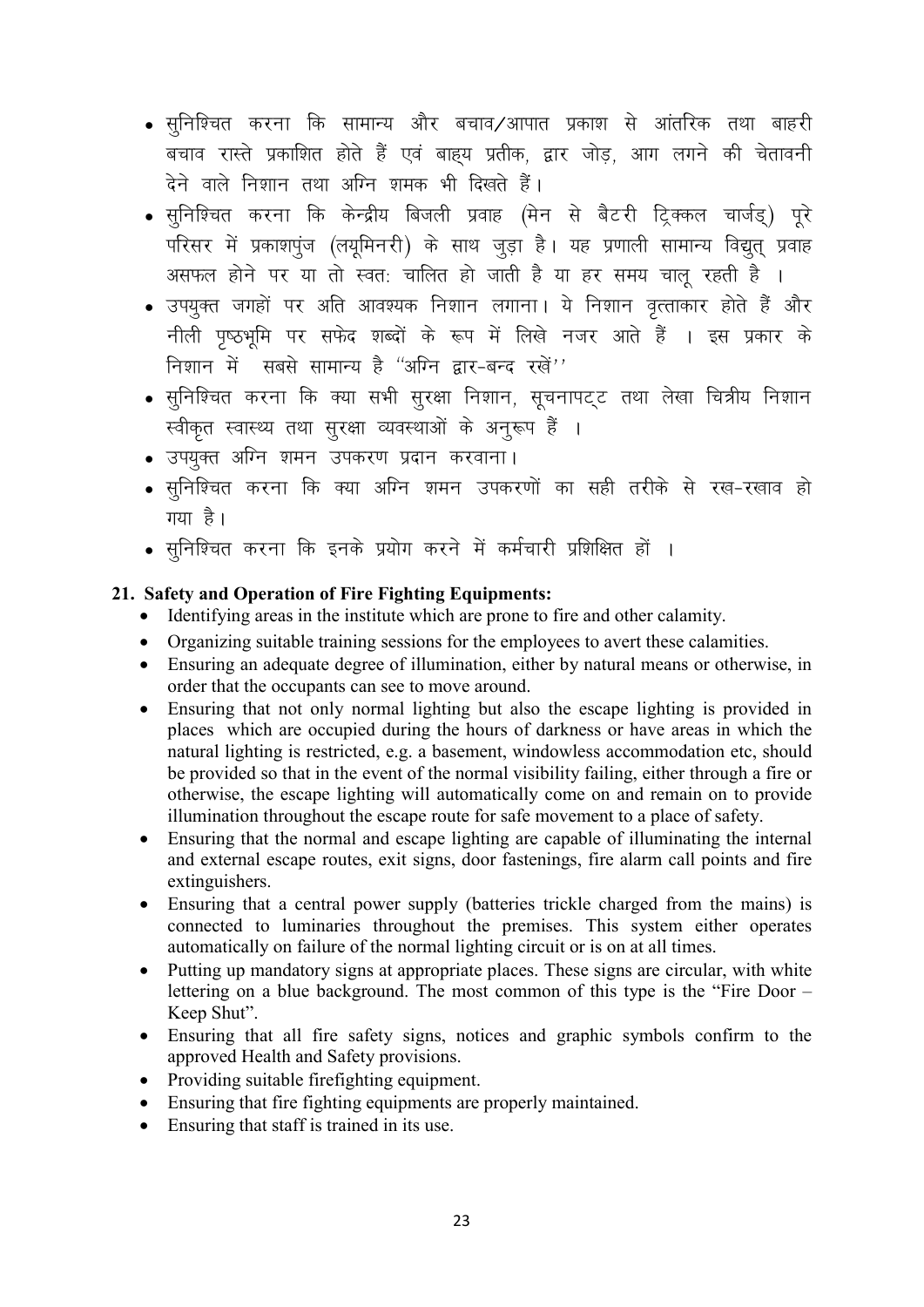## 22.परिसर की सुरक्षा:

- संस्थान के परिसर की सुरक्षा जरूरतों का पता लगाना और उनकी योजना बनाना ।
- संस्थान के सुरक्षा पहलुओं को ध्यान में रखना और सुरक्षा कर्मचारियों के साथ समन्वय रखना ।
- सुरक्षा अधिकारियों/कर्मचारियों के कार्य निष्पादन पर नजर रखना।
- संस्थान में आगन्तुकों के प्रवेश एवं आवागमन पर नजर रखना।
- सरक्षा प्रक्रिया को स्वचालित बनाना।
- वाहन में हथियार इत्यादि होने की संभावना के सूचक संवेदक सूनिश्चित करना।
- संस्थान के प्रवेश द्वारों पर आवागमन समस्त सामग्रियों के दस्तावेजों की जांच।

#### 22. Security of Campus:

- Assessing and planning the security requirement of the institute campus.
- Looking after the security aspects of the institute and coordinating with security staff .
- Monitoring the work performance of security officials and staff.
- Monitoring the visitor's entry and movement into the institute.
- Automation of security process
- Sensors for assuring the availability of weapons etc. in the vehicle
- Checking records of movable materials at the institute gates.

#### 23. वाहन का अनुरक्षण तथा आवंटन:

- संस्थान के वाहनों की जरूरत का पता लगाना
- वाहनों की खरीद के लिए बजट योजना बनाना ।
- o वाहन का अनुरक्षण ब्यौरा तैयार करना।
- विभागीय कार्यों के लिए विभिन्न अधिकारियों हेतू वाहनों का प्रबंध तथा आवंटन।
- संस्थान के वाहनों की मरम्मत तथा रख-रखाव।
- विभाग के कर्मचारियों की तनखाह, आकस्मिक ईंधन तथा मरम्मत बिलों इत्यादि का सत्यापन ।
- निजी वाहनों को भाड़े पर लेने के लिए किराया नियत करना।
- विभिन्न वाहनों के स्टॉक रजिस्टर और लॉग-बुक का रख-रखाव।
- किराए पर किए गए⁄ठेके पर बूलाए गए चालकों के वेतन बिल तैयार करना।
- वाहनों की समय पर इंश्योरेंस, पंजीकरण करवाना तथा प्रदूषण जांच करवाना।
- चालकों के लिए आचरण संहिता लागू करना।
- अनूपयोगी वाहनों को नियमानूसार कार्यवाही कर नकारा घोषित करना।

#### 23. Maintenance and Allotment of Vehicles:

- Assessing the needs of the vehicles in the institute.
- Planning budget for purchase of vehicles.
- Preparing maintenance schedule of the vehicle.
- Arranging and allotting vehicles to various officials for departmental works.
- Repairing and maintaining institute vehicles.
- Verifying pay bills of institute employees, contingency fuel and repair bills etc.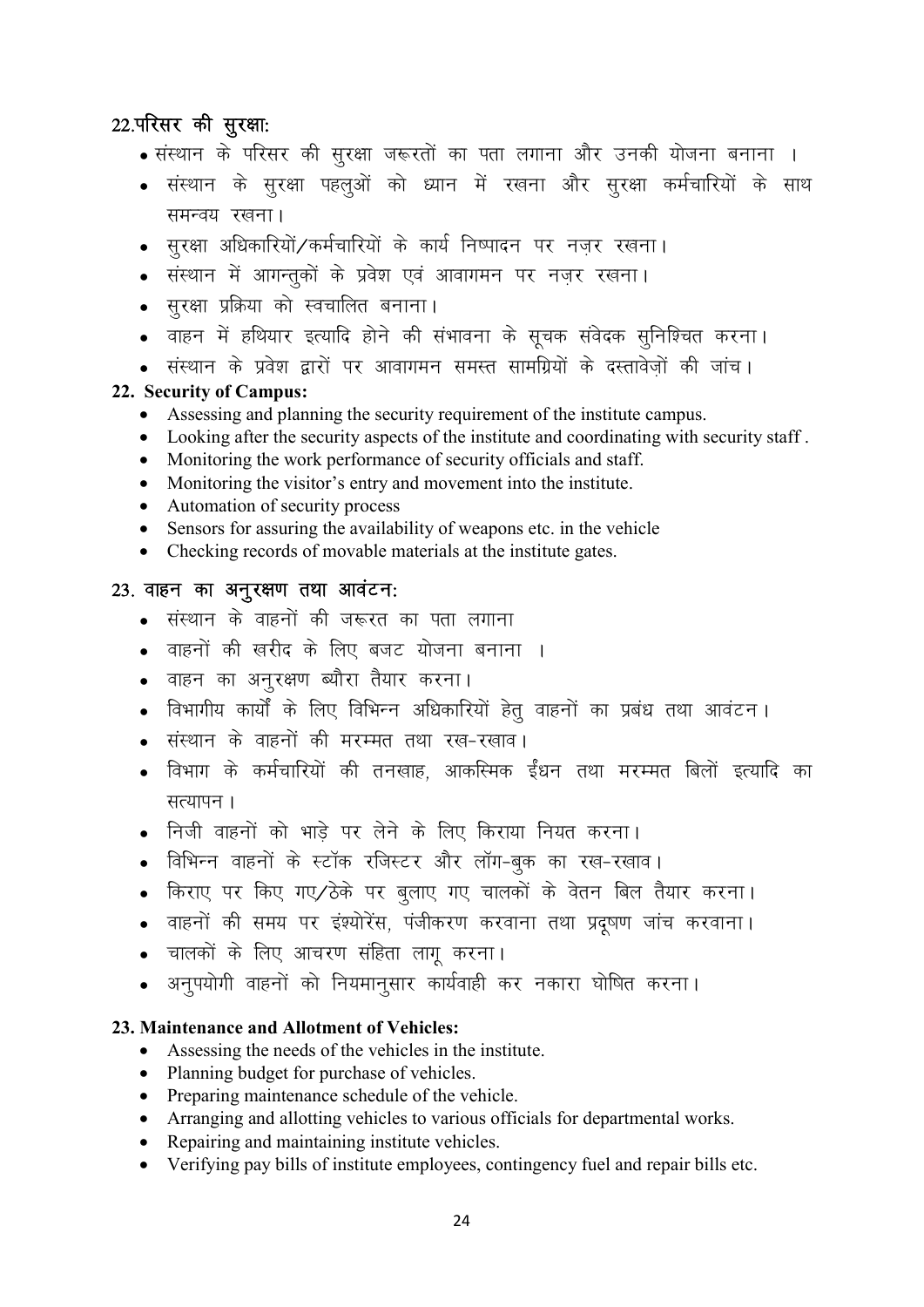- Fixing of hiring charges of private vehicles.
- Maintaining stock register and log book of different vehicles.
- Preparing salary bills of hired/contractual drivers.
- Ascertaining in-time insurance, registration and pollution check of vehicles
- Implementing code of conduct for drivers.
- Old vehicle shall be written off as per rules.

#### 24. इंटरनेट प्रशासन तथा कम्प्यूटर अनुरक्षण:

- इंटरनेट की अनुयोजकता की उपयोगिता पूरी तरह से सुनिश्चित करने हेतु संस्थान की कार्य योजना तैयार करना ।
- यह सुनिश्चित करना कि परिसेवक (सर्वर) के साथ-साथ संस्थान का तंत्र किसी भी स्थिति में असफल/खराब न हो ।
- बिजली गुल होने पर प्रयोगकर्त्ता को असुविधा न हो, इस दृष्टि से पॉवर बैक-अप सुनिश्चित करना ।
- पृथक् मेल परिसेवक तथा वैब परिसेवक स्थापित करना।
- संस्थान के वैब परिसेवक, मेल परिसेवक, इंटरानेट का बचावकारी अनुरक्षण सुनिश्चित करना।
- नेबेरों सिस्टम का रखरखाव, जिसमें शामिल हैं: डी एच सी पी, उपभोक्ता नीतियां, उपभोक्ता प्रबंधन, अनुश्रवण, आवेष्ट विशदता अनुश्रवण, आवेष्ट विशदता के इस्तेमाल को ज्ञात करने हेतु एम आर टी जी, पोर्ट प्रबन्धन तथा वेब निहित वस्तु छलनी।
- सीडीटीपी परिसेवक तथा परामर्श परियोजना परिसेवक का रख-रखाव।
- स्विच, रूटर, वाई-फाई नियंत्रक जैसे तंत्र उपकरणों को प्रबंधित करना।
- 100 एमबीपीएस एनकेएन इंटरनेट जोड़ का अनूरक्षण।
- संस्थान के (चारों अकादमिक ब्लॉक, छात्रावास, अतिथि-गृह) और परिसर (पूरा  $\bullet$ आवासीय क्षेत्र) के तार सहित एलएएनएस तथा वाई-फाई का अनूरक्षण ।
- इंटरनेट की आधार भूत सामग्री के लिए विद्युत् वितरण प्रबंधित करना ।
- डेस्क टॉप कम्प्यूटरों, लैपटॉप, प्रिंटरों, स्केनरों तथा तंत्र उपकरणों, आई/ओ बॉक्स, यूटीपी केबलों की समस्या निवारण तथा रख-रखाव तथा प्रकाशिक फाइबर का रख-रखाव ।
- प्रिंटरों के लिए एचपी-एमवीसी दर संविदा प्रबंधन।
- परिसेवक, डेस्क टॉप कम्प्युटर, लैपटॉप प्रिंटर, स्कैनर, इंटरनेट लीजड लाईन तथा सभी तंत्र उपकरणों के लिए विशिष्टताएं तैयार करना ।
- ऑप्रेटिंग सिस्टम सॉफुटवेयर तथा विभिन्न एप्लिकेशन सॉफुटवेयर की कान्फिगरिंग तथा प्रबंधन।
- इंटरनेट प्रशासन तथा कम्प्यूटर अनूरक्षण से संबंधित विभिन्न हार्डवेयर एवं सॉफ़्टवेयर के अधिग्रहण के लिए पहल करना।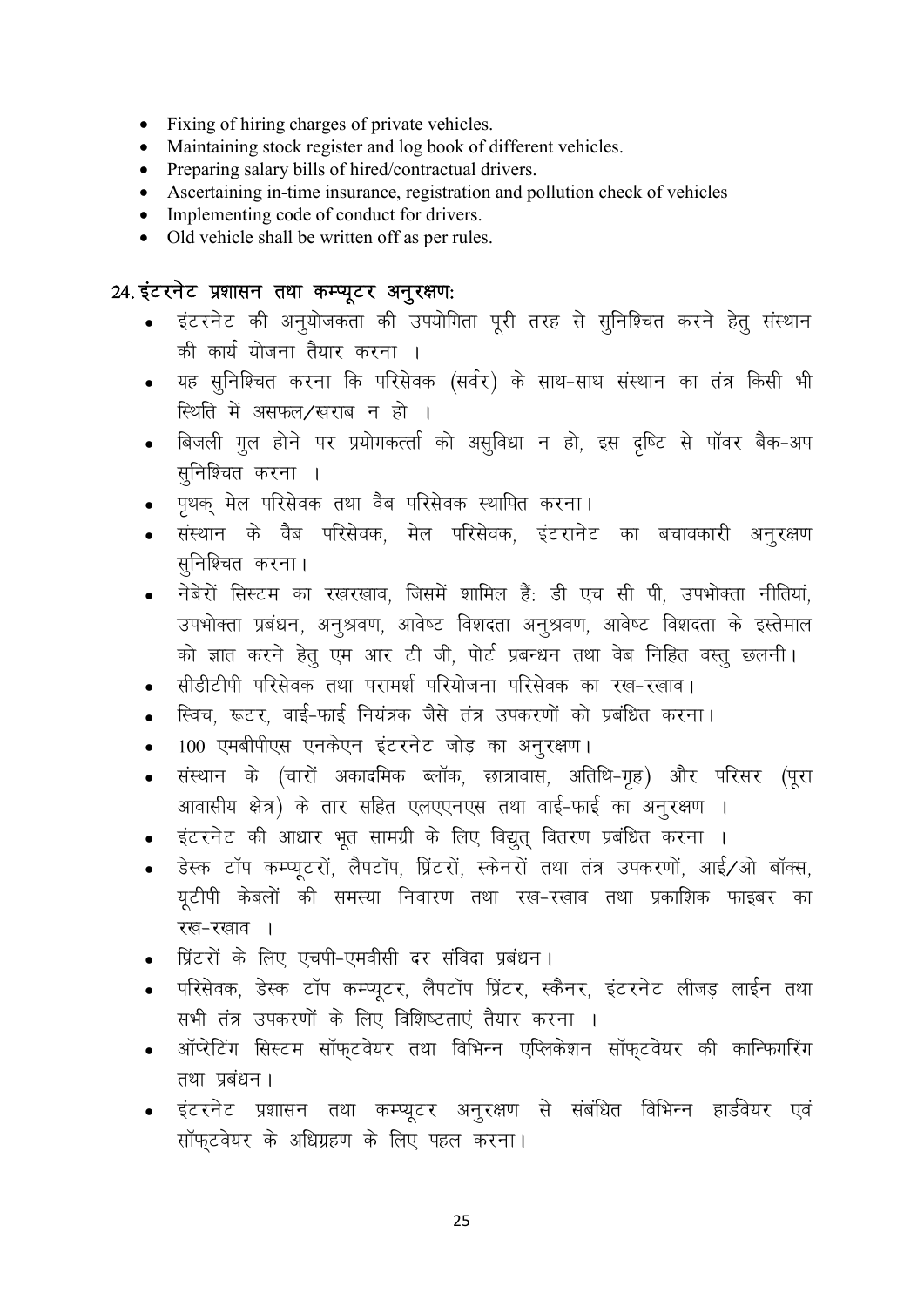- संस्थान के स्टूडियो के अतिरिक्त वीडियो वार्तालाप सुविधाएं स्थापित करने में मीडिया केन्द्र व अन्य विभागों की मदद करना।
- o वाई-फाई के प्रयोग से सेक्टर 29 और सेक्टर 42 के मकानों की अनूयोजकता और अनरक्षण ।
- संप्रेषण सूधारने हेतू कर्मचारियों को आईपी आधारित मोबाईल सम्पर्क सेवाएं प्रदान करना $<sub>1</sub>$ </sub>

#### 24. Internet Administration and Computer Maintenance:

- Planning of institute connectivity and devising a mechanism to ensure full utilization of the internet connectivity.
- Ensuring zero failures of the server as well as institute network.
- Ensuring proper power back-up in case of power failure to avoid any inconvenience to the incumbent.
- Installing separate mail server and web server.
- Ensuring preventive maintenance of Institute Web Server, mail server, intranet server
- Maintaining Nebero system which includes DHCP, user policies, user management, monitoring, bandwidth monitoring, MRTG to know the usage of bandwidth, port management and web content filtering.
- Maintaining CDTP Server and Consultancy Project Server.
- Managing Network Devices such as switches, routers, Wi-Fi Controllers etc.
- Maintaining 100 Mbps NKN Internet link.
- Maintaining wired LANs and Wi-Fi of the institute (four academic blocks, hostels, guest house) and campus (entire residential area).
- Managing power distribution for internet infrastructure.
- Troubleshooting and maintenance of desktop computers, laptops, printers, scanners and networking devices, I/O boxes, UTP cables and optical fiber maintenance.
- Arranging HP-MVC rate contract for printers.
- Preparing specifications for servers, desktop computers, laptops, printers, scanners, Internet leased line and all networking devices.
- Configuring and managing operating system software and various application software.
- Initiating procurement of various hardware and software related to Internet Administration and Computer Maintenance.
- Setting up of video conferencing facility except institute studio with the help of Media Centre and concerned HOD.
- Connecting and maintaining sector 29 and sector 42 houses using Wi-Fi.
- Providing IP based mobile connection services to employees for improving the communication.

## 25. संस्थान की वेबसाईट का अनुरक्षण:

- संस्थान की वेबसाईट को नियमित रूप से अपडेट करना जिसमें निम्नलिखित पहल  $\overline{y}$ ामिल हैं $\cdot$ 
	- $\circ$  एनसीटीईएल वेब-पोर्टल का अद्यतन
	- $\circ$  अल्पकालीन कार्यक्रमों के योजना लेख में संशोधन
	- $\circ$  अल्पकालीन कार्यक्रमों का आंकड़ा आधार प्रबंधन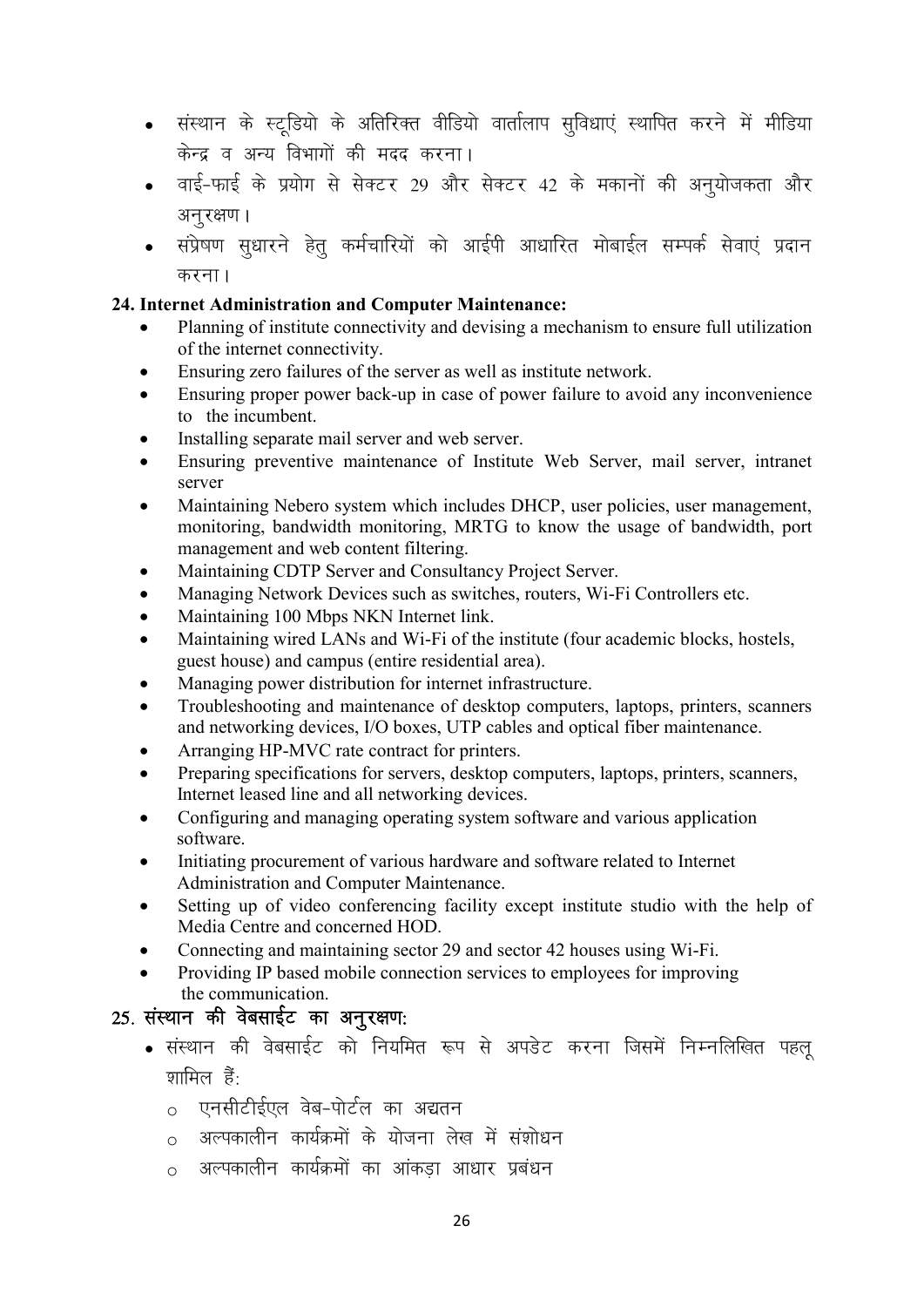- 0 संकाय सदस्यों की छवि आंकड़ा आधार प्रबंधन
- कार्य ∕निविदा विज्ञापन को उत्परिवर्तित करना  $\circ$
- अतिथि-गृह, छात्रावास, भोजनालय/अल्पाहार-गृह, औषधालय इत्यादि सर्वसामान्य  $\circ$ सविधा सचनाएं अद्यतन करना।
- o सीडीटीसी के अन्तर्गत विभिन्न विभागों द्वारा प्रदत्त विद्यार्थियों के लिए औद्योगिक प्रशिक्षण संबंधी सूचना।
- अल्पकालीन कार्यक्रम तथा सम्मेलन/संगोष्ठियों इत्यादि हेतू ऑन-लाईन आवेदन।  $\circ$
- शासक मंडल तथा वित्त समिति संबंधी कार्यवृत्त।  $\circ$
- o एमई/पीएचडी प्रवेश विज्ञापन एवं सभी संबंधित सूचनाएं, एमई परीक्षा आंकड़ा पट तथा परीक्षा परिणाम।
- o संस्थान के कर्मचारियों के सम्पत्ति विवरण अपलोड करना।
- o सभी अनिवार्य दस्तावेज़ यथा रैगिंग के विरूद्ध अधिसूचनाएं, आर टी आई विनियम, महिलाओं के विरूद्ध एवं कमजोर वर्गों के उत्पीडन मामले।
- विद्यार्थियों के अभिभावकों हेतु, नियोजकों हेतु, सर्वसाधारण हेतु, संस्थान के  $\circ$ कर्मचारियों हेतु, विश्वविद्यालय, अखिल भारतीय तकनीकी शिक्षा परिषद्, मानव संसाधन विकास मंत्रालय इत्यादि हेतु सभी संबंधित सूचनाएं अपलोड करना।
- o संस्थान की नेमी गतिविधियों हेतू आवश्यक प्रपत्र।
- पेपर की खपत को कम करने तथा सूचना प्रसारण में कम से कम समय लगाने  $\circ$ हेतु इंट्रानेट की सक्षम उपयोगिता।
- ० संस्थान के आन्तरिक परिपत्र∕सूचनाएं अपलोड करना ।
- <u>ं</u> सेवानिवृत्त कर्मचारियों की सूचना सहित संस्थान की निर्देशिका ।
- संस्थान के सभी कर्मचारियों के लिए उपयोगी नैदानिक प्रयोगशालाओं की सूची।  $\bigcap$

#### 25. Institute Website Maintenance:

- Regularly updating institute web site which includes:  $\bullet$ 
	- $\circ$ Updation of NCTEL web-portal.
	- Amendments in short-term course schedule.  $\circ$
	- Short term courses database management.  $\circ$
	- Faculty profile database management.  $\circ$
	- Updation of Job/Tenders advertisement.  $\Omega$
	- Common facilities information updates including Guest House, Hostels,  $\Omega$ Mess/Canteen, Dispensary etc.
	- Information regarding industrial training for students under CDTC offered by  $\circ$ various departments.
	- $\circ$ Online application for Short Term Courses and conferences/seminars etc.
	- Uploading BOG and Finance Committee meetings minutes.  $\bigcap$
	- M.E./Ph.D. Admission advertisements and all related information, M.E. exam  $\bigcap$ date-sheet and results.
	- Property details of institute employees.  $\Omega$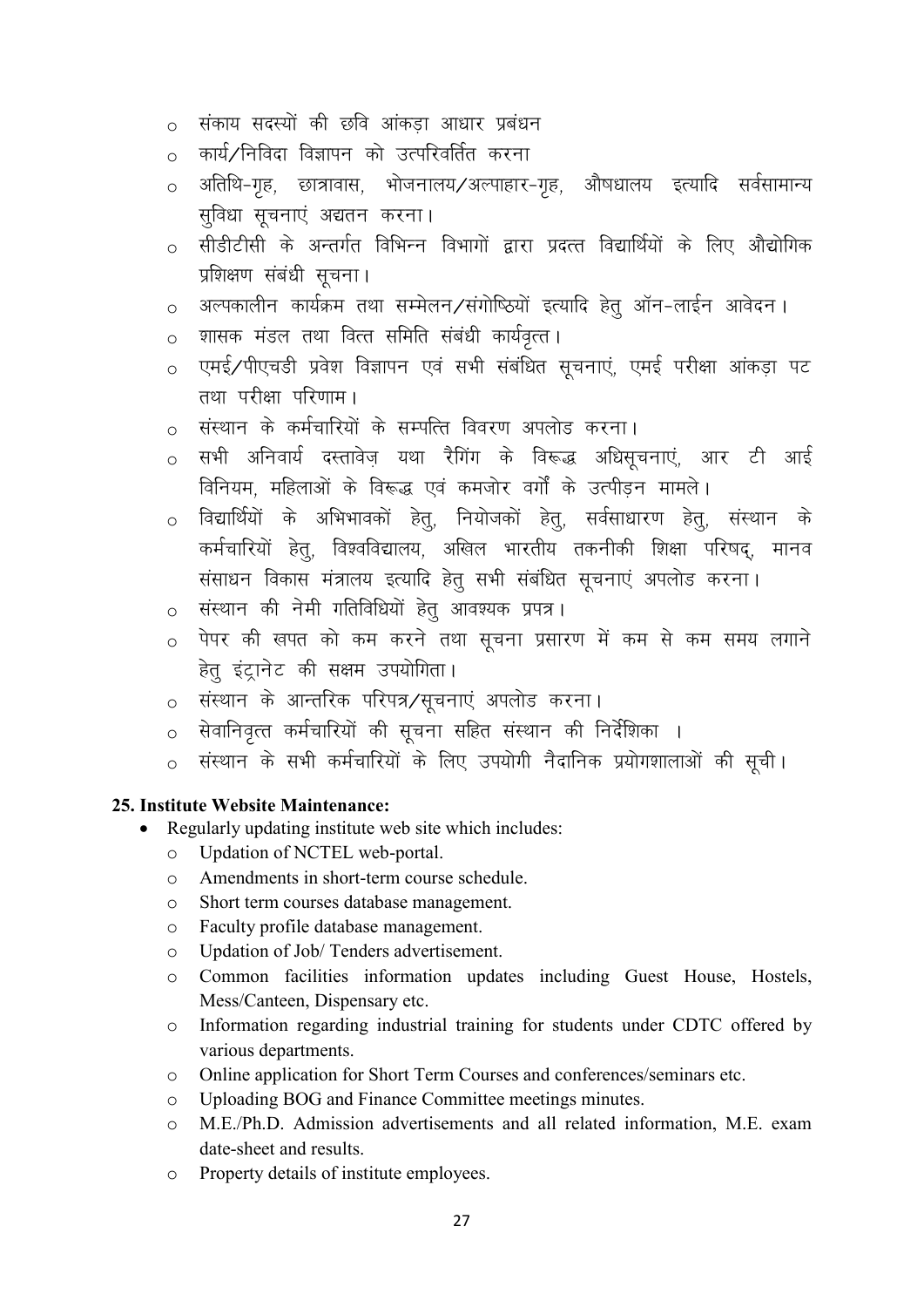- o All mandatory documents such as anti ragging notifications, RTI regulations, harassment against women and weaker sections.
- o All related information required by parents of the students, employers, general public, institute employees, University, AICTE, MHRD etc.
- o All proforma needed for routine activities of the institute.
- o Efficient utilization of intranet for reducing the time required in information transmission and excessive paper work.
- o Uploading of internal circulars/notices.
- o Institute directory including information of retired employees.
- o List of diagnostic laboratories useful for all institute employees.

## 26.फर्नीचर क्रय करना, मरम्मत तथा रख-रखाव करना:

- संस्थान के कर्मचारियों के अनुरोध पर स्वीकृत नियमों तथा क्रय प्रक्रिया का अनुपालन करते हुए नई फर्नीचर आइटमें क्रय करना।
- मरम्मत हो सकने वाले फर्नीचर को बाहर से सिविल सम्पदा विभाग के साथ सामंजस्य स्थापित कर स्वीकृत प्रक्रिया के अनुसार मरम्मत करवाना।
- इस बात को सुनिश्चित करना कि किसी भी तरह का फर्नीचर संस्थान में अनावश्यक न पड़ा हो।

#### 26. Procurement, Repair and Maintenance of Furniture:

- Procuring new furniture items on requests of institute employees following approved norms and purchase procedures.
- Getting the furniture repaired if repairable from the outside service providers in coordination with Civil Estate departments as per approved procedures.
- To ensure that no unused furniture shall lie in the institute premises

## 27.पीए सिस्टम का प्रचालन एवं अनुरक्षण करना तथा संस्थान में कार्यक्रमों के लिए फोटोग्राफी:

- फैकल्टी तथा स्टाफ को जन-सम्बोधन सिस्टम प्रदान करने के लिए उपकरण क्रय करना $<sub>1</sub>$ </sub>
- फोटोग्राफी के लिए उपकरण क्रय करना।
- पीए सिस्टम तथा फोटोग्राफी के लिए उपकरण का रख-रखाव।
- पीए सिस्टम तथा फोटोग्राफी के दिन प्रतिदिन के सहायता कार्य को सुनिश्चित करना।
- एलसीडी प्रोजेक्टर एवं अन्य शिक्षा तकनीकों का पूर्ण रख-रखाव।
- संस्थान के हर कक्षा-कक्ष को नई शिक्षा तकनीकों से सुसज्जित करना।

#### 27. Operation and Maintenance of PA System & Photography for Programmes at **Institutes**

- Procuring equipment for providing public address system to faculty and staff.
- Procuring equipment for photography.
- Maintaining equipment for PA system and photography.
- Ensuring day to day functioning of PA system and photography support.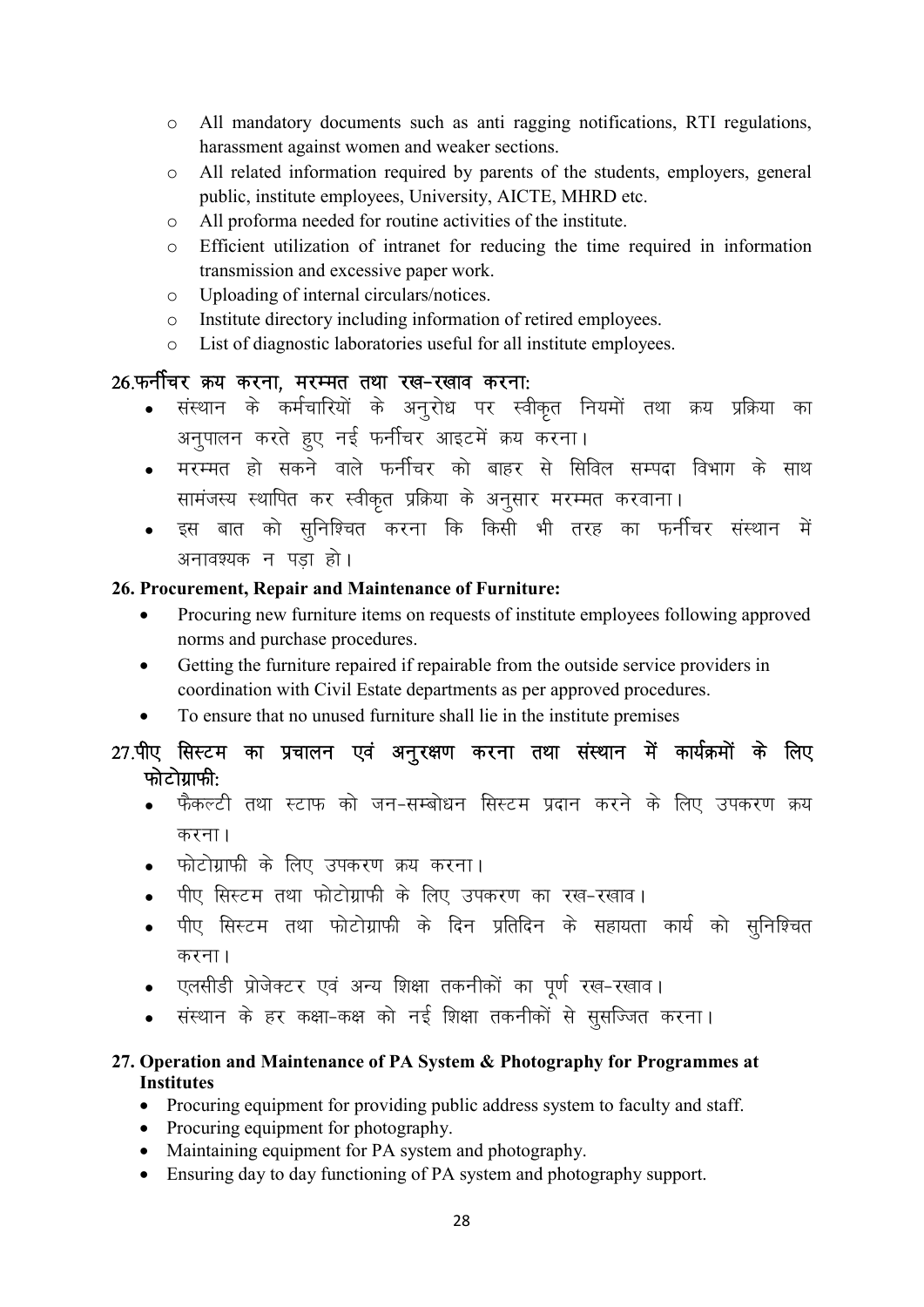- Ensuring proper functioning of all educational technologies including LCD projectors in the institute.
- Ensuring every class room has been converted into smart class room.

#### 28. स्थान आवंटन समिति:

- खाली पडी भवनों की जगह का पता लगाना।
- विभाग की जरूरत के आधार पर स्थान आवंटित करना।
- वर्तमान में उपलब्ध भवनों का यथासम्भव उचित उपयोग।
- सेक्टर 42 में पड़ी खाली जमीन की उपयोगिता के लिए खाका तैयार करना।

#### 28. Space allocation Committee:

- Identifying vacant space.
- Allocating space as per need and requirement of the department.
- Creating space by modifying the existing facilities for optimal utilization by various departments.
- Identifying utility of available land in sector 42

#### 29.कक्षा-कक्ष. सम्मेलन कक्ष. समिति कक्ष. बोर्ड कक्ष तथा सभा-भवन आवंटित करना

- सभी सामूहिक उपकरणों, सुविधाओं और मूलभूत सामग्री का अनुरक्षण।
- भण्डारण का लेखा-जोखा रखना. नियमित रूप से सभी कक्षा-कक्षों और अन्य इमारतों के क्षेत्रों में जाना।
- अपेक्षित सेवाएं प्रदान करने के लिए ठेकेदारों से सम्पर्क साधना।
- समिति की मासिक बैठकें आयोजित करना।

#### 29. Allotment and Cleanliness of Classrooms, Conference Hall, Committee Room, Board Room and Auditorium:

- Maintaining all common equipments, facilities, and infrastructure.
- Ensuring upkeep and maintaining the institute with good ambience, maintaining stock, regularly visiting all classrooms and other building areas.
- Liaisoning with contractors providing required services.
- Holding monthly meetings of the committee.

## 30 संकाय सदस्यों के आवासों का आवंटन

- प्रशासनिक अनुभाग द्वारा विज्ञापन देने के बाद इच्छुक संकाय सदस्यों से आवेदन प्राप्त करना $<sub>1</sub>$ </sub>
- आवास आवंटन समिति की बैठकें आयोजित करना और वरीयता तथा अन्य पात्रता मानकों के आधार पर आवास आवंटित करना।
- शासक मंडल∕निदेशक द्वारा समय-समय पर दिए गए निर्देशों की अनपालना करना।
- आवास आवंटन नियमों में आवश्यकता पर आधारित संशोधन उचित माध्यम द्रारा करवाना $\overline{\phantom{a}}$

#### 30. Allotment of Faculty Residences:

 Receiving applications from interested staff members after advertisement by the Administrative section.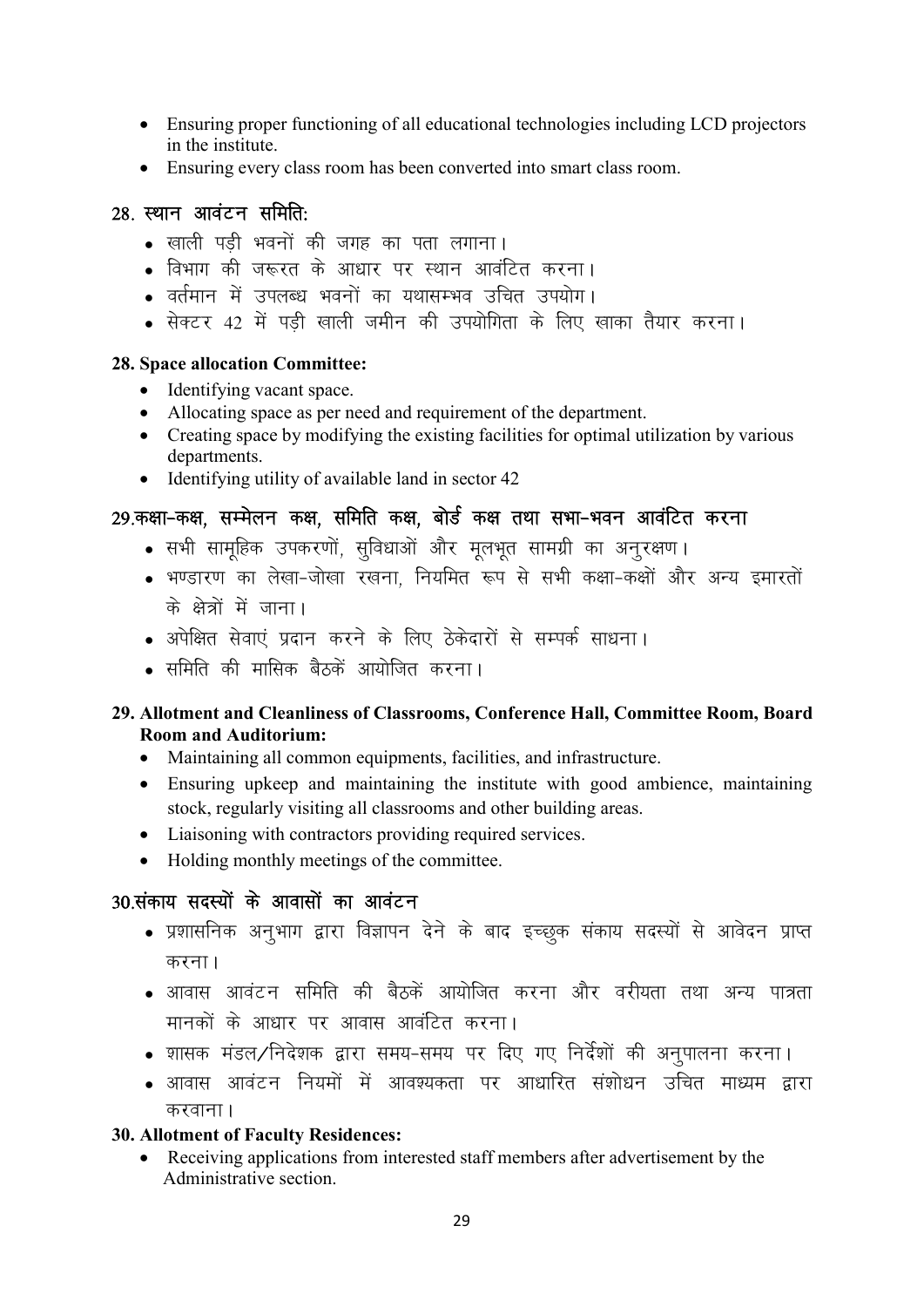- Conducting house allotment committee meeting and finalizing allocation of residence based on seniority and other eligibility criteria.<br>• Keeping track of the directions by the BOG / Director fro
- Keeping track of the directions by the BOG / Director from time to time.
- Suggesting need based amendments in house allotment rules.

#### 31.कर्मचारीगण आवास का आवंटन:

- प्रशासनिक अनुभाग द्वारा विज्ञापन देने के बाद इच्छुक कर्मचारियों से आवेदन प्राप्त करना।
- आवास आवंटन समिति की बैठकें आयोजित करना और वरीयता तथा अन्य पात्रता मानकों के आधार पर आवास आवंटित करना।
- शासक मंडल∕निदेशक द्वारा समय-समय पर दिए गए निर्देशों की अनुपालना करना।
- आवास आवंटन नियमों में आवश्यकता पर आधारित संशोधन उचित माध्यम द्वारा करवाना $\overline{1}$

#### 31. Allotment of Staff Residences:

- Receiving applications from interested staff members after advertisement by the administrative section.
- Conducting house allotment committee meeting and finalizing allocation of residence based on seniority and other eligibility criteria.
- Keeping track of the directions by the BOG / Director from time to time.
- Suggesting need based amendments in house allotment rules.

#### $32.$ भोजनालय तथा कैंटीन:

- भोजनालय तथा कैंटीन का प्रभावी प्रबंधन सुनिश्चित करना।
- नियत काल पर आवधिक जांच करते हुए भोजन तथा खाद्य पदार्थों की गुणवत्ता सुनिश्चित करना।
- व्यंजन सची, कैंटीन में होने वाली खाद्य सामग्री, उनकी दरें इत्यादि का निर्णय करते समय, रहने वाले लोगों की सहभागिता सुनिश्चित करना।
- भोजनालय तथा कैंटीन समिति सूचारू बनाना।
- यह सुनिश्चित करना कि क्या कैंटीन प्रबंधन, भोजनालय तथा अन्य बिलों में बढौतरी, संस्थान के प्रशासन द्वारा स्वीकृत दरों के अनुसार ही करता है।

#### 32. Mess and Canteen:

- Ensuring effective management of the mess and canteen.
- Ensuring quality of food and eatables by periodic checks at appropriate intervals.
- Ensuring participation of residents while deciding menu, items in the canteen, their rates etc.
- Making mess and canteen committee functional.
- Ensuring that mess and canteen administration raises mess and other bills as per the rates approved by the institute administration.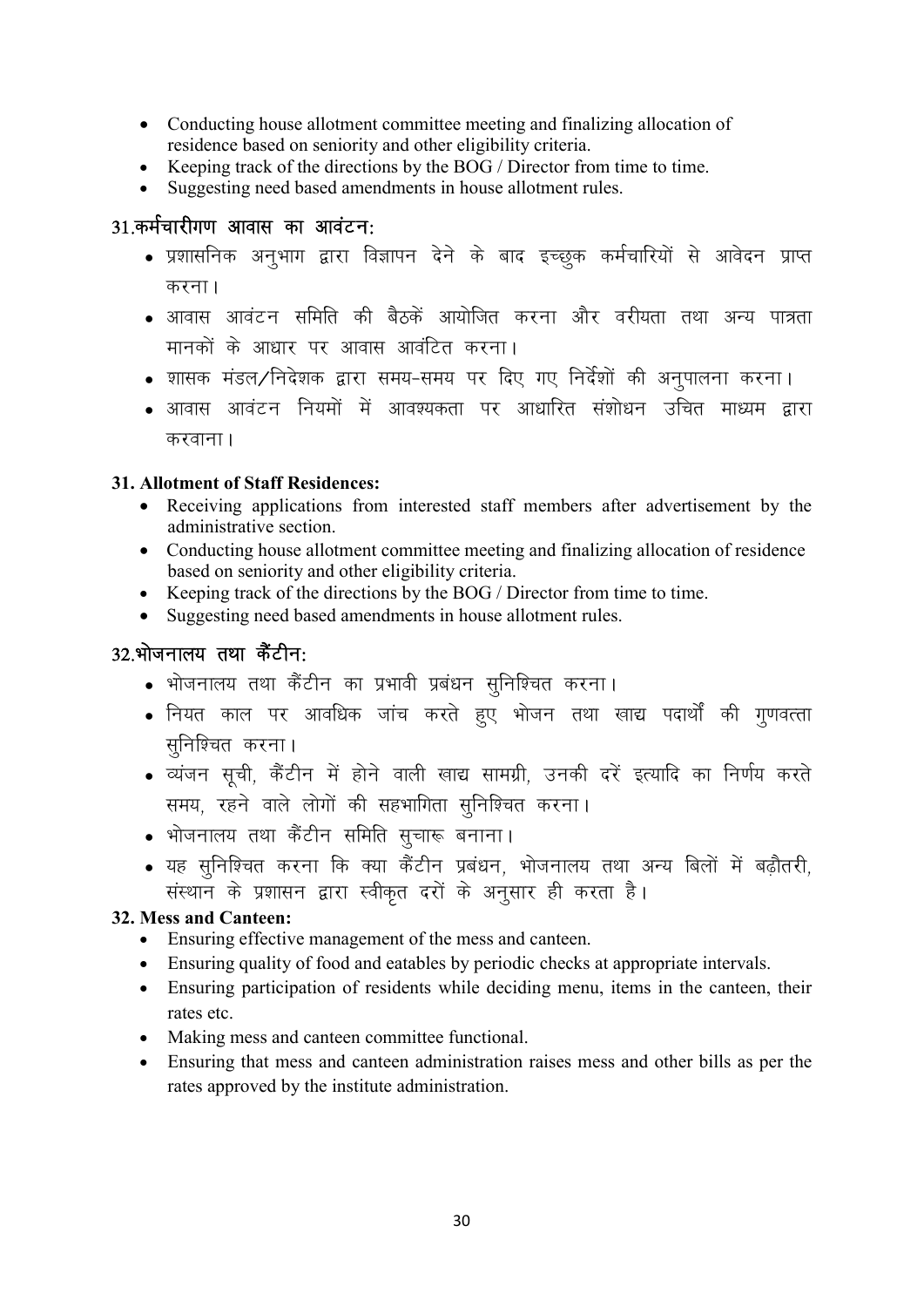#### 33.छात्रावास प्रशासन-लडके:

- लड़कों के छात्रावास का प्रबंधन प्रभावी रूप से सुनिश्चित करना।
- विद्यार्थियों के लिए आचार व्यवहार तथा अन्य नियम बनाना, ये नियम छात्रावास आवंटन के समय प्रत्येक आवंटती को दिया जाना सनिश्चित करना।
- सुनिश्चित करना कि छात्रावासपाल को पूरा अधिकार है कि वह किसी भी समय अथवा संस्थान प्रशासन की सहायता लिए बिना ही किसी भी कमरे की जांच कर सकता है।
- रैगिंग के विरूद्ध उपायों को लागू करवाना चूंकि रैगिंग अपराध है, कानून के अन्तर्गत दण्डनीय है और इस पर पूर्ण रूप से रोक है। यदि कोई विद्यार्थी रैगिंग करते हूए पाया जाता है तो उसे तत्काल छात्रावास/संस्थान से निष्कासित कर दिया जाए एवं भारत सरकार के नियमानूसार कार्रवाई हो ।
- यह सुनिश्चित करना कि कोई भी विद्यार्थी किसी भी प्रकार का हथियार, डेगर, साइकिल चेन, लोहे की छड़ या किसी अन्य किस्म के हथियार/शस्त्र नहीं रखेगा। यदि छात्रावास में रहने वाले किसी भी विद्यार्थी के पास ऐसे हथियार इत्यादि पाए जाते हैं तो उसे तत्काल स्थानीय पुलिस में भेज दिया जाए अथवा तत्काल ही छात्रावास से निष्कासित कर दिया जाए ।
- यह सुनिश्चित करना कि छात्रावास परिसर में कोई भी छायाचित्र न तो दिखाया जाए और न ही उसको छापा जाए।
- सुनिश्चित करना कि अतिथि रखने के लिए छात्रावासपाल से पूर्व लिखित अनूमति ली गई है।
- यह सुनिश्चित करना कि शराब या अन्य नशीली और मादक वस्तुओं का उपयोग छात्रावास में न हो। यदि कोई छात्र मादक वस्तुओं का उपयोग करता हुआ पाया जाता है तो उसे तत्काल ही छात्रावास से निष्कासित कर दिया जाए ।
- छात्रावास में रहने वालों को यह ज्ञात करवाना कि कमरों में भोजन तैयार करना सख्त मना है।
- यह सुनिश्चित करना कि छात्र, छात्रावास नियमों का पूर्णतया पालन करेंगे, ऐसा न करने पर उनके विरूद्ध अनुशासनात्मक कार्रवाई की जाएगी।
- यह सुनिश्चित करना कि कमरों में बिजली का सामान जैसे हीटर, बिजली की प्रैस इत्यादि इस्तेमाल न हो।
- छात्रावास में रहने वालों को मुख्यालय छोड़ने की अनुमति प्रदान करना।

#### 33. Hostel Administration - Male:

- Ensuring effective management of the male hostel.
- Framing conduct and other rules for the students. Same shall be given to every resident at the time of hostel allotment.
- Ensuring that hostel wardens have full authority to check any room in the hostel at any time with or without the help from institute administration.
- Ensuring implementation of anti-ragging measures as ragging is a cognizable offence,  $\bullet$ punishable under the law and is strictly banned. Any student involved in any kind of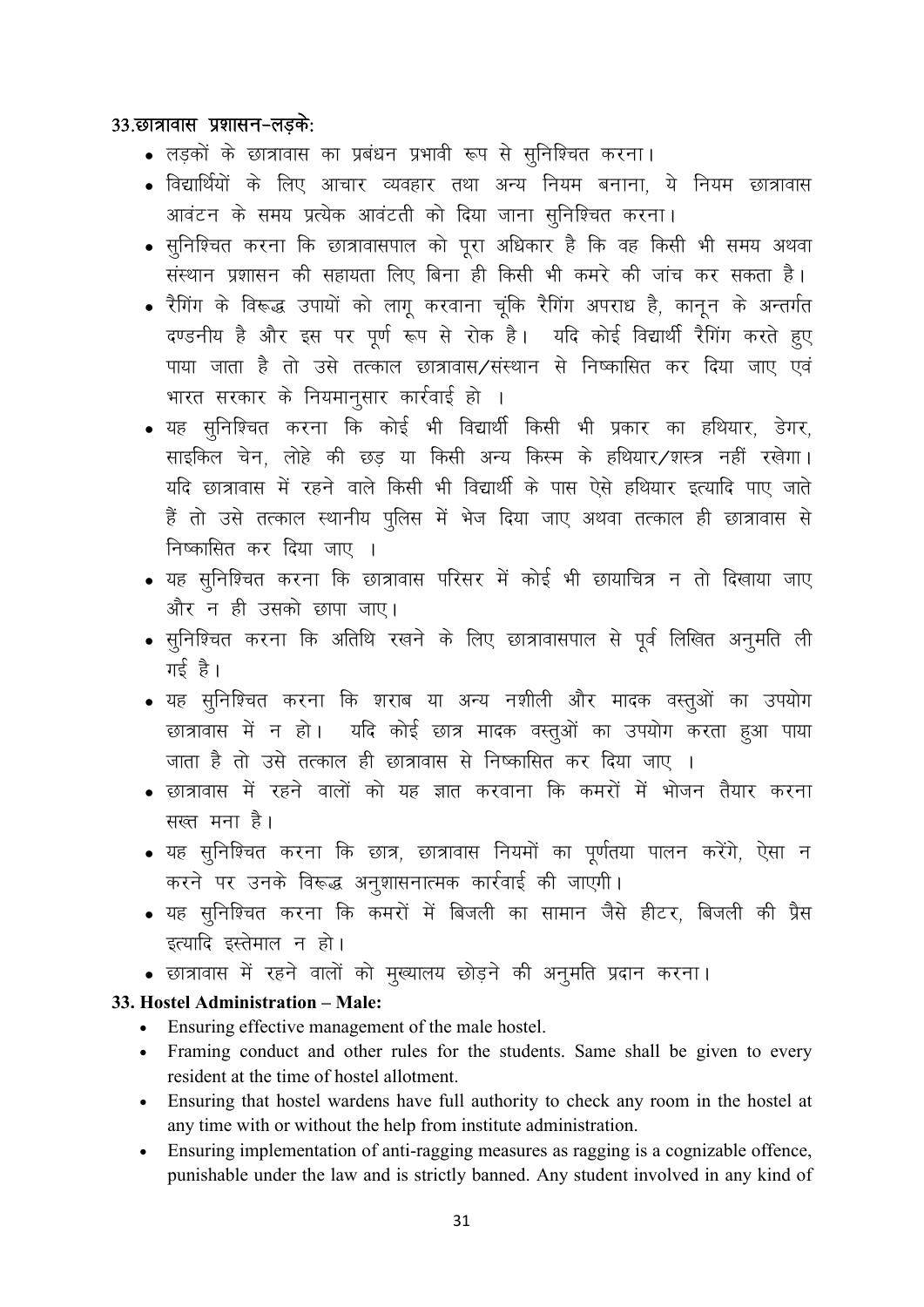ragging will be liable for immediate expulsion from the hostel/institute, and action as per the direction of the Government of India.

- Ensuring that no student shall posses any type of fire arms, daggers, cycle chains, rods, iron rods or any other kind of weapons. Hostel inmates found in possession of the above will be handed over to the local police or expelled from hostel immediately.
- Ensuring that no video film is shown/screened in the hostel premises.
- Ensuring that guests are allowed on prior written permission of the warden.
- Ensuring that consumption of alcohol and other intoxicants and drugs are strictly prohibited. Anyone found consuming alcohol or drugs will be expelled from the hostel immediately.
- Educating the residents that cooking food in the hostel room is strictly prohibited.
- Ensuring that students shall abide by the decisions of the hostel wardens with respect to enforcement of the hostel rules failing which strict disciplinary action may be taken.
- Ensuring prohibition on use of electrical appliances such as heaters, electrical irons etc. in hostel.
- Granting station leave to hostellers.

#### 34.छात्रावास प्रशासन-लडकियाँ

- लड़कियों के छात्रावास का प्रबंधन प्रभावी रूप से सुनिश्चित करना।
- विद्यार्थियों के लिए आचार संहिता तथा अन्य नियम बनाना, ये नियम छात्रावास आवंटन के समय प्रत्येक आवंटती को दिए जाएंगे।
- सनिश्चित करना कि छात्रावासपाल को परा अधिकार है कि वह किसी भी समय अथवा संस्थान प्रशासन की सहायता लिए बिना ही किसी भी कमरे की जांच कर सकता है।
- रैगिंग के विरूद्ध उपायों को लागू करवाना चूंकि रैगिंग अपराध है, कानून के अन्तर्गत दण्डनीय है और इस पर पूर्ण रूप से रोक है। पदि कोई विद्यार्थी रैगिंग करते हूए पाया जाता है तो उसे तत्काल छात्रावास/संस्थान से निष्कासित कर दिया जाए एवं भारत सरकार के नियमानुसार कार्रवाई हो।
- यह सुनिश्चित करना कि कोई भी विद्यार्थी किसी भी प्रकार का हथियार, डेगर, साइकिल चेन, लोहे की छुड या किसी अन्य किस्म के हथियार/शस्त्र नहीं रखेगा। यदि छात्रावास में रहने वाले किसी भी विद्यार्थी के पास ऐसे हथियार इत्यादि पाए जाते हैं तो उसे तत्काल स्थानीय पुलिस में भेज दिया जाए अथवा तत्काल ही छात्रावास से निष्कासित कर दिया जाए।
- यह सुनिश्चित करना कि छात्रावास परिसर में कोई भी छायाचित्र न तो दिखाया जाए और न ही उसको छापा जाए।
- सुनिश्चित करना कि अतिथि रखने के लिए छात्रावासपाल से पूर्व लिखित अनुमति ली  $\pi \xi$  है।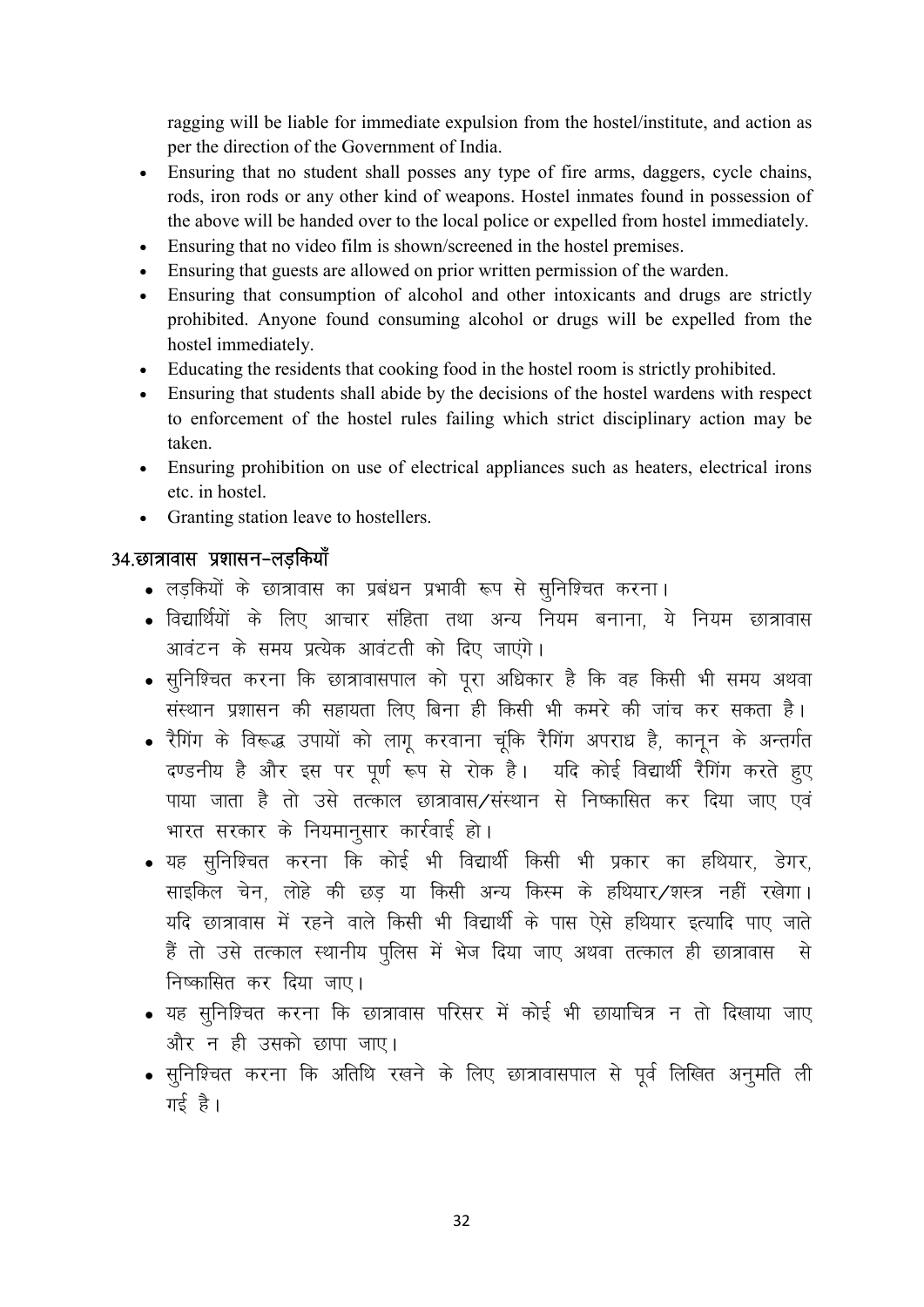- यह सुनिश्चित करना कि शराब या अन्य नशीली और मादक वस्तुओं का उपयोग छात्रावास में न हो। यदि कोई छात्र मादक वस्तुओं का उपयोग करता हुआ पाया जाता है तो उसे तत्काल ही छात्रावास से निष्कासित कर दिया जाए ।
- छात्रावास में रहने वालों को यह ज्ञात करवाना कि कमरों में भोजन तैयार करना सख्त मना है।
- यह सूनिश्चित करना कि छात्र, छात्रावास नियमों का पूर्णतया पालन करेंगे, ऐसा न करने पर उनके विरूद्ध अनूशासनात्मक कार्रवाई की जाएगी।
- यह सूनिश्चित करना कि कमरों में बिजली का सामान जैसे हीटर, बिजली की प्रैस इत्यादि इस्तेमाल न हो।
- छात्रावास में रहने वालों को मुख्यालय छोड़ने की अनुमति प्रदान करना।

#### 34. Hostel Administration – Female:

- Ensuring effective management of the girls hostel.
- Framing conduct and other rules for the students. Same shall be given to every resident at the time of hostel allotment.
- Ensuring that hostel wardens have full authority to check any room in the hostel at any time with or without the help from institute administration.
- Ensuring implementation of anti-ragging measures as ragging is a cognizable offence, punishable under the law and is strictly banned. Any student involved in any kind of ragging will be liable for immediate expulsion from the hostel/institute.
- Ensuring that no student shall posses any type of fire arms, daggers, cycle chains, rods, iron rods or any other kind of weapons. Hostel inmates found in possession of the above will be handed over to the local police or expelled from hostel immediately.
- Ensuring that no video film is shown/screened in the hostel premises.
- Ensuring that guests are allowed on prior written permission of the warden.
- Ensuring that consumption of alcohol and other intoxicants and drugs are strictly prohibited. Anyone found consuming alcohol or drugs will be expelled from the hostel immediately.
- Educating the residents that cooking food in the hostel room is strictly prohibited.
- Ensuring that students shall abide by the decisions of the hostel wardens with respect to enforcement of the hostel rules failing which strict disciplinary action may be taken.
- Ensuring prohibition on use of electrical appliances such as heaters, electrical irons etc. in hostel.
- Granting station leave to hostellers

## $35.$ अतिथि-गृह- $I$

- यह सुनिश्चित करना कि अतिथि-गृह संस्थान के सभी अतिथियों को आवास व भोजन सुविधाएं प्रदान करेगा, बशर्तें कि आवास सुविधाएं उपलब्ध हों।
- अतिथि-गृह आवंटन, नियंत्रण और अनुरक्षण हेतु नियम और विनियम तैयार करना।
- अतिथि-गृह के नियमों और विनियमों की अनुपालना सुनिश्चित करना।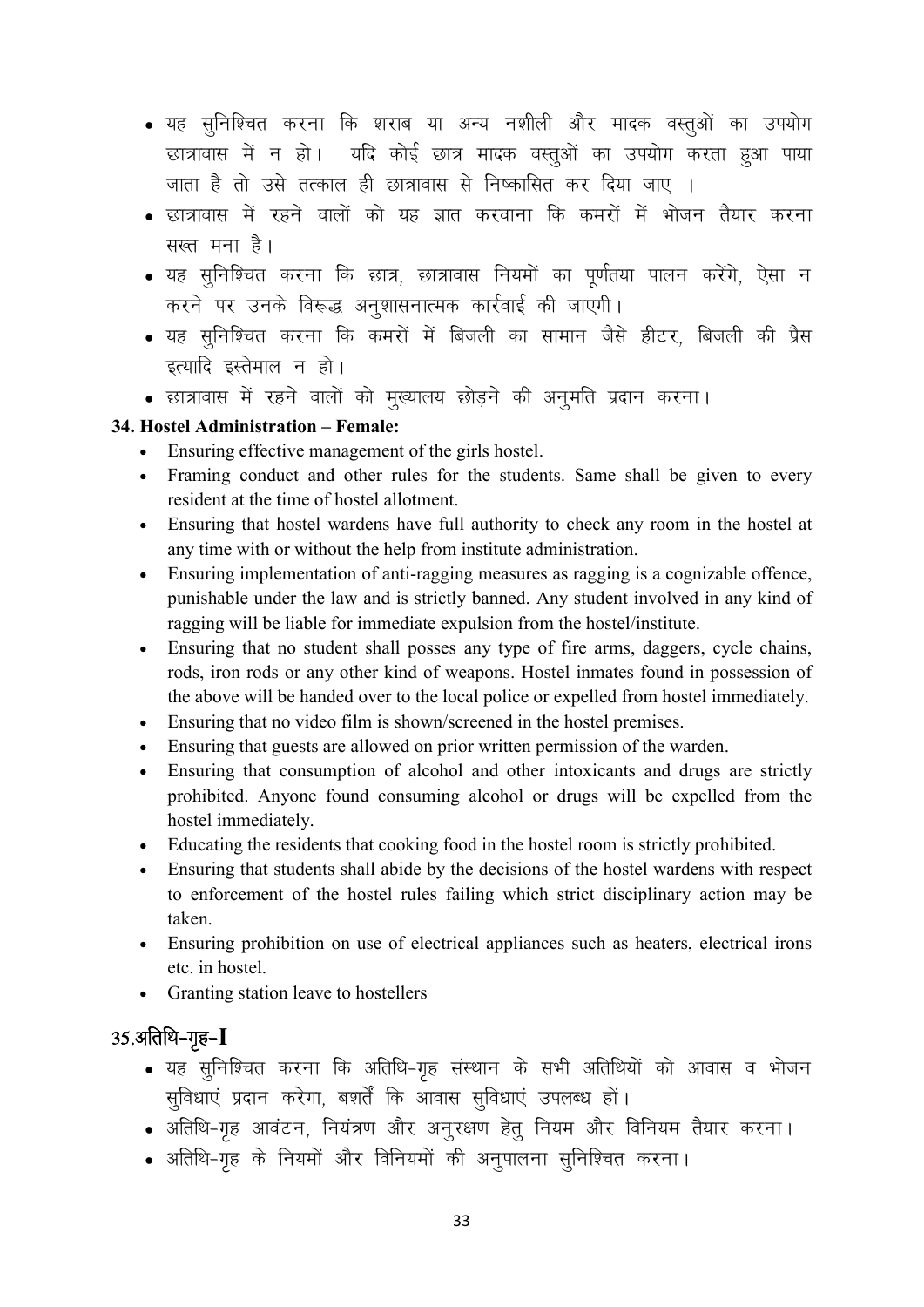- कमरों के किराए तथा रसोई घर की सुविधाओं से प्राप्त धनराशि को उचित खाते में जमा करवाना।
- अतिथि-गृह की सफाई, स्वच्छता तथा अनुरक्षण सुनिश्चित करना।
- अतिथि-गृह में अतिथियों के पते, सम्पर्क विवरण, प्रभार सुविधाओं इत्यादि की उपलब्धता सुनिश्चित करना और संस्थान की वैबसाईट पर बुकिंग फार्म उपलब्ध करवाना ।
- अतिथि-गृह का सुचारू प्रबन्धन।
- समय-समय पर अतिथि-गृह का किराया निर्धारण करना।
- अतिथि-गृह में शराब व मांस के सेवन के प्रतिबन्ध को कड़ाई से लागू करना।

#### 35. Guest House – I

- Ensuring that guest house shall provide boarding and lodging to all institute guests subject to availability.
- Framing rules and regulations for guest house allotment, monitoring and maintenance.
- Ensuring compliance of rules and regulations of guest house.
- Transferring money received through room rent and on behalf of mess facility in appropriate account.
- Ensuring the cleanliness, hygiene and maintenance of the guest house.
- Ensuring availability of address, contact details, charges, facilities in the guest house and booking form on the website of the institute.
- Properly managing the guest house.
- Deciding the rent of rooms regularly
- To ensure that use of alcohol and non-veg. is prohibited in the guest house

## $36.$  अतिथि-गृह -  $II$

- अतिथि-गृह का सुचारू रूप से संचालन।
- यह सुनिश्चित करना कि अतिथि-गृह संस्थान के सभी अतिथियों को आवास व भोजन सुविधाएं प्रदान करेगा, बशर्तें कि आवास सुविधाएं उपलब्ध हों।
- अतिथि-गृह आवंटन, नियंत्रण और अनुरक्षण हेतु नियम और विनियम तैयार करना।
- अतिथि-गृह के नियमों और विनियमों की अनुपालना सुनिश्चित करना।
- कमरों के किराए तथा रसोई घर की सुविधाओं से प्राप्त धनराशि को उचित खाते में जमा करवाना।
- अतिथि-गृह की सफाई, स्वच्छता तथा अनूरक्षण सूनिश्चित करना।
- अतिथि-गृह में अतिथियों के पते, सम्पर्क विवरण, प्रभार सुविधाओं इत्यादि की उपलब्धता सुनिश्चित करना और संस्थान की वैबसाईट पर बुकिंग फार्म उपलब्ध करवाना।
- अतिथि-गृह का सुचारू प्रबन्धन ।
- समय-समय पर अतिथि-गृह का किराया निर्धारण करना।
- अतिथि-गृह में शराब व मांस के सेवन के प्रतिबन्ध को कड़ाई से लागू करना।

#### 36. Guest House – II

• Making guest house functional.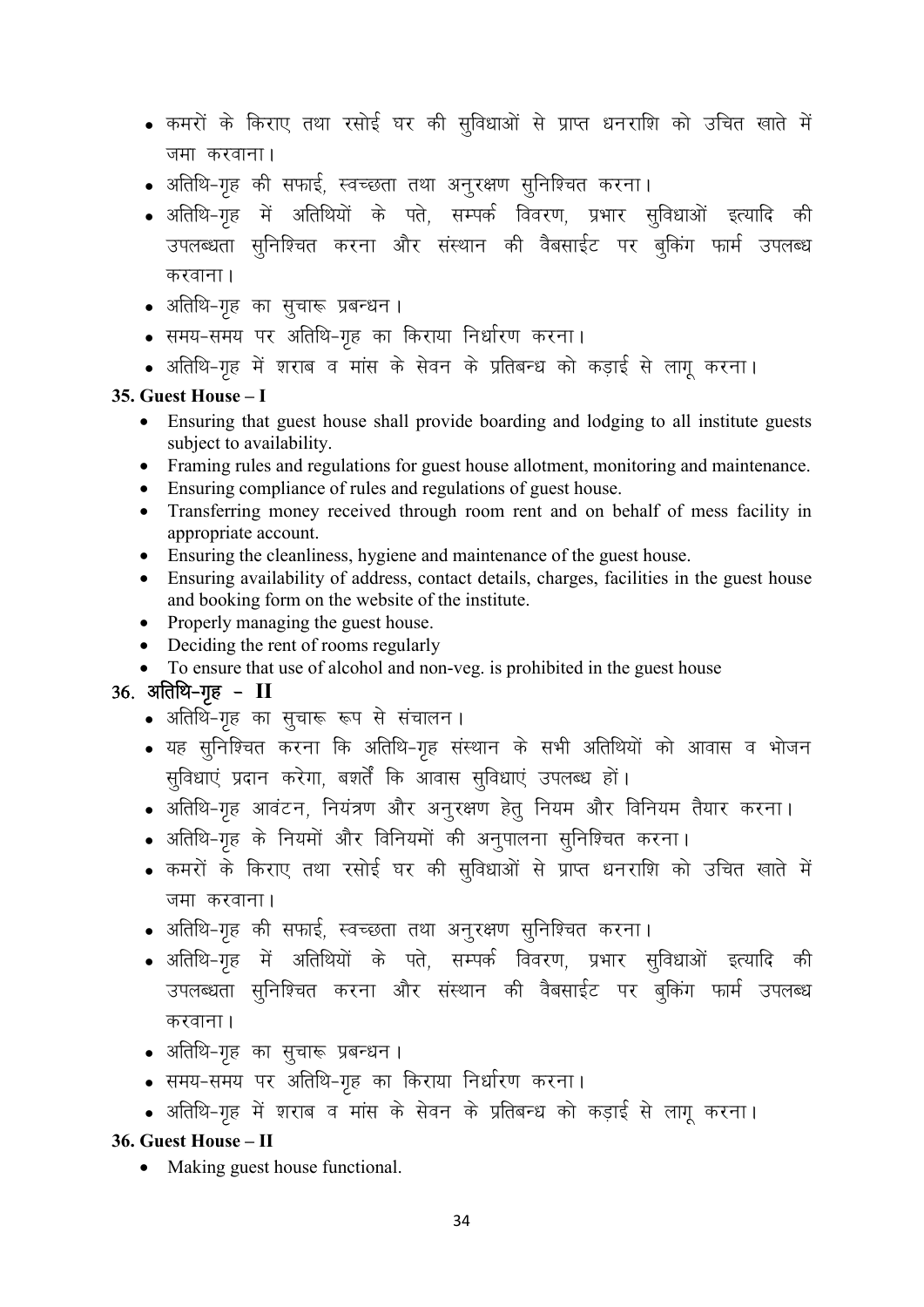- Ensuring that guest house shall provide boarding and lodging to all Institute guests subject to availability.
- Framing rules and regulations for guest house allotment, monitoring and maintenance.
- Ensuring compliance of rules and regulations of guest house
- Transferring money received through room rent and on behalf of mess facility in appropriate account.
- Ensuring the cleanliness, hygiene and maintenance of the guest house.
- Ensuring availability of the address, contact details, charges, facilities in the guest house and booking form on the website of the institute.
- Properly managing the guest house.
- Deciding the rent of guest house from time to time.
- To ensure that use of Alcohol and non-veg. is prohibited in the guest house

#### $37.$  राजभाषा कार्यान्वयन:

- आन्तरिक तथा बाहरी संप्रेषण में हिन्दी के प्रयोग को बढावा देना।
- हिन्दी को बढावा देने हेत् प्रतियोगिताएं आयोजित करना।
- संस्थान के कर्मचारियों के लिए हिन्दी कक्षाएं आयोजित करना।
- संस्थान में हिन्दी के प्रयोग को बढ़ाने हेतु तिमाही बैठकें आयोजित करना।
- हिन्दी दिवस /हिन्दी माह का आयोजन।
- संस्थान के कर्मचारियों की हिन्दी शब्दावली में सुधार लाना।
- भारत सरकार को प्रेषित करने हेतु हिन्दी की आवधिक रिपोर्ट तैयार करना।
- आवश्यकता अनुसार हिन्दी अनुवाद कार्य करना।

#### 37. Official Language Implementation:

- Promoting use of hindi in internal and external communication.
- Organizing contests for promoting use of hindi.
- Organizing hindi classes for institute employees.
- Holding quarterly meeting for monitoring use of hindi in the institute.
- Observing Hindi Day/Hindi Month in the institute.
- Improving hindi vocabulary of institute employees.
- Preparing periodic reports on use of hindi for submission to Government of India.
- Undertaking hindi translation work.

## 38. राष्ट्रीय/अन्तर्राष्ट्रीय दिवस का आयोजन:

- राष्ट्रीय/अन्तर्राष्ट्रीय दिवसों की महत्ता के विषय में जागरूकता प्रदान करना।
- . ऐसे अवसरों पर प्रख्यात विषय-विशेषज्ञों को व्याख्यान हेतु आमंत्रित करना।
- ऐसे दिवस आयोजित करने के लिए सांस्कृतिक समिति तथा सम्पदा कार्यालय के साथ सम्पर्क करना।
- संचार माध्यमों के लिए प्रैस विज्ञप्तियां तैयार करना।

#### 38. Organising National/ International Day:

- Spreading awareness about importance of National/International days.
- Inviting learned speakers to deliver talks on the subject.
- Liaisoning with cultural committee and estate office for organizing the day.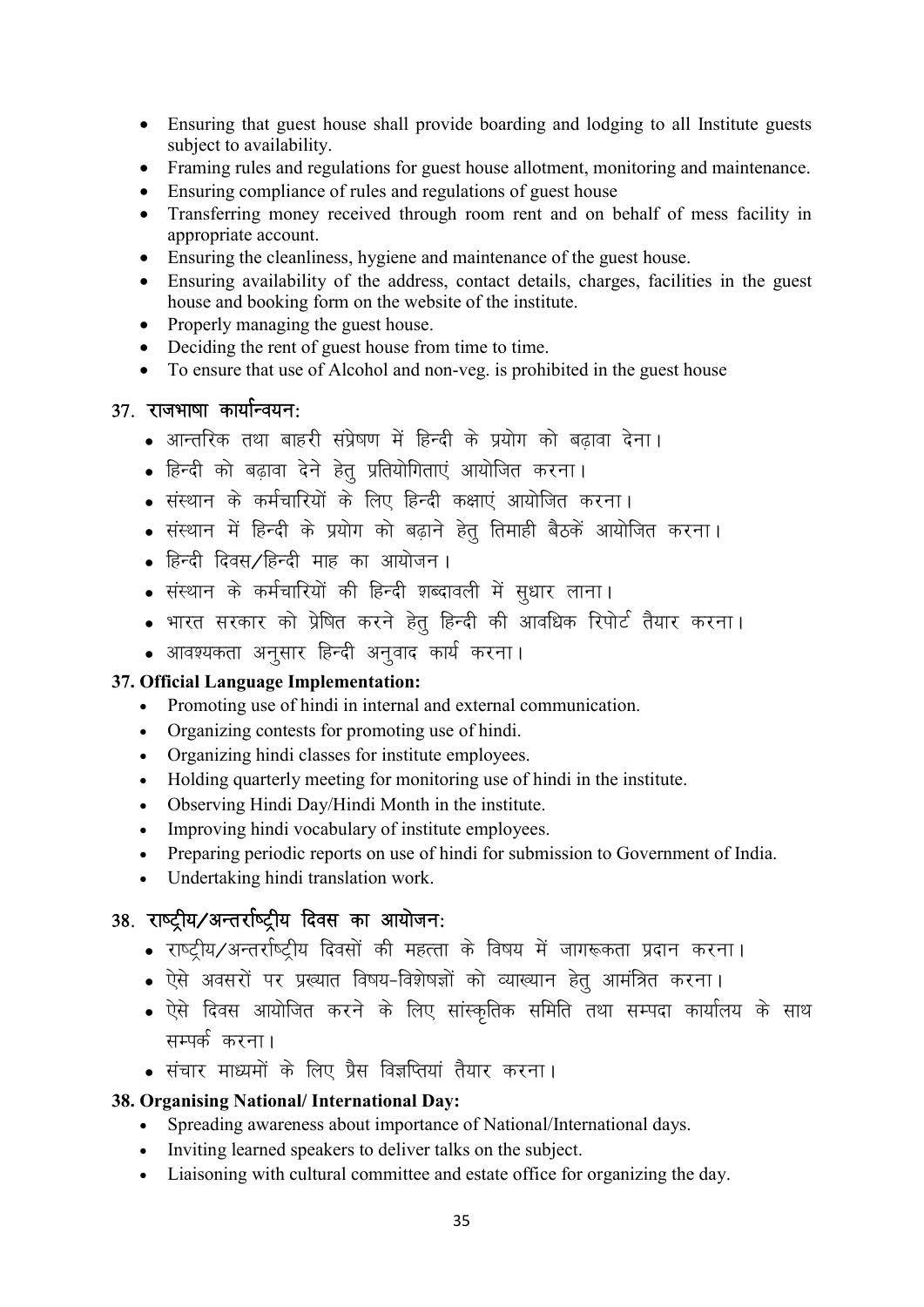- Preparing press release for the media.
- 39. स्वतंत्रता दिवस, गणतंत्र दिवस तथा संस्थान दिवस के अवसर पर राष्ट्रीय ध्वज़  $\overline{\text{W}}$ कहराना:
	- . गणतंत्र एवं स्वाधीनता दिवस पर राष्ट्रीय ध्वज़ फहराना।
	- ध्वजारोहण समारोह के अवसर पर कर्मचारियों तथा परिसर निवासियों को भाग लेने के लिए प्रेरित करना।
	- प्रेरणादायी तथा अभिप्रेरक व्याख्यानों के लिए प्रबंधन करना।
	- राष्ट् भक्ति की भावना को उजागर करना।

#### 39. Hoisting of National Flag on Independence, Republic and Institute Days:

- Organising for hoisting of National Flag on important occasions such as  $15<sup>th</sup>$  August and 26th January
- Mobilizing employees and campus residents for participation on flag hoisting ceremony
- Organizing inspirational and motivational lectures.
- Promoting a feeling of nationalism

## 40. भूतपूर्व छात्र संगठन:

- भूतपूर्व छात्र संगठन के तंत्र को सुदृढ़ करने हेतु प्रयास करना, इस संगठन का विस्तार करना, भूतपूर्व छात्रों के साथ अच्छे संबंध बनाए रखना एवं अकादमिक के साथ-साथ अन्य कार्यों में सहयोग लेना यथा: ग्रीष्मकालीन प्रशिक्षण, वर्तमान विद्यार्थियों का नियोजन एवं भूतपूर्व छात्रों के साथ नियमित रूप से मिलते रहना।
- संगठन का पूरा लेखा-जोखा तैयार करना।
- **.** संगठन के विवरण वेबसाईट पर अद्यतन करना।
- समिति की मासिक बैठकें आयोजित करना।

#### 40. Alumni Association:

- Making endeavor to maintain a network of alumni, furthering the progress of the alumni association, maintaining good relations with alumni, seeking support in academia and for summer training and placements of current students, organizing regular meets with the alumni.
- Maintaining complete track of alumni of the institute.
- Maintaining the updates of the alumni on website.
- Holding monthly meetings of the committee

#### 41.गुणात्मक आश्वासन तथा आईएसओ प्रमाणीकरण:

- संस्थान की विविध गतिविधियों में गूणवत्ता मापदण्डों का अनूप्रयोग विकसित करना।
- गुणात्मक पहलुओं के विषय में सूचना प्रसारण।
- गणात्मक सर्किलों का उन्नयन तथा कार्यशालाएं, संगोष्ठियां, विचार-संगोष्ठियां आयोजित करना $<sub>1</sub>$ </sub>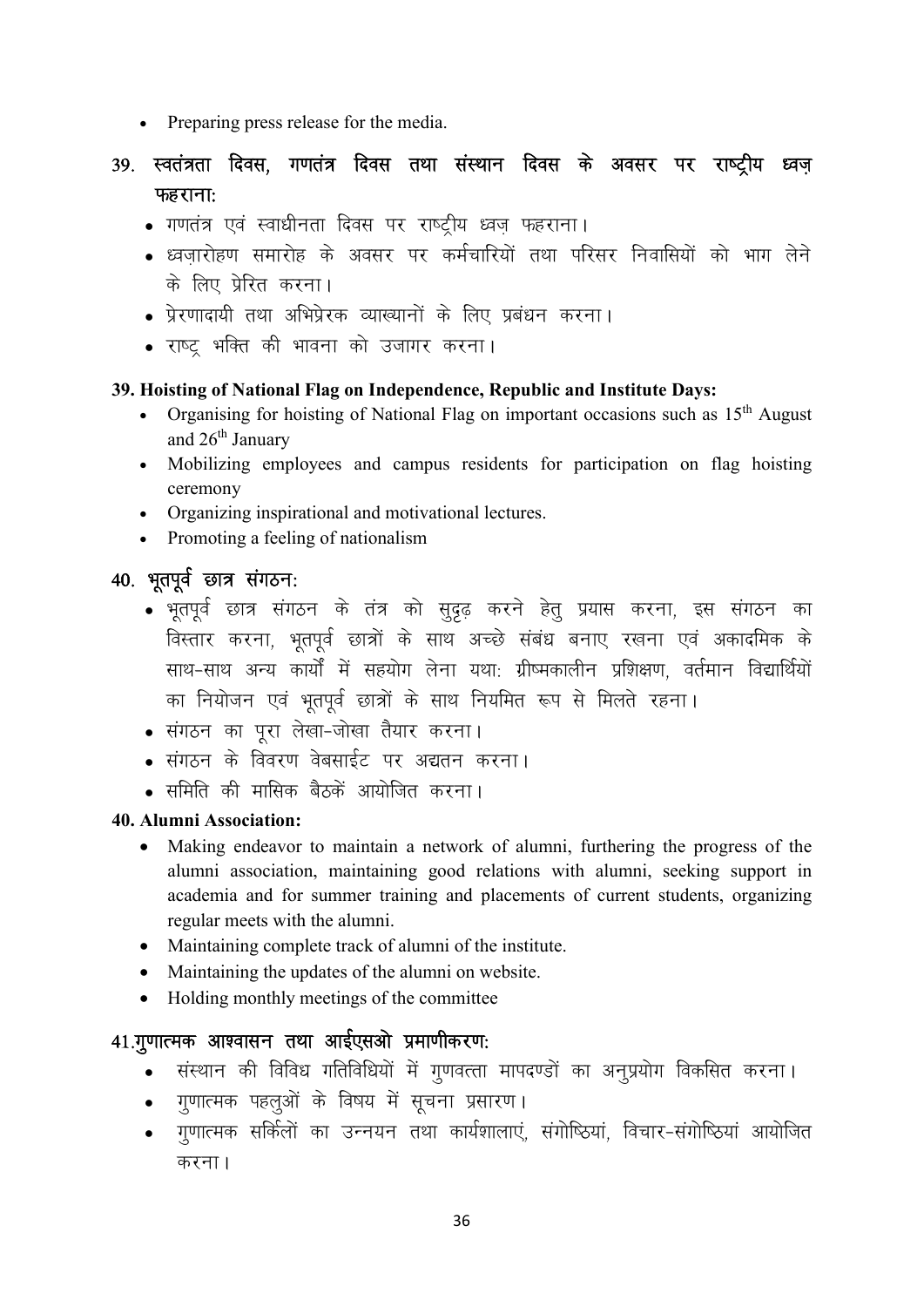- संस्थान के गुणात्मक मापदण्डों का अभिलेखन तथा अनुश्रवण करना, गुणात्मक सुधार संबंधी गतिविधियों के लिए संस्थान की मुख्य एजेंसी के रूप में कार्य करना तथा वार्षिक गणात्मक आश्वासन रिपोर्ट एवं समय-समय पर निर्णीत अन्य ऐसी ही रिपोर्टें तैयार करना।
- संस्थान के आन्तरिक प्रत्यायन दल के साथ समन्वय।
- विधिवत रूप से भरा गया प्रपत्र एनबीए को सौंपना तथा अनूवर्ती कार्रवाई करना।
- सूनिश्चित करना कि क्या गूणवत्ता सूचक, एनबीए की अपेक्षाओं के अनूरूप है।
- एनबीए के आगमन के लिए अपेक्षित आयोजन करना।
- संस्थान में आईएसओ प्रणाली क्रियान्वयन सनिश्चित करना।
- समिति की मासिक बैठकें आयोजित करना।

#### 41. Quality Assurance and ISO Certification:

- Developing application of quality benchmarks / parameters in various activities of the institution.
- Disseminating information on quality aspects.
- Organizing discussions, workshops, seminars and promotion of quality circles.
- Recording and monitoring quality measures of the institute, acting as a nodal agency of the institute for quality related activities and preparation of the annual quality assurance reports and such other reports as may be decided from time to time.
- Coordinating with the internal accreditation team of the institute.
- Submitting duly filled up proforma to NBA and follow up.
- Ensuring that quality indicators are in place as per the needs of the NBA.
- Making necessary arrangements of the NBA visit.
- Ensuring implementation of ISO system at the institute.
- Holding monthly meetings of the committee.

## 42. संस्थान सूचना-पत्र:

- संस्थान के सूचना-पत्र में प्रकाशन हेतु लेख आमंत्रित करना।
- संस्थान में समय-समय पर घटित विशेष कार्यक्रमों के बारे में सूचना और संक्षिप्त विवरण प्राप्त करना।
- विभिन्न विषयों के प्रकाशन का निर्णय लेने के लिए बैठकें आयोजित करना।
- आगामी कार्यक्रमों और विषयों के प्रकाशन के लिए इमको के साथ सम्पर्क साधना।
- संस्थान सूचना-पत्र का शब्द संसाधन, प्रूफ शोधन और सामग्री को अन्तिम रूप देना।
- सूचना-पत्र को संकाय सदस्यों/कर्मचारीगणों और संबंधित संस्थानों/संगठनों में प्रेषित करना।

#### 42. Institute Newsletter:

• Inviting articles for publication in institute newsletter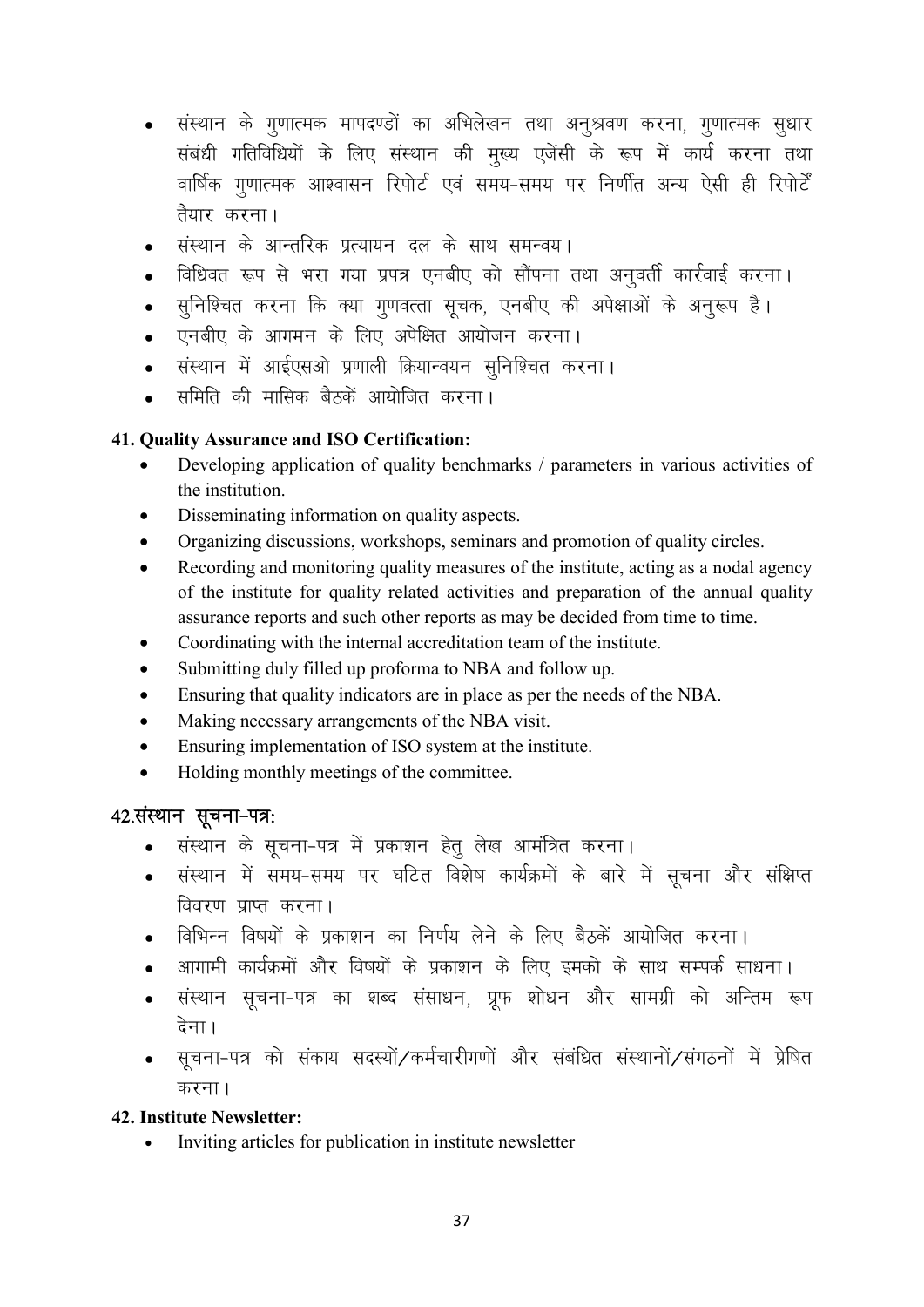- Obtaining information and write ups about special events organized from time to  $\bullet$ time
- Conducting meetings for deciding the publication of different contents.
- Coordinating with IMCO for publishing forthcoming programmes and events
- Word processing, proof reading and finalizing institute newsletter
- Sending newsletter to faculty, staff and concerned institutions/organization.

## 43.आरटीआई के अन्तर्गत अपीलकर्त्ता प्राधिकारी:

- सुनिश्चित करना कि क्या मांगी गई सूचना आवेदक के पास निर्धारित समय पर भेज दी गई है अथवा भेजी गई सूचना से आवेदक संतुष्ट नहीं है, ऐसी स्थिति में वह प्रथम पुनर्विचार प्राधिकारी जो सीपीआईओ से रैंक में वरिष्ठ अधिकारी है. को आवेदन भेज सकता है। यह प्रार्थना सूचना आपूर्ति की समय-सीमा समाप्ति की तिथि से अथवा सीपीआईओ से प्राप्त निर्णय के बाद 30 दिन के भीतर की जा सकती है। जन प्राधिकारी के पुनर्विचार प्राधिकारी को 30 दिन की अवधि के भीतर प्रार्थना को निपटाना होता है अथवा विशेष परिस्थितियों में प्रार्थना प्राप्ति के 45 दिन के भीतर निपटान करना होता है। यदि प्रथम पुनर्विचार प्राधिकारी प्रार्थना के प्रत्युत्तर में निर्धारित समय अवधि के भीतर सूचना नहीं दे पाता अथवा अपीलकर्त्ता प्रथम .<br>पुनर्विचार प्राधिकारी के आदेश से संतुष्ट नहीं हैं तो वह केन्द्रीय सूचना आयोग के समक्ष दूसरी प्रार्थना प्रस्तुत कर सकता है। प्रथम पुनर्विचार प्राधिकारी द्वारा किए जाने वाले निर्णय की तिथि से अथवा पूनर्विचार से प्राप्त निर्णय की वास्तविक तिथि से 90 दिन के भीतर प्रार्थना की जा सकती है।
- सुनिश्चित करना कि क्या कोई व्यक्ति केन्द्रीय लोक सूचना अधिकारी के पास इस कारण से आवेदन जमा नहीं करवा पाया क्योंकि उस अधिकारी को संबंधित लोक प्राधिकारी द्वारा नियूक्त नहीं किया गया है अथवा लोक सूचना अधिकारी ने उसका निवेदन स्वीकार करने से मना कर दिया अथवा उसके आवेदन या अपील को केन्द्रीय लोक सूचना अधिकारी अथवा पुनर्विचार प्राधिकारी के पास अग्रेषित करने के लिए मना कर दिया गया है, जैसा भी मामला हो अथवा आरटीआई अधिनियम के अन्तर्गत मांगी गई कोई भी सूचना देने के लिए उसे मना कर दिया गया है अथवा अधिनियम में निर्धारित समय-सीमा के अन्तर्गत सांगी गई सूचना के लिए कोई प्रतिक्रिया व्यक्त नहीं की गई अथवा उसे जो शुल्क राशि जमा करवाने के लिए कहा गया है वह उसे अनुचित समझता है अथवा उसे दी गई सूचना अधूरी है, गलत दिशा की ओर ले जाने वाली है अथवा झूठी है, ऐसी दशा में वह केन्द्रीय सूचना आयोग को शिकायत कर सकता है।

#### 43. Appellate Authority under RTI:

Ensuring that if an applicant is not supplied information within the prescribed time limit, or is not satisfied with the information furnished to him, he/she may prefer an appeal to the first appellate authority who is an officer senior in rank to the CPIO. Such an appeal can be made within a period of 30 days from the date on which time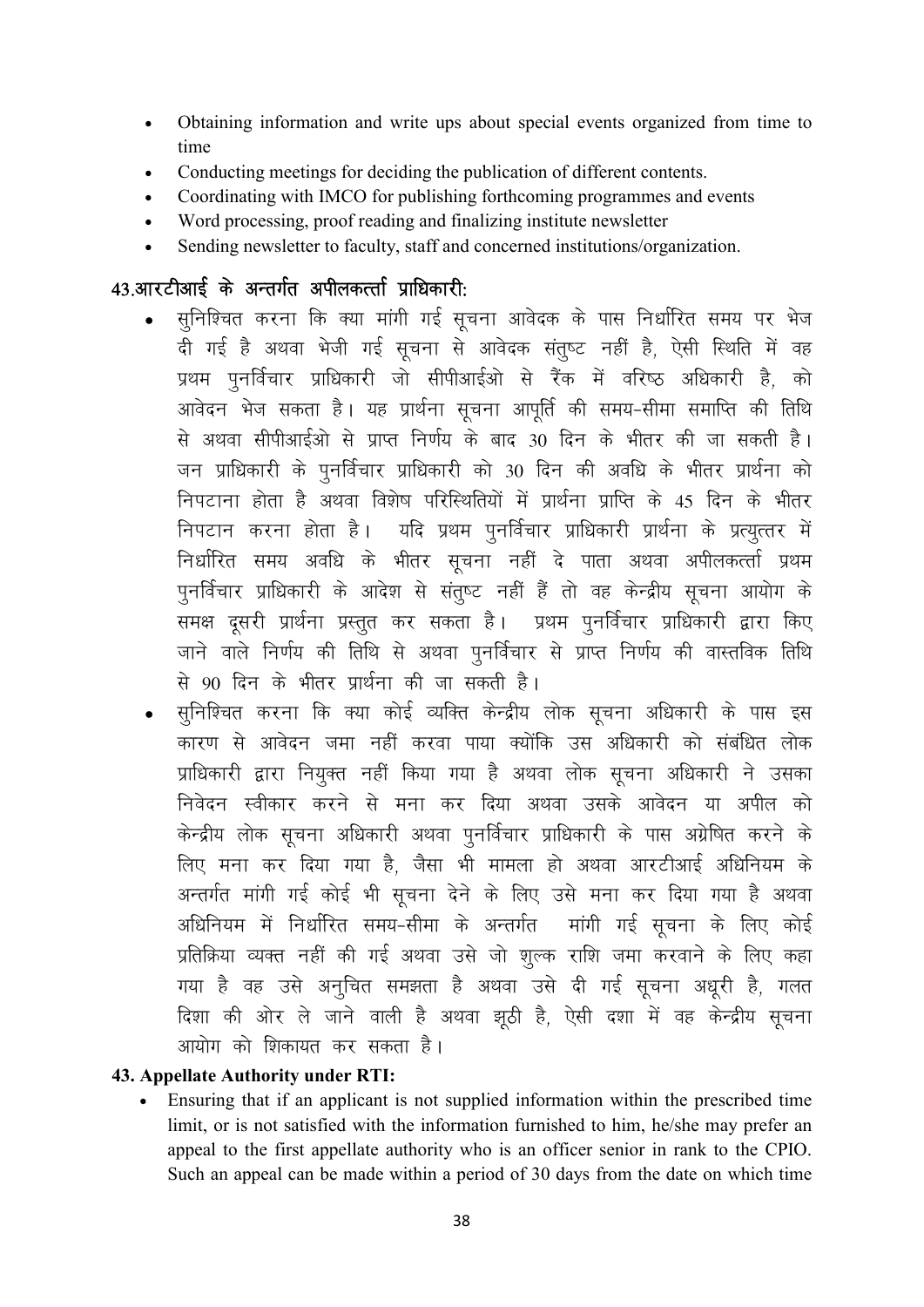limit for supply of information expires or the decision of the CPIO is received. The appellate authority of the public authority is expected to dispose of the appeal within a period of thirty days or in exceptional cases within 45 days of the receipt of the appeal. If the first appellate authority fails to pass an order on the appeal within the prescribed period or if the appellate is not satisfied with the order of the first appellate authority, he/she may prefer a second appeal with the Central Information Commission within ninety days from the date on which the decision should have been made by the first appellate authority or was actually received by the appellant.

 Ensuring that if any person is unable to submit a request to a Central Public Information Officer either by reason that such an officer has not been appointed by the concerned public authority; or the Central Public Information Officer has refused to accept his or her application or appeal for forwarding the same to the Central Public Information Officer or the appellate authority, as the case may be; or he/she has been refused access to any information requested by him/her under the RTI Act; or he/she has not been given a response to a request for information within the time limit specified in the Act; or he/she has been required to pay an amount of fee which he/she considers unreasonable; or he/she believes that he/she has been given incomplete, misleading or false information, he/she can make a complaint to the Central Information Commission.

#### 44.आरटीआई के अन्तर्गत जन सूचना अधिकारी:

सचना का अधिकार अधिनियम 2005 नागरिकों को यह अधिकार देता है कि वह किसी भी जन प्राधिकारी से सूचना प्राप्त कर सकता है। जन प्राधिकारी का केन्द्रीय लोक सूचना अधिकारी (सीपीआईओ) नागरिक को वास्तविक सूचना प्राप्त करने का अधिकारी बनाने में मुख्य भूमिका निभाता है। अधिनियम के अन्तर्गत उसे कुछ विशिष्ट कर्त्तव्य सौंपे गए हैं और उनका निर्वहण न करने की स्थिति में वह दण्डनीय होता है। अतएव, सीपीआईओ को इस अधिनियम का ध्यानपूर्वक अध्ययन करना चाहिए और इसके प्रावधानों को ध्यानपूर्वक समझना चाहिए। अधिनियम के अन्तर्गत प्राप्त आवेदन का निपटान करते समय निम्नलिखित पहलुओं को ध्यान में रखना चाहिए:

- किसी भी आकार में कोई भी सामग्री, सूचना है। इसमें शामिल है: रिकार्डस, दस्तावेज, मीमो, ई-मेल, मत/राय, सलाह, प्रेस विज्ञप्तियां, परिपत्र, आदेश, लॉग बकस, संविदाएं, रिपोर्टें, पेपर, नमूने, मॉडल किसी भी इलैक्ट्रोनिक आकार में समाहित डाटा सामग्री। इसमें किसी निजी निकाय से संबंधित सूचना भी शामिल है जिसे उस समय पर लागू किसी कानून के तहत जन-प्राधिकारी के माध्यम से प्राप्त किया जा सकता है।
- आरटीआई अधिनियम का अध्ययन करना और उसे समझना।
- लोगों को अपेक्षित सूचना उपलब्ध करवाना।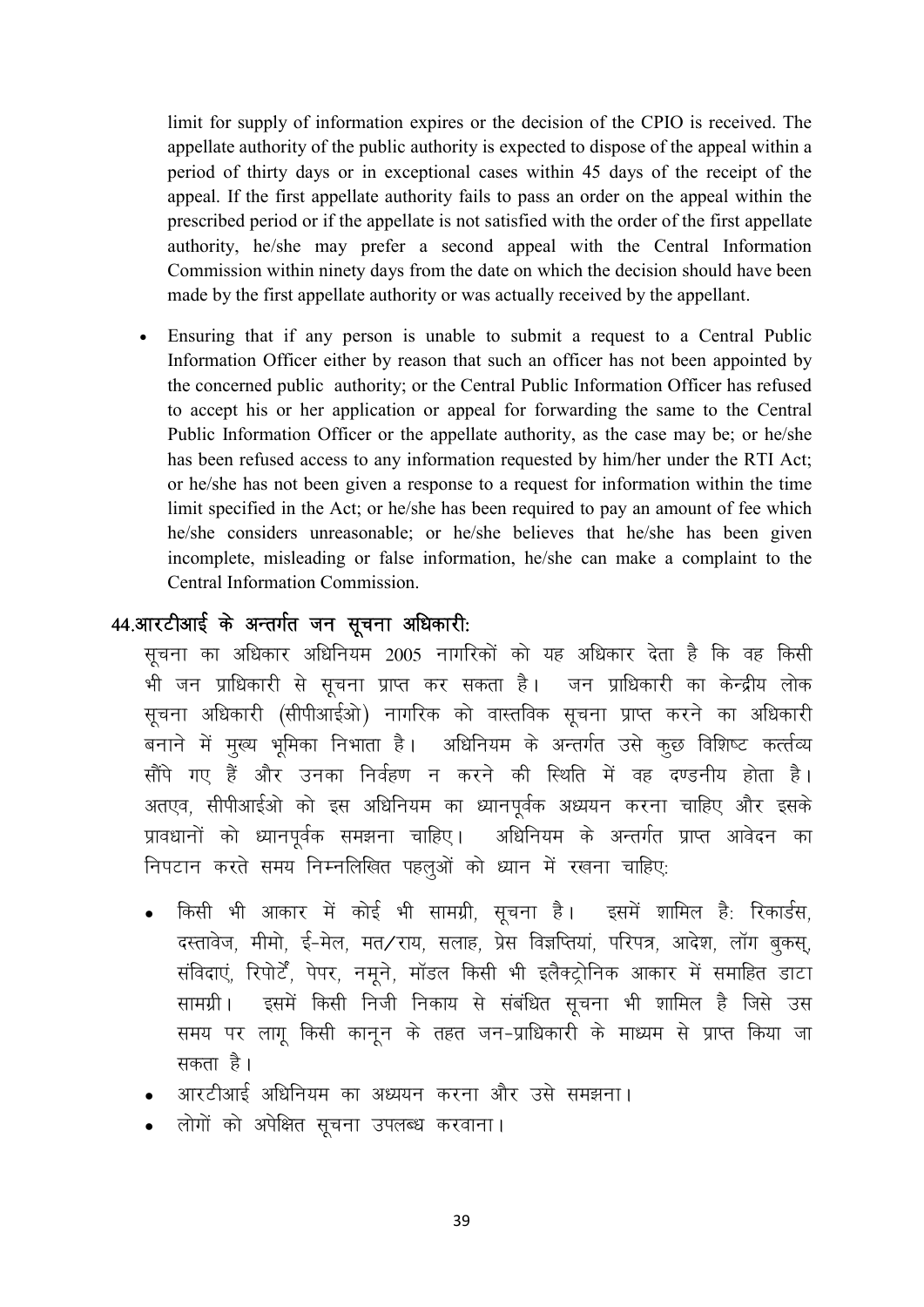- सीआईसी की वेबसाईट पर तिमाही रिपोर्ट डालना. नागरिकों द्वारा दस्तावेजों का निरीक्षण समन्वित करना।
- सीआईसी/एसआईसी के साथ अपील की सूनवाई, इस संबंध में ई-मेल तथा दूरभाष संदेशों के उत्तर।

#### 44. Public Information Officer under RTI:

The Right to Information Act, 2005 empowers citizens to get information from any 'public authority'. The Central Public Information Officer (CPIO) of a public authority plays a pivotal role in making the right of a citizen to information a reality. The Act casts specific duties on him/her and makes him/her liable for penalty in case of default. It is, therefore, essential for CPIO to study the Act carefully and understand its provisions correctly. Following aspects should particularly be kept in view while dealing with the applications under the Act.

- Information is any material in any form. It includes records, documents, memos, emails, opinions, advices, press releases, circulars, orders, logbooks, contracts, reports, papers, samples, models, data material held in any electronic form. It also includes information relating to any private body which can be accessed by the public authority under any law for the time being in force.
- Studying and understanding the RTI Act.
- Providing requisite information to people.
- Uploading quarterly report in CIC website; coordinating inspection of documents by the citizens.
- Hearing of appeals with CIC/SIC; replying to e-mails and phone calls in this regard.

#### 45.तकनीकी सक्षमता विकास केन्द्र:

- अभियांत्रिकी, बहुतकनीकी तथा अन्य संगत विषयों के लिए विद्यार्थी ग्रीष्मकालीन तथा  $\bullet$ <u>श्रीतकालीन पशिक्षण आयोजित करना।</u>
- अभियांत्रिकी तथा प्रौद्योगिकी विद्यार्थियों के लिए प्रयोगशाला सत्र आयोजित करना।  $\bullet$
- जमीनी व्यवसाइयों के लिए जरूरत पर आधारित कार्यक्रम आयोजित करना।
- अकादमिक संस्थानों के साथ-साथ उद्योगों के लिए उत्पाद विकास को बढावा देना।

#### 45. Centre for Developing Technical Competencies:

- Organising Students summer and winter training for engineering, polytechnic and  $\bullet$ other relevant streams.
- Engaging laboratory sessions for engineering and technology students.  $\bullet$
- Organizing need based training programmes for field professionals.
- Undertaking product development for industries as well as academic institutes.

## 46.आन्तरिक लेखा-परीक्षण:

- संस्थान की क्रय तथा भण्डार प्रक्रियाओं को समझना।
- आन्तरिक लेखा-परीक्षण में चिहनित विभाग के क्रय-मामलों की बारीकी से छानबीन करना।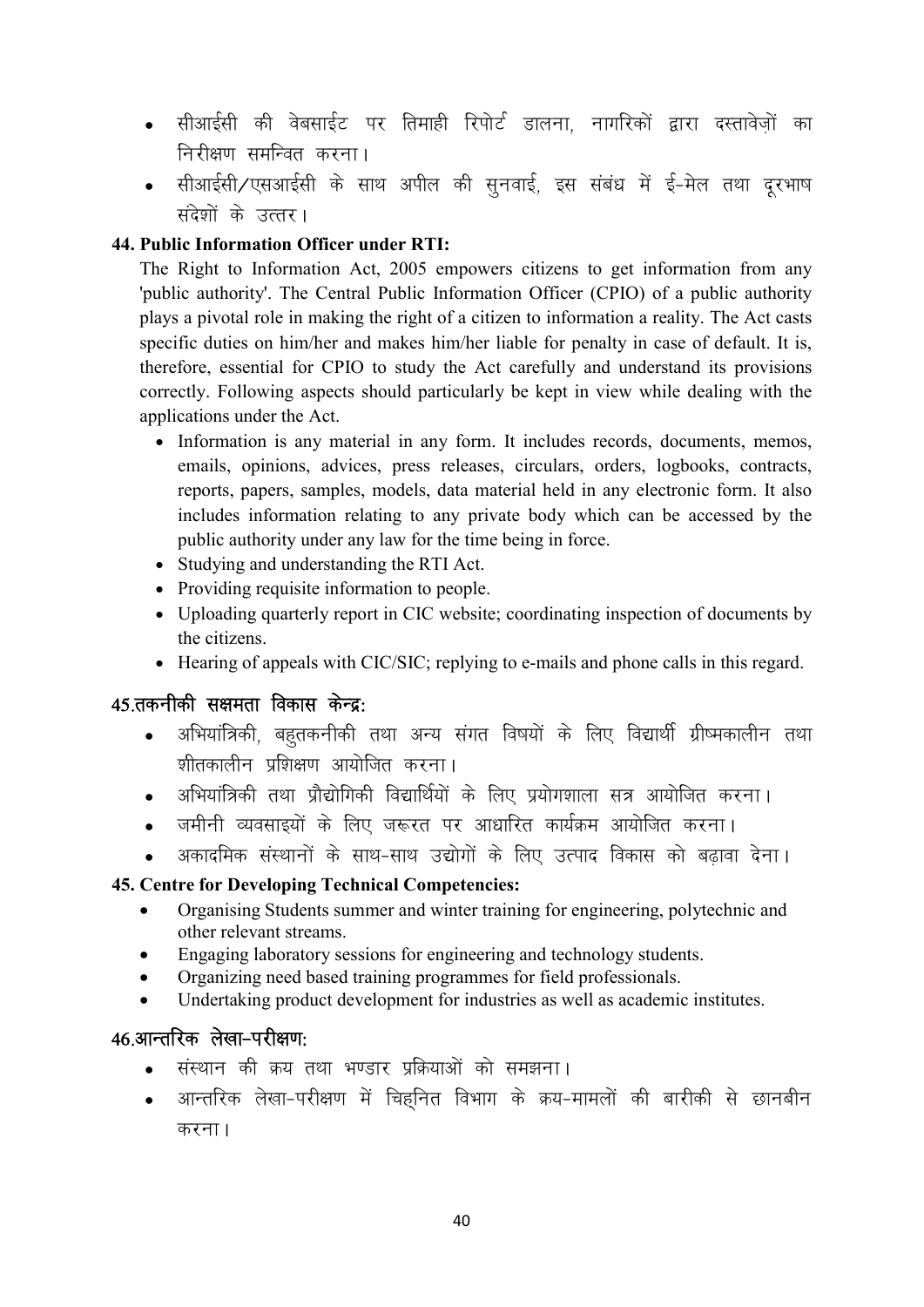- यह सत्यापित करना कि क्या भण्डार या अन्य सामग्री को उपभोज्य और अनुपभोज्य सामग्री के रूप में सही तरीके से वर्गीकृत किया है।
- क्रय करते समय और उपभोज्य सामग्रियों की उपयोगिता करते समय हूई कमियों का पता $\overline{r}$ लगाना।
- आन्तरिक लेखा-प्रतिवेदन निदेशक के समक्ष अनुमोदन के लिए प्रस्तुत करना।
- आन्तरिक लेखा-परीक्षण प्रतिवेदन को विधिवत् रूप से निदेशक से स्वीकृत करवाकर लेखा अधिकारी और संबंधित विभाग को सौंपना।
- संबंधित विभाग से यह अपेक्षा रहती है कि वह समिति की आन्तरिक लेखा-परीक्षण प्रतिवेदन की अनुपालना करें।

#### 46. Internal Audit:

- Understanding purchase and store procedures of the institute.
- Scrutinizing purchase transactions of the department identified for the internal audit
- Verifying whether the stocks and other items have been properly classified as consumable and non-consumables items.
- Finding out deficiency, if any, in making purchases and utilizing the consumable materials.
- Preparing internal audit report and submitting it to the Director.
- Submitting internal audit report duly approved by the Director to Accounts Officer and concerned department.
- The concerned department is expected to act upon the internal audit report of the committee.

## $47.$ व्यावसायिक शिक्षा:

- भारत की व्यावसायिक शिक्षा नीतियों को गहनता से अध्ययन करना और उसे पूर्ण रूप से समझना।
- संस्थान के संकाय सदस्यों को सरकार की व्यावसायिक शिक्षा नीतियों का परिचय करवाना ।
- राज्य सरकारों के अनुरोध पर उनके लिए जागरूकता कार्यशालाएं आयोजित करना
- मानव संसाधन विकास मंत्रालय, भारत सरकार को समय पर सहयोग प्रदान करना।
- संस्थान द्वारा समय-समय पर सौंपे गए व्यावसायिक शिक्षा संबंधी कार्य को सम्पन्न करना $<sub>1</sub>$ </sub>

#### 47. Vocational Education:

- Studying and thoroughly understanding vocational education policies of the government.
- Apprising faculty of the institute about the vocational education policies of the Government.
- Organising awareness workshops for State Governments on request.
- Providing timely support to MHRD, Govt. of India.
- Undertaking vocational education related work as assigned by the institute from time to time.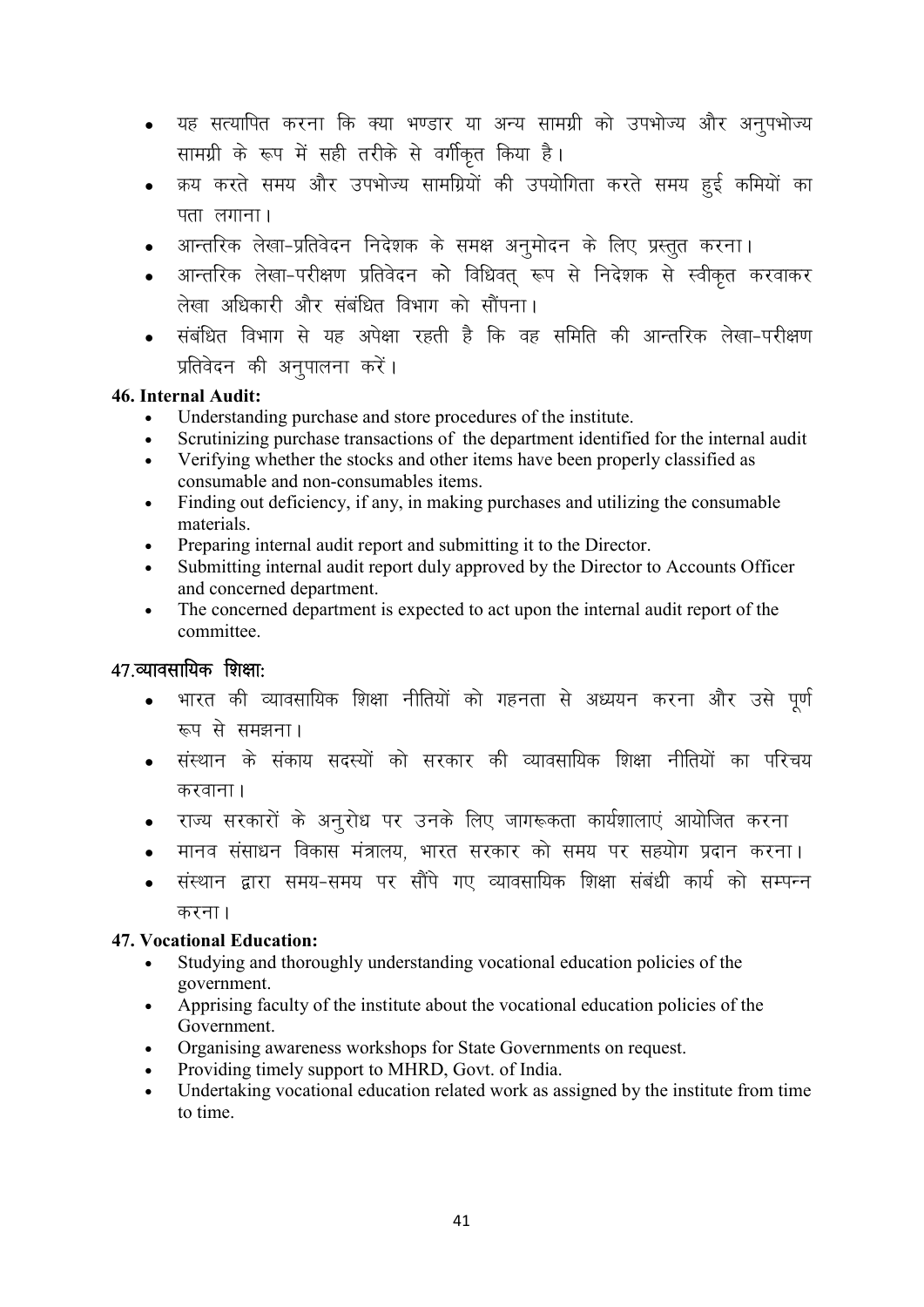## $48.$ विधि कार्य:

- मामलों की कानूनी दृष्टि से जांच करना।
- समय-समय पर काननी मामलों के मदवार उत्तर तैयार करना।
- <u>मामलों की कार्य प्रक्रिया के लिए बाहरी संगठनों से विधि विशेषज्ञों को शामिल</u> करना।
- विधि समिति की बैठकों के कार्यवृत्त तैयार करना।
- शासक मंडल की स्वीकृति के लिए उससे संबंधित कार्यसूची के रूप में तैयार करना।

#### 48. Legal Matters:

- Examining the cases from legal point of view.
- Preparing point-wise replies of legal cases from time to time.
- Involving legal experts from outside organizations for processing the cases.
- Preparing minutes of meetings of legal committee.
- Preparing case related agenda item for the consideration of Board of Governors

#### $49.$ महिला विरूद्ध उत्पीडन एकक:

एकक का कार्यालय एक शैक्षणिक स्रोत होने के साथ-साथ संस्थान के संकाय सदस्यों. कर्मचारियों और विद्यार्थियों के लिए शिकायत केन्द्र भी है। इसका शासनादेश ऐसे परिसर समदाय सदस्यों को जिन्हें उत्पीडित किया गया हो, तटस्थ आत्मविश्वासी तथा सहयोगात्मक परिवेश प्रदान करना है। एकक के विशेष दायित्व निम्नलिखित हैं:

- एकक द्वारा निर्धारित समाधान के औपचारिक तथा अनौपचारिक उपायों की शिकायत संबंधित परामर्श देना।
- ाउत्पीडन शिकायतों का समय पर तथा न्याय संगत समाधान सुनिश्चित करना**।**
- अपने परिसर के विषय में परामर्श तथा सहयोगी सेवाओं संबंधी सूचना प्रदान करना।
- सुनिश्चित करना कि विद्यार्थियों, संकाय सदस्यों तथा कर्मचारीगणों को उत्पीडन एवं आक्रमण के विषय में नवीनतम एवं सम्पूर्ण सामग्री प्रदान की गई है।
- शैक्षिक क्रियाकलापों के माध्यम से उत्पीडन के बारे मे ऐसी जागरूकता को बढावा देना जो उत्साह-वर्धक हो, सम्मान को बढ़ावा दे एवं परिसर परिवेश को सुरक्षित रखे।
- परिसर समुदाय को उनके सम्मानजनक कार्य अधिकार तथा शिक्षा परिवेश के विषय में सूचना देना। ऐसा माना जाता है कि यदि हम सम्मान देते हैं, दूसरों के साथ व्यवहार करते समय करूणा प्रदर्शित करते हैं एवं हमारी कथनी से दूसरे आहत न हों तो इससे उत्पीड़न रहित परिसर का माहौल बनता है। अतएव सभी के प्रति सम्मान ही परिसर समुदाय का मूल्य ध्येय है।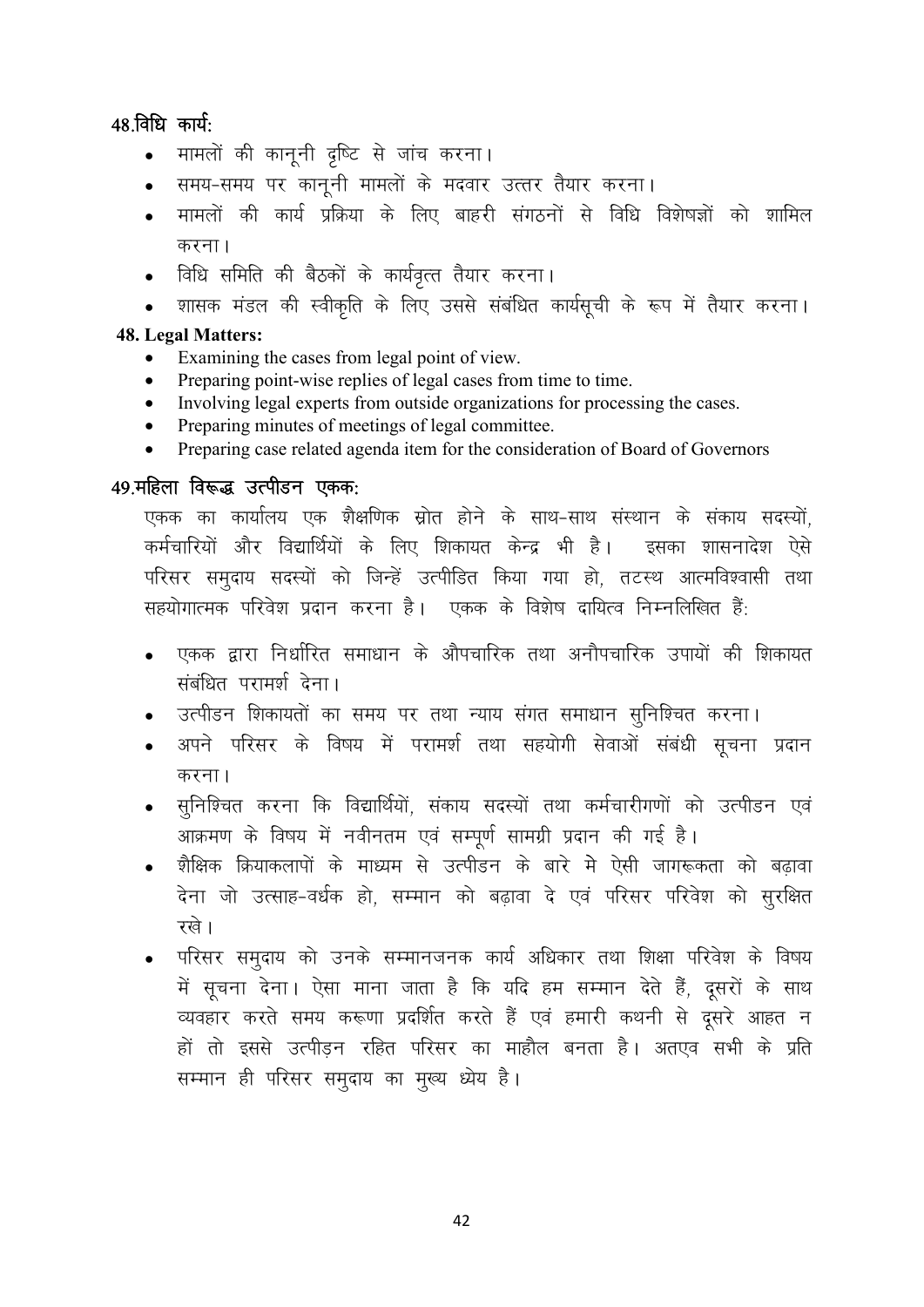#### एकक निम्नलिखित के माध्यम से इन लक्ष्यों को प्राप्त करेगा:

- o मुद्रित सामग्री, पोस्टरों तथा विज्ञापन-पत्र के वितरण एवं परिचालन, उत्पादन के माध्यम से सूचना प्रसारित करना।
- संकाय सदस्यों ∕कर्मचारियों तथा विद्यार्थियों के लिए उत्पीड़न के बारे में जागरूक कार्यशालाएं आयोजित करना। इसका लक्ष्य आपसी गैर आहतकारी तथा निर्भय वातावरण पैदा करना है।
- o परामर्श-गूप्त परामर्श सेवा एक महत्वपूर्ण सेवा है चूंकि इससे घटना को निडर होकर बताने का साहस मिलता है और आहत हुआ व्यक्ति यह कैसे घटित हुआ, यह भी बता देता है, क्योंकि लैंगिंक रूप से उत्पीडित मामले बहुत ही कम संख्या में उजागर होते हैं और यह अति संवेदनशील मामला है।

#### 49. Harassment against Women Cell:

The office of the cell is an educational resource as well as a complaint centre for the members of the faculty, staff and students of the institute. Its mandate is to provide a neutral, confidential and supportive environment for members of the campus community who may have been harassed. Specific responsibilities of the cell are:

- Advising complainants of the informal and formal means of resolution as specified by the cell:
- Ensuring fair and timely resolution of harassment complaints;  $\bullet$
- Providing information regarding counselling and support services on our campus
- Ensuring that students, faculty and staff are provided with current and comprehensive materials on harassment and assault;
- Promoting awareness about harassment through educational initiatives that  $\bullet$ encourages and fosters a respectful and safe campus environment.
- Informing the campus community of their right to a respectful work and learning environment. It is believed that if we practice respect, exercise empathy in our interactions with others and do not hurt anyone through what we say or do then we can create a campus that is free of harassment. Simple respect for all on the campus community is thus the focus.

#### The Cell seeks to achieve these goals through:

- Disseminating of Information through production, distribution and circulation  $\circ$ of printed materials, posters and handouts
- Organising awareness workshops about harassment for faculty, non-teaching  $\circ$ staff and students. The aim is to develop non-threatening and non-intimidating atmosphere of mutual learning.
- $\circ$ Counseling – Confidential counseling service is an important service as it provides a safe space to speak about the incident and how it has affected the victim because sexual harassment cases are rarely reported and is a sensitive issue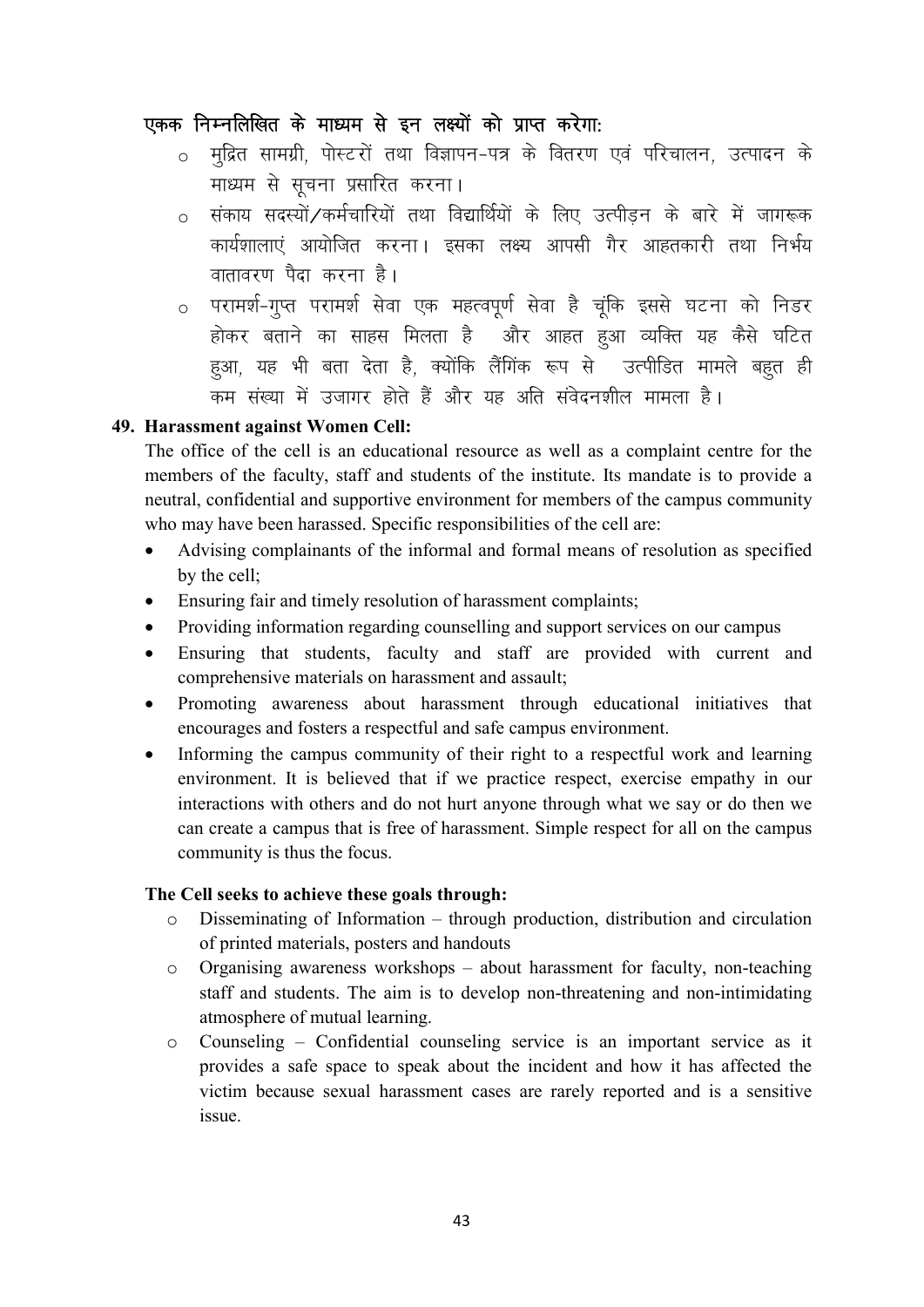## $50.$ आईसीटी आधारित प्रशिक्षण कार्यक्रम-शिक्षा शास्त्र:

- निर्धारित विषय-सुची, समय-सारिणी तथा विषय विशेषज्ञों का विवरण समय रहते तैयार करना।
- अकादमिक वर्ष प्रारम्भ होने से पूर्व ही संस्थान की वेबसाईट पर उपरोक्त सूचना डालना ।
- संबंधित राज्यों के सम्पर्क अधिकारियों के साथ परामर्श करके राज्य बोर्डों/विश्वविद्यालयों के साथ सम्पर्क बढाना।
- कार्यक्रमों का संचालन।

#### 50. ICT based Training Programmes - Pedagogy

- Preparing in advance the content, the time table and details of resource persons
- Hosting the above information on institute website before the commencement of academic year
- Liaisoning with the State Boards / Universities in consultation with liaison officers of the concerned states.
- Conducting the programmes.

## $51.$ सामदायिक विकास कॉलेज योजना के अन्तर्गत प्रशिक्षण कार्यक्रम:

- सामदायिक कॉलेज योजना की धारणा समझना और अभ्यंतरीकत करना ।
- सामूदायिक कॉलेज योजना की धारणा के बारे में संकाय सदस्यों तथा कर्मचारियों को अवगत कराना।
- सामदायिक कॉलेज योजना संबंधी कार्यक्रमों में उपस्थित होना।
- योजना के बारे में जागरूकता कार्यशालाएं/संगोष्ठियां आयोजित करना।
- ekuo alkalkar alakar ku foda araki ku foda arabi da kara da arazi da kaski aka da da da kaski da kaski da kaski देना।

#### 51. Training Programmes under Community Development College Scheme

- Understanding and internalizing the concept of community college scheme.
- Apprising faculty and staff of the institute about the concept of community college scheme.
- Attending events pertaining to community college scheme.
- Organizing awareness workshops / seminars about the scheme.
- Providing required support to MHRD, Government of India from time to time.

## $52.$ आईसीटी आधारित प्रशिक्षण कार्यक्रम-तकनीकी:

- निर्धारित विषय-सूची, समय-सारिणी तथा विषय विशेषज्ञों का विवरण समय रहते तैयार करना।
- अकादमिक वर्ष प्रारम्भ होने से पूर्व ही संस्थान की वेबसाईट पर उपरोक्त सूचना डालना ।
- संबंधित राज्यों के सम्पर्क अधिकारियों के साथ परामर्श करके राज्य बोर्ड/विश्वविद्यालयों के साथ सम्पर्क बढाना।
- कार्यकम आयोजित करना।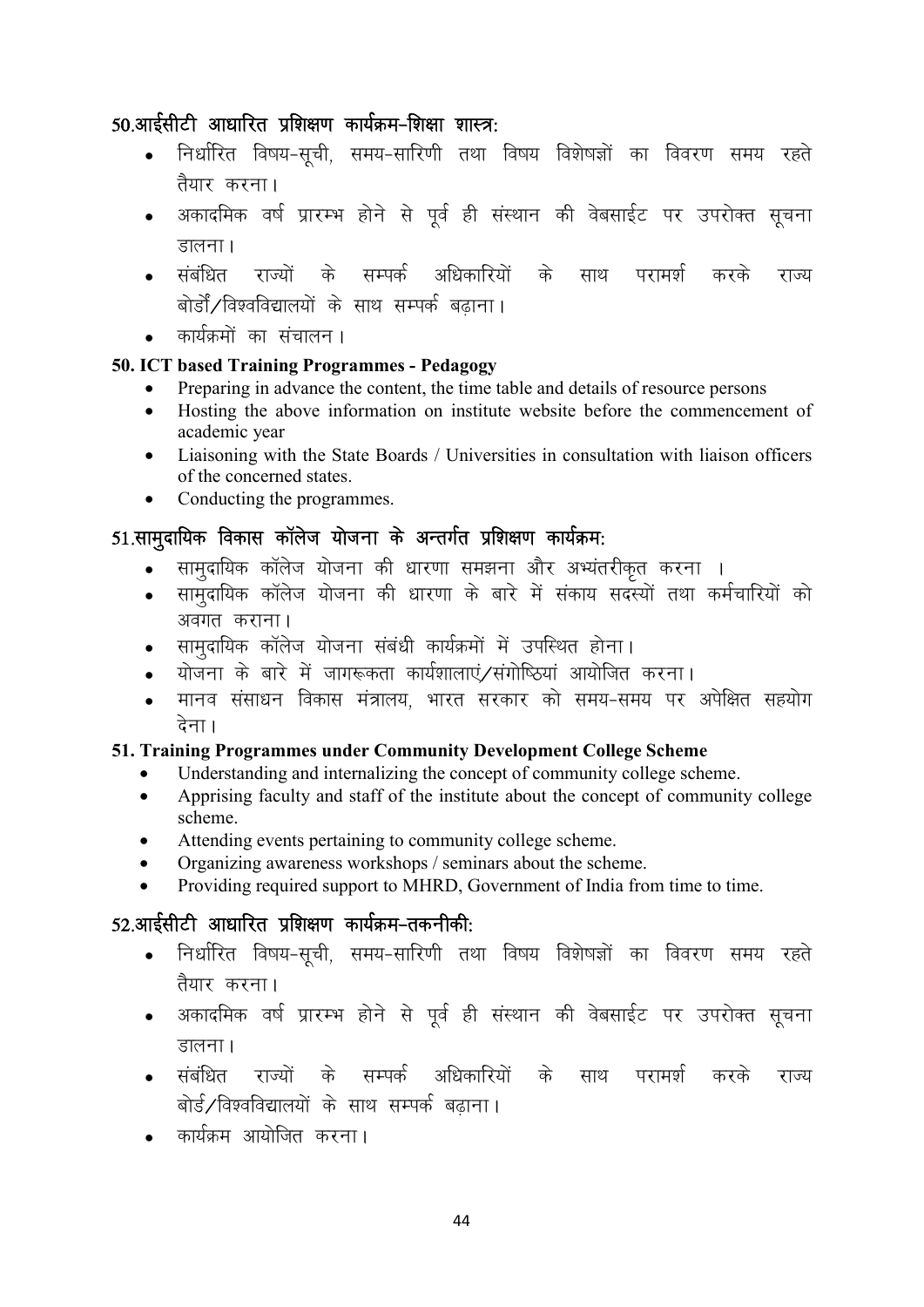#### 52. ICT Training Programmes – Technical:

- Preparing in advance the content, the time table and details of resource persons.
- Hosting the above information on the institute website before the commencement of the academic year
- Liaisoning with the State Board / Universities in consultation with Liaison Officers of the concerned states.
- Conducting the programmes.

#### $53.$ संस्थान का पीआरओ $\overline{\smash{7}}$ प्रैस नोट:

- संस्थान के प्रवक्ता के रूप में कार्य करना।
- माध्यमों के विभिन्न प्रकारों से आमजन को संस्थान की नीतियों तथा अभिरूचियों के विषय में अवगत करवाना।
- समाज में संस्थान की सेवाएं बढाना।
- आमजन व विशिष्टजन को ध्यान में रखते हुए उन्नतकारी नीतियों की योजना बनाना ।
- यदि प्रगतिशील गतिविधियों या नई अतिरिक्त गतिविधियों के बारे में कूछ मृद्दे पनपते हैं तो आमजन तथा मीडिया को उनका उत्तर देना।

#### 53. Institute PRO / Press Note:

- Acting as a spokes person for the institute.
- Conveying the policies and interests of the institute to the public through various forms of media.
- To promote the services of the institute in the society
- Plan promotional strategies, keeping the target audience in mind.
- To address the queries of the public and the media, if some issues arise about ongoing activities or new activities being added.

## $54.$ एनएमईआईसीटी:

भारतीय उच्च शिक्षा प्रणाली का उद्गम उच्च शिक्षा में गुणात्मक बढ़ौतरी की दृष्टि से कई कारणों से हुआ यथा: उच्च शिक्षा में निरन्तर बढ़ रहे नामांकन लक्ष्य किन्त् परमश्रेष्ठता में संसाधन बाधाएं: गुणवत्ता में असीम कमी-कुशल संकाय - अधिक विद्यार्थी-शिक्षक अनुपात तथा निम्न गुणात्मक निजी शैक्षणिक संस्थान - एनएएसी प्रत्यायन/नामी उच्च शिक्षण संस्थानों की संख्या में कमी, रोजगार के आसार-उच्च गुणावत्ता वाली नौकरी के विशिष्ट कौशल में कमी, भारतीय शिक्षा (उच्च शिक्षा) की विश्व दर्जे में निम्नता। एनएमईआईसीटी, उच्च शिक्षा को साकार करने में <u>और तकनीकी उच्च शिक्षा में नामी शिक्षा को अनिवार्य बनाने में समस्या का</u> समाधान $\beta$ ।

समिति के विशिष्ट उत्तरदायित्व निम्नलिखित हैं:

 $\circ$  क्युईईई कॉलेजों की मैपिंग: नाइटर, राज्य तकनीकी शिक्षा बोर्ड/राज्य तकनीकी विश्वविद्यालय के साथ संयुक्त रूप से मिलकर राज्यों में बहुतकनीकी संस्थानों तथा इंजीनियरिंग कॉलेजों की कुल संख्या को अन्तिम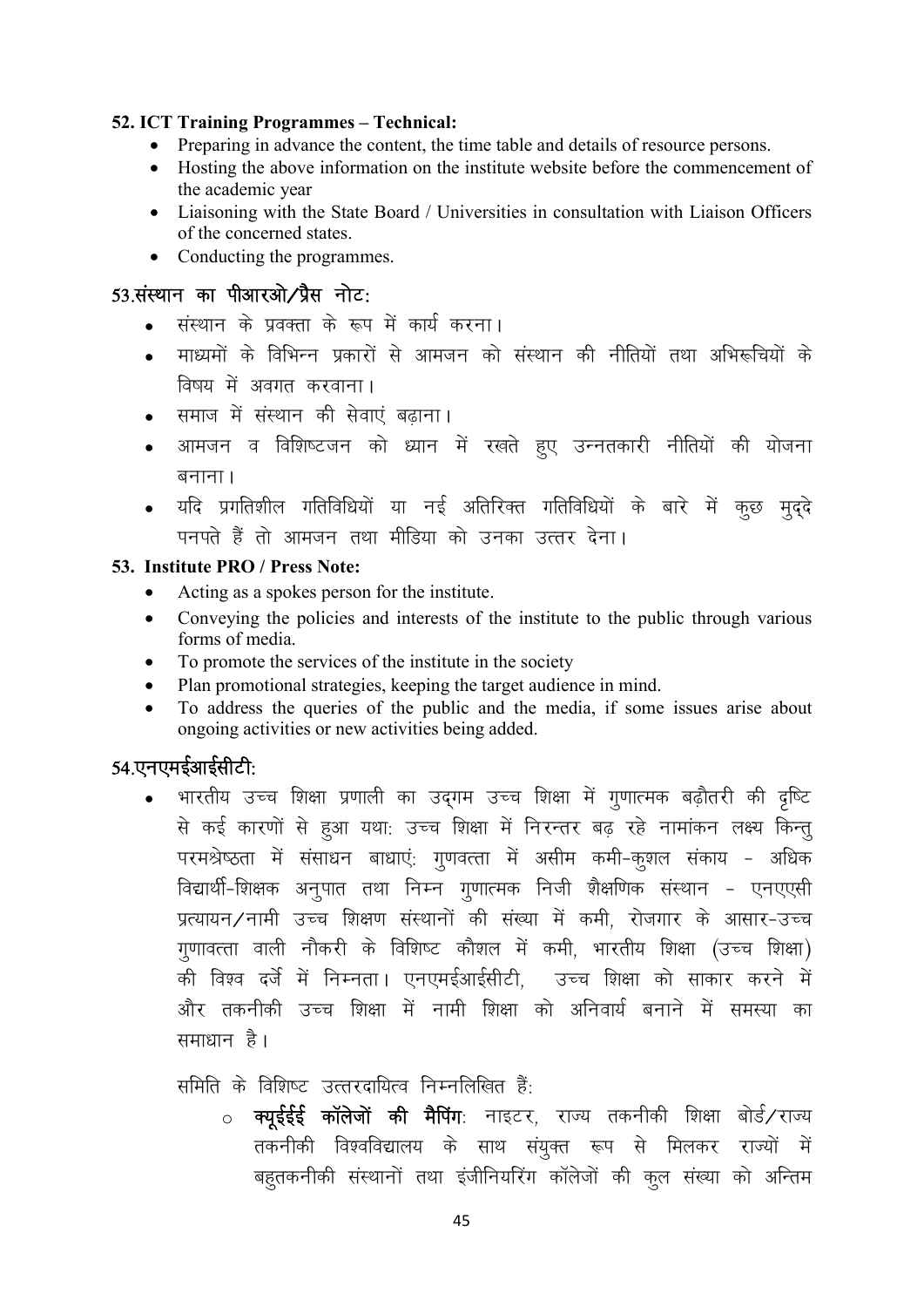रूप देगा। जैसे कि नाइटर चेन्नई के अन्तर्गत आने वाले कॉलेजों की संख्या अधिक है। अतएव चेन्नई प्रत्येक क्षेत्र के कॉलेजों के साथ मिलकर सभी अन्य क्षेत्रीय नाइटरों के लिए समान प्रारूप तैयार करेगा।

- क्षेत्रीय समन्वयकारी केन्द्र के रूप में मुख्य प्रशिक्षण केन्द्र बनाना: प्रत्येक  $\circ$ राज्य स्तरीय नाइटर राज्य भर के सभी क्युईईई कॉलेजों के लिए राज्य केन्द्रक क्षेत्र होगा और एनएमईआईसीटी उत्पाद के विज्ञापन के लिए उत्तरदायी होगा।
- उत्तम व्यवहार्य सम्पर्क सूत्र विकल्प चयनः देश के दूरस्थ भागों में  $\circ$ प्रशिक्षण प्रदान करने के लिए सम्पर्क सूत्रता एक मूख्य मूद्दा है। मूख्य मुद्दा है कि क्या कॉलेज परिसर ऑप्टिकल फाइबर केबल (ओएफसी) से सज्जित है अथवा नहीं, यदि नहीं तो क्या तांबे के तार, जुड़ाव के लिए इसका व्यवहार्य विकल्प हो सकती है। परिसर की प्रचलित स्थितियों के आधार पर मानव संसाधन विकास मंत्रालय, नाइटर के साथ सम्पर्क के लिए सहयोगी होगा, इसमें नाइटर परिसर में जूड़ाव प्रदान करवाने में मध्यस्थ की भूमिका निभाएगा। परिसर वाई-फाई समर्थित होगा।
- कम लागत वाले कम्प्यूटेशन व असेस्स उपसाधन तथा सहायक साधन  $\circ$ जुटाना: राज्य तकनीकी शिक्षा बोर्ड/राज्य तकनीकी विश्वविद्यालय की जिम्मेदारी कम लागत वाले कम्प्यूटेशन व असेस्स उपसाधन एवं सहायक साधन जुटाने की रहेगी यथा: आकाश, लैपटॉप इत्यादि। ये उपसाधन/उपकरण अधिग्रहण समिति के माध्यम से जूटाए जाएंगे जिसमें नाइटर का एक प्रतिनिधि होगा (निदेशक, नाइटर अथवा नाइटर की ओर से कोई अन्य सदस्य)।
- **पाठ्यचर्या के साथ ई-कॉन्टेंट मिलान** : नाइटर का यह उत्तरदायित्व  $\circ$ रहेगा कि वह एनपीटीईएल के अन्तर्गत बहुतकनीकियों/इंजीनियरिंग कॉलेजों की पाठ्यचर्या विषय-वस्तु से संगत उपलबध सभी व्याख्यानों की मैपिंग करें। नाइटर, कार्यशाला आयोजित करके ई-कॉन्टेंट को पाठ्यचर्या के एक भाग के रूप में तैयार करने के लिए बहुतकनीकियों/अभियांत्रिकी कॉलेजों के साथ कार्य करेगा।
- एनएमईआईसीटी सामग्रियों (एनपीटीईएल ई-कॉन्टेंट, वर्चुअल प्रयोगशाला, स्पोकन टूटोरियल) को बहुतकनीकी/इंजीनियरिंग पाठ्यक्रम के अभिन्न अंग के रूप में तैयार करने हेतु संशोधन विनियम सुनिश्चित करना: एसटीईबी/एसटीयू संशोधन विनियम तैयार करेंगे और नाइटर के साथ परामर्श करके बहुतकनीकी/इंजीनियरिंग कॉलेजों के कोर्स पाठ्यक्रम के अभिन्न अंग के रूप में एनपीटीईएल व्याख्यानों, वर्चुअल प्रयोगशाला तथा स्पोकन टूटोरियलस को मान्यता प्रदान करेंगे।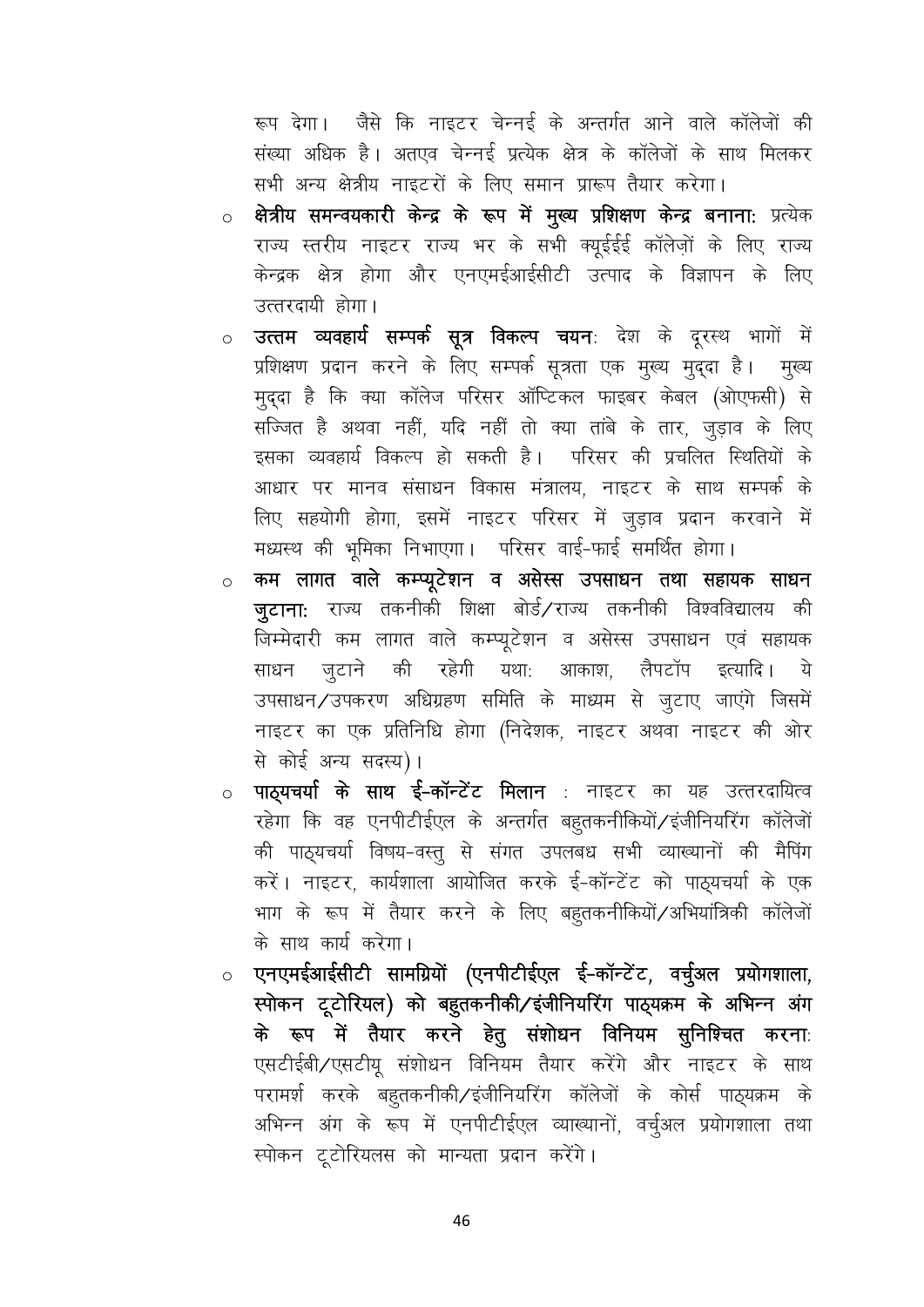- एनपीटीईएल व्याख्यान को सांस्थानिक लोकल सर्वर पर डालना:  $\circ$ एसटीईबी/एसटीयू आईआईटी, चेन्नई के साथ समन्वय करके संबंधित बहुतकनीकी/इंजीनियरिंग कॉलेजों के लोकल सर्वर पर एनपीटीईएल व्याख्यानों को अपलोड़ करेंगे।
- बहुतकनीकी⁄ इंजीनियरिंग पाठ्यक्रमों में एनएमईआईसीटी सामग्रियां  $\circ$ (एनपीटीईएल ई-कॉन्टेंट, वर्चुअल प्रयोगशाला, स्पोकन टूटोरियल) व्यवस्थित करना और कमी विश्लेषण कार्यान्वित करना: नाइटर उपलब्ध प्रयोगशालाओं को 'वर्चुअल प्रयोगशालाओं' में क्लब करेंगे और उन्हें बहूतकनीकी/इंजीनियरिंग कॉलेजों के ऐच्छिक तथा/या अनिवार्य पाठ्यक्रम के विषय के रूप में तैयार करते हुए व्यवस्थित करेगा। नाइटर प्रयोगकर्त्ता के विचारों पर आधारित कमी विश्लेषण करेगा, यह कार्य आगे वर्चुअल प्रयोगशालाएं तथा प्रयोगशाला अभ्यास करने की दृष्टि से किया जाएगा। इसी तरह राज्य में बहुतकनीकी/इंजीनियरिंग कॉलेजों के कोर्स पाठ्यक्रम के अभिन्न अंग के रूप में एम्बेडिड सिस्टम के लिए ई-यंत्रा पर स्पोकन टूटोरियल तथा टूटोरियल डालने के लिए ऐसी ही प्रक्रिया अपनाई जाएगी। ई-यंत्रा, नाइटर, नोडल प्रशिक्षण हब नोडल केन्द्रों (एनसीज) के माध्यम से देश के विभिन्न क्षेत्रों के बीच शिक्षक दल हेतु रोबोटिक्स पर हैण्ड्स ऑन वर्कशॉप आयोजित करने के लिए उत्तरदायी होंगे। बहुतकनीकी/इंजीनियरिंग कॉलेज प्रत्येक क्षेत्र में समन्वययी संस्थान की भूमिका निभाएंगे। नाइटर एसटीईबी/एसटीईयू को ई-यंत्रा के अन्तर्गत शोध एवं संबंधित गतिविधियां विकसित करने के लिए कार्मिक मुहैया करेंगे। नाइटर रोबोट आधारित प्रशिक्षण केन्द्र का चयन करेगा।
- एनएमईआईसीटी सामग्रियों को बढ़ावा देना: नाइटर एनपीटीईएल व्याख्यानों, वर्चुअल प्रयोगशाला/ई-यंत्रा इत्यादि के प्रति जागरूकता लाने के लिए सीखने वालों के लाभ हेतु विभिन्न भाषाओं में ओपन सोर्स सॉफ्टवेयर की कार्यशालाएं आयोजित करेगा।
- अंकीय साक्षरता के माध्यम से शिक्षक सशक्तीकरण: नाइटर राज्य के  $\circ$ निदेशालय के साथ जिन दिशाओं में कार्य करेगा वे हैं: शिक्षक प्रशिक्षण सत्र आयोजित करना तथा ई कक्षा-कक्ष के माध्यम से नामित शिक्षकों को प्रशिक्षण प्रदान करना एवं शिक्षकों की गुणवत्ता बढ़ाने के लिए सीधा प्रसारण करना। अभिभावक तथा शिक्षक, शिक्षक तथा विद्यार्थी एवं विद्यार्थियों का एक दूसरे का ऑन लॉइन मेल-जोल स्थापित करना। एसटीईबी/एसटीयू शिक्षकों का चयन करेंगे और एनएमईआईसीटी धन के माध्यम से आकाश या लैपटॉप या कम्प्यूटर वितरण करते हुए शिक्षकों को प्रशिक्षण प्रदान करने के लिए नाइटर को विवरण प्रदान करेंगे।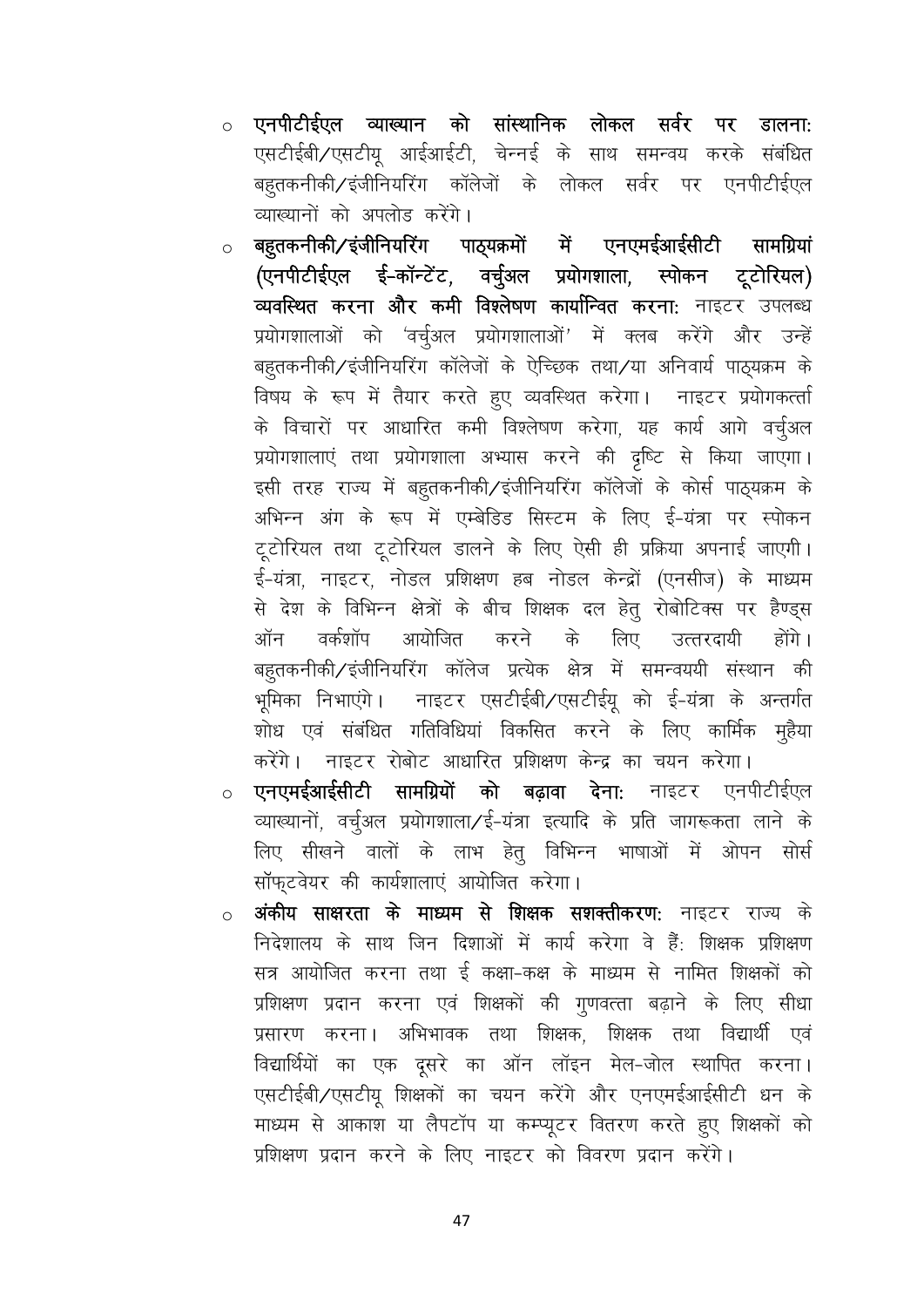- <u>ं</u> शिक्षकों के साथ वार्तालाप के लिए क्षेत्रीय समन्वययी केन्द्र तथा दूरस्थ केन्द्र संचालित करना: एसटीईबी/एसटीयू क्षेत्रीय समन्वययी केन्द्र के रूप में चयनित नाइटर के लिए शिक्षक प्रोग्राम की वार्तालाप हेतु क्षेत्रीय समन्वयक की पहचान करेंगे। सहभागी शिक्षक क्षेत्रीय नाइटर द्वारा समन्वययी केन्द्र के रूप में नियंत्रित उनके अपने कॉलेज के समीपवर्ती, दूरस्थ केन्द्र में टूटोरियल तथा प्रयोगशाला सत्र में उपस्थित होंगे।
- सम्मिश्रित शिक्षावृद्धि के लिए वीडियो सम्मेलन दृष्टिगोचर हेतु नाइटर, नोडल प्रशिक्षण हब के माध्यम से सम्मिश्रित शिक्षा उन्नयन: नाइटर नोडल प्रशिक्षण हब ए-व्य वीडियो कॉन्फ्रैसिंग के माध्यम से सीधा प्रसारण प्रस्तुत करेगा। एसटीईबी/एसटीयू लॉगिन आईडी तथा पासवर्ड का इस्तेमाल करते हुए ए-व्यू यूजर सूची के सदस्य बन जाएंगे और किसी भी घटना के लिए ऑन लाइन प्रसारण हेतु ए-व्यू का इस्तेमाल करेंगे। सम्मिश्रित शिक्षावृद्धि के लिए ए-व्यू शिक्षक प्रोग्राम की वार्तालाप का एक भाग है।
- एमओओसीएस एवं ऑन लाईन शिक्षा प्रणाली प्रचालित करना: नाइटर  $\circ$ अपने संकाय सदस्यों की सहायता से विद्यार्थियों के लिए मकस (एमओओसीएस) संचालित करेगा और विद्यार्थियों के लिए ऑन लाईन कोर्स संचालन करने हेतु मुक्त विद्यालय/महाविद्यालय की भूमिका का निर्वहन करेगा। एसटीईबी/एसटीयू ऑन लाईन परीक्षा आयोजित करते हुए राज्य में बहुतकनीकियों/अभियांत्रिकी कॉलेजों में शिक्षा के इस मूकस तरीके को पनर्संगठन देगा।
- **प्रचलित शैक्षणिक ईआरपी:** नाइटर एसटीईबी⁄एसटीयू के साथ संयुक्त रूप  $\circ$ से सूचीबद्ध बहुतकनीकियों तथा इंजीनियरिंग कॉलेजों की अकादमिक गतिविधियों के स्वचालन के लिए जैनरिक ईआरपी प्रचलित करेगा।

#### **54. NMEICT:**

 $\bullet$ Indian higher education system came with the resolution of enhancement in quality in higher education due to multi-fold reasons behind which are : Ever Growing Enrolment Target in higher education but with Resource Constraints in Excellence : Acute Shortage of Quality - Skilled Faculty-High Student-Teacher Ratio and Inferior Ouality private educational institutions-Less No. of NAAC Accredited / Branded HE Institutes ; Employability- Lack in High Quality Job Specific Skills; Poor World Ranking of Indian Higher Education (HE). NMEICT is resolution to the problems in HE to materialize and making blended learning mandatory in Technical HE.

Specific responsibilities of this committee are:

 $\circ$ **Mapping of QEEE Colleges: NITTTR jointly with STEB/STU will finalize** the total number of Polytechnics and Engineering Colleges in the States. As maximum number of colleges is coming under NITTTR, Chennai, so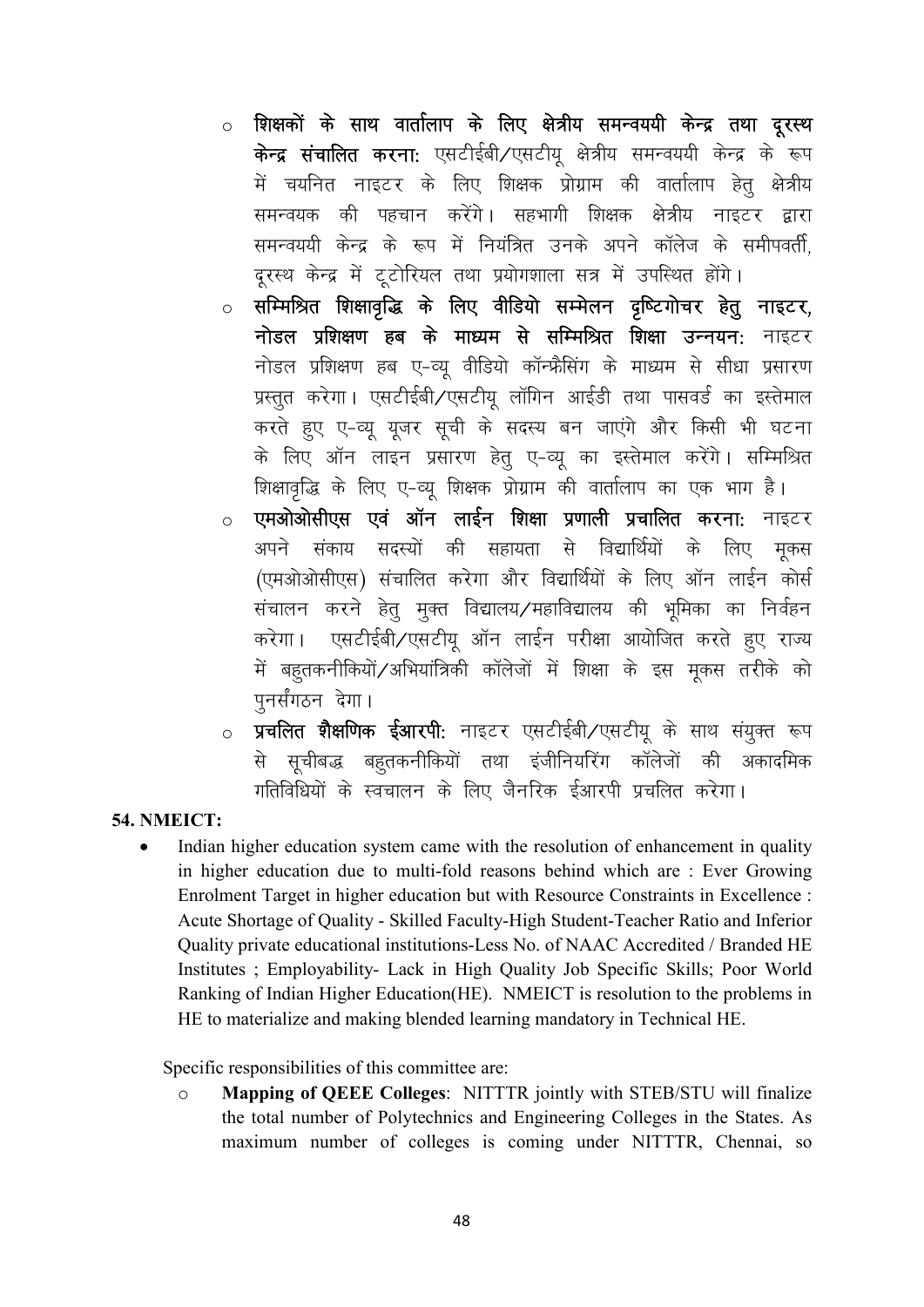NITTTR, Chennai will develop a replicable model for all other regional NITTTRs along with colleges in each region.

- o Identifying Nodal Training Centre as Regional Coordinating Centre: Each State level NITTTR will be State Nodal Centre for all QEEE Colleges across the state and will be responsible for Rolling out NMEICT products.
- o Choosing Best Feasible Connectivity Option: Connectivity is the main issue in providing training at remote part of the country. The main issue here is whether the college campus is equipped with the Optical Fiber Cable (OFC) or not-"whether the campus is equipped with Optical Fiber Cable (OFC) or not and if not then copper wire can be the next feasibility for connection". Based on the prevailing condition of Campus, MHRD will act a facilitator of connectivity with NITTTR, where NITTTR will act as intermediary in providing connection to Campus. Also campus will be Wi Fi Enabled.
- o Procuring Low Cost Computation Cum Access Device and Accessories: STEB/STU will be responsible for Procurement of low cost computation cum access device and accessories like Akash, Laptop etc. through Procurement Committee in which NITTTR will have one representative (Director, NITTTR or any other member on behalf of NITTTR).
- o Matching e-content with curriculum: NITTTR will be responsible for Mapping of all the lectures available under NPTEL relevant to course contents of the Polytechnics / Engineering Colleges. NITTTR will be working with Polytechnic / Engineering colleges for making e-content as part of the curriculum through conducting workshop so that common content for all polytechnic and engineering courses can come up.
- o Ensuring Regulatory Reform for Making NMEICT Products (NPTEL econtent, Virtual Labs, Spoken Tutorials) as Integral part of Polytechnic/Engineering Syllabus: STEB/STU will make regulatory reform and will give recognition to NPTEL Lectures, Virtual Lab and Spoken Tutorials as integral part of the Course Curriculum of the Polytechnic / Engineering College in consultation with NITTTR.
- o Uploading NPTEL Lectures on Institutional Local Server: STEB/STU will be responsible for Uploading of NPTEL Lectures on the Local Server of the respective Polytechnic / Engineering colleges in coordination with IIT, Chennai.
- o Carrying out Gap Analysis and Mapping of NMEICT Products (NPTEL e-content, Virtual Labs, Spoken Tutorials) to induce them into Polytechnic / Engineering Syllabus: NITTTR will club the Labs available under "Virtual Labs" and map them to make it as subject of elective and/or compulsory curriculum of Polytechnics / Engineering Colleges. NITTTR will do gap analysis based on the user-feedback to develop further virtual labs and lab experiments. Similarly, same procedure will be followed for inducing spoken tutorials and tutorials on E-Yantra for embedded system as integral part of course curriculum of Polytechnics / Engineering Colleges in the State. E-Yantra, NITTTR Nodal Training Hub will be responsible for conducting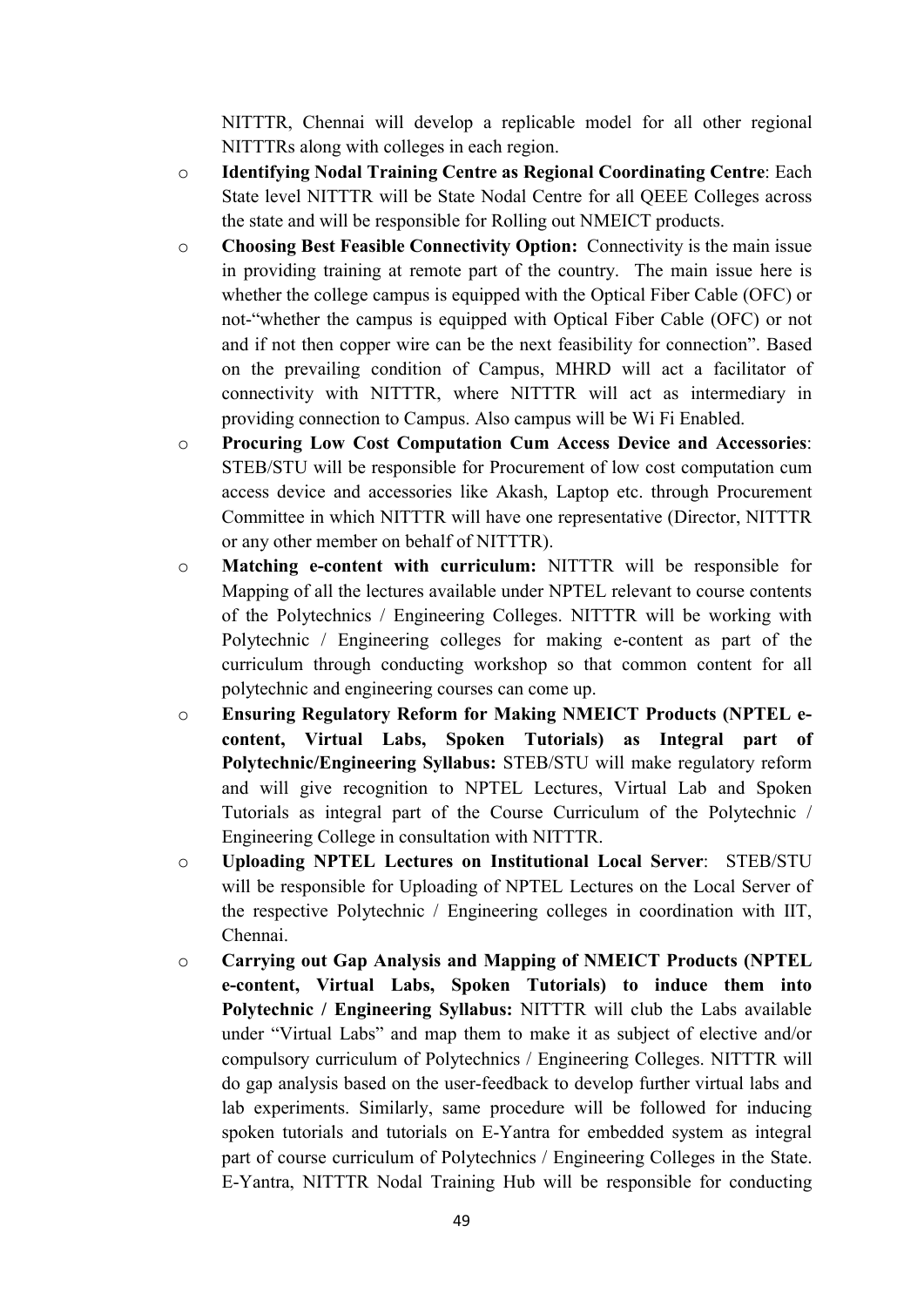hands-on workshops on robotics for teacher teams across various regions of the country through Nodal Centers (NCs). Polytechnics / Engineering colleges will play the role of a coordinating institution in each region. NITTTR will collaborate with STEB/STEU to provide personnel to develop research and related activities under E- Yantra. NITTTR will identify for robot based training centre.

- o Promoting of NMEICT Products: NITTTR will organize workshop for the awareness of NPTEL lecture, Virtual Lab, E-Yantra etc. training of open source software in different languages for learners benefit.
- o Empowering Teachers through Digital Literacy: NITTTR will work with State Directorate on establishing the teacher-training sessions and provide training to nominated teachers through e-classroom and live sessions to enhance quality of teachers. Online Consortium of parents and teachers, teachers and students and students with each other will evolve. STEB/STU will identify teachers and furnish details to NITTTR for providing training to teachers through Akash, or Laptop or computers distributed through NMEICT funding.
- o Operationalizing Regional Coordinating Centre and Remote Centre for Talk to Teacher: STEB/STU will identify Regional Coordinator for Talk to Teacher program for identified NITTTR as Regional Coordinating Centre. The participating teachers attend tutorial and lab sessions at a remote center close to their own college controlled by Regional NITTTR as Coordinating Centre.
- o Promoting blended Learning through NITTTR Nodal Training Hub for AVIEW Video Conferencing for promoting blended learning: NITTTR Nodal Training Hub will be offering live telecast through A-view video conferencing. STEB/STU will become a member of A-View user list by using a login ID & password and Use A-View for online live telecast for any event. A-view is part of Talk to Teacher program for promoting blended learning.
- o Operationalizing MOOCs and Online Examination System: NITTTR will run MOOCs for students with the help of their faculty members and thus will play the role of Open School / College to run online courses for students. STEB/STU will give reorganization to this MOOCs mode of education in Polytechnics / Engineering Colleges in the State by conducting Online Examination.
- o Customizing Educational ERP: NITTTR jointly with STEB/STU with the help of empanelled vendors will customize generic ERP for automation of academic activities of Polytechnics and Engineering colleges.

## $55.$ विभागाध्यक्ष (शैक्षिक विभाग):

- तकनीकी शिक्षकों की उनके विभाग संबंधी शिक्षा, प्रशिक्षण एवं शोध जरूरतों पर विचार करना $\overline{1}$
- विभाग की अकादमिक गतिविधियों का तिथि पत्र तैयार करना और उसे संस्थान की संक्रियात्मक योजना (ऑपरेशनल प्लान) में उपयुक्तता से शामिल करना।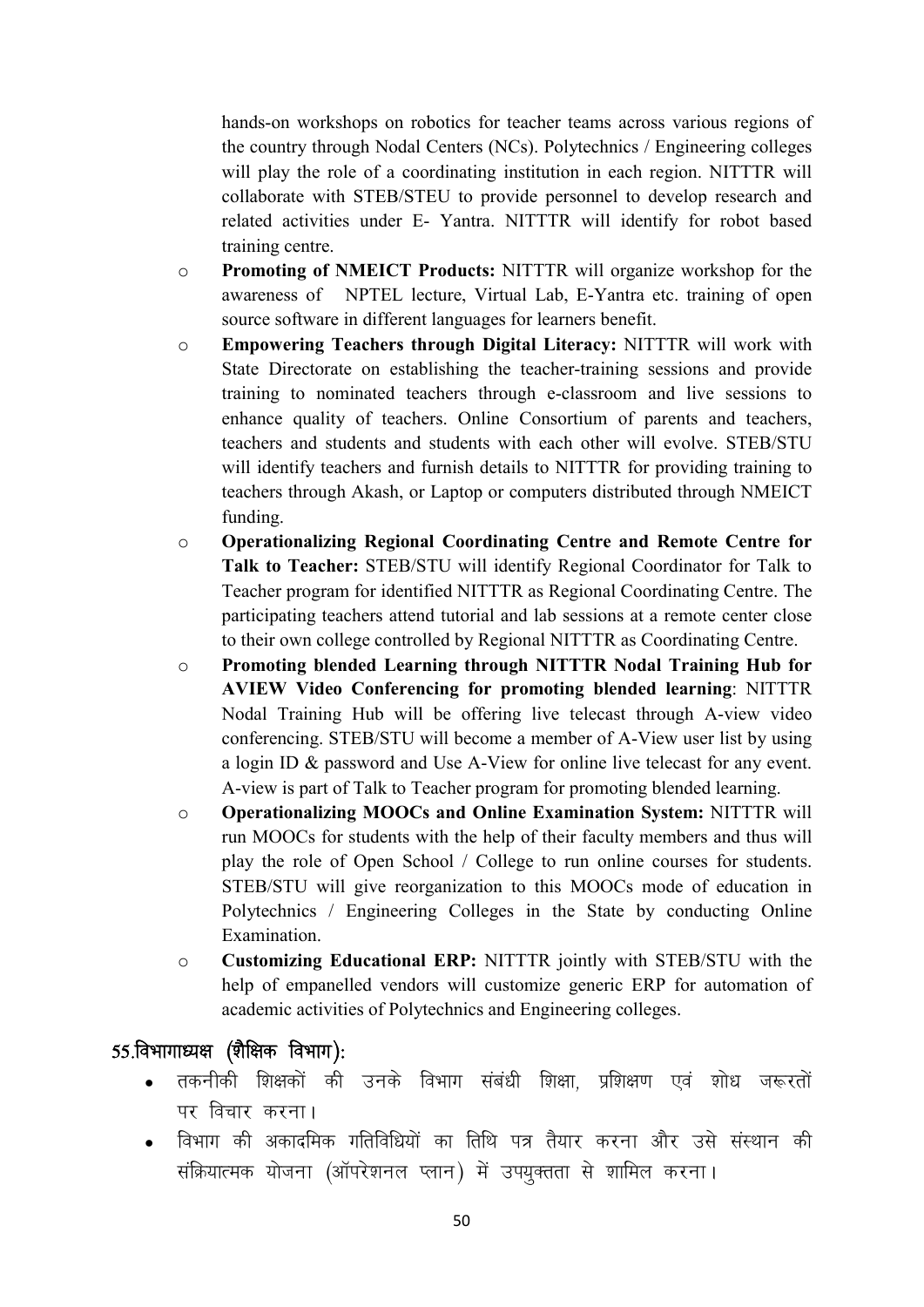- विभाग के लिपिक तथा सहयोगी स्टाफ के प्रशासनिक तथा अन्य विविध कार्य आवंटित करना।
- विभाग के नियोजित कार्यक्रमों तथा गतिविधियों का निष्पादन सुनिश्चित करना।
- विभाग में उपभोज्य तथा अनपभोज्य सामग्री की योजना. बजटिंग तथा अधिग्रहण करना।
- भावी कार्यक्रमों तथा गतिविधियों हेतु योजना बनाना एवं ऐसी गतिविधियों के लिए अपेक्षित मूलभूत सामग्री जुटाना।
- निदेशक तथा मंत्रालय (मानव संसाधन विकास मंत्रालय) द्वारा समय-समय पर सौंपी गई अनियत गतिविधियों तथा कार्यक्रमों को परा करना।
- विभाग की गतिविधियों तथा कार्यक्रमों के संबध में आन्तरिक एवं बाहरी सम्पर्क बनाए रखना।
- विभागाध्यक्षों की बैठकों, फैकल्टी परिषद् की बैठकों एवं मानव संसाधन विकास मंत्रालय, एआईसीटीई, संबंद्ध विश्वविद्यालयों, तकनीकी शिक्षा निदेशालयों, बीटीईज तथा अन्य संगठनों द्वारा समय-समय पर बलाई गई बैठकों में योगदान।
- विभाग की आवधिक प्रगति के विषय में संबंधित प्राधिकारियों को प्रतिवेदन देना।
- आवश्यकतानसार विभाग की बैठकें आयोजित करना।
- विभाग में निर्विघ्न कार्य सुनिश्चित करना।
- विभाग के संकाय सदस्यों के साथ विचार-विमर्श करके उनके लिए गतिविधियों  $\bullet$ (प्रोजेक्ट तथा कार्यक्रम) की योजना तैयार करना।
- संकाय सदस्यों को अकादमिक उत्तरदायित्व सौंपना।
- विभाग में अनुशासन सुनिश्चित करना।  $\bullet$
- बाहय एजेंसियों से धन अर्जित करने हेतू पर्याप्त प्रस्ताव तैयार करना।  $\bullet$
- विभाग में जनशक्ति की योजना तैयार करना।
- विभाग की शैक्षिक व शोध संबंधी गतिविधियों पर नजर रखना।
- विभाग में परामर्श व आंतरिक संसाधनों को जुटाने में सुदृढ़ीकरण एवं उन्हें उन्नत करना।
- विभाग में संकाय एवं कर्मचारीगण के कार्य प्रदर्शन पर नियंत्रण रखना।

#### 55. HODs (Academic Department):

- Conceiving education, training and research needs of technical teachers pertaining to his/her department
- Preparing calendar of academic activities of the department and getting them suitably incorporated in operational plan of the institute
- Allocating administrative and other miscellaneous work to clerical and supporting staff of the department
- Ensuring execution of planned programmes and activities of the department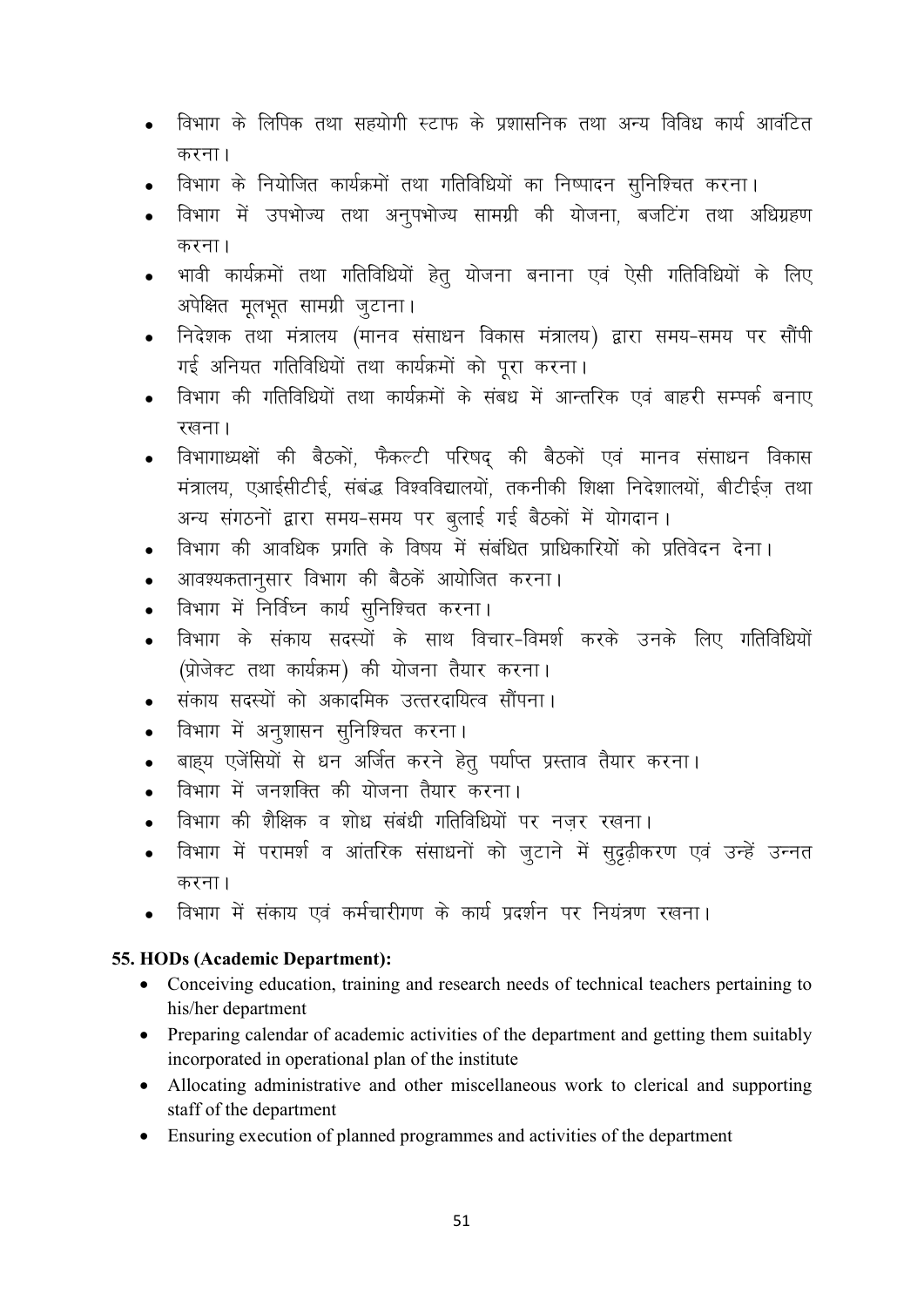- Planning, budgeting and procuring consumable and non consumable items in the department
- Planning for future programmes and activities and infrastructure required for such activities
- Undertaking unscheduled activities and programmes assigned by the Director and Ministry (MHRD) from time to time.
- Maintaining internal and external liaisoning in connection with programmes and activities of the department
- Contributing in HOD meeting, faculty council meetings and meetings convened by MHRD, AICTE, Affiliating Universities, DTEs, BTEs and other concerned organizations from time to time
- Reporting periodic progress of the department to concerned authorities
- Holding department meetings as and when required
- Ensuring smooth functioning of the department
- Planning the activities (Projects and Programmes) of faculty in consultation with them
- Assign academic responsibilities to the faculty
- Ensure discipline in the department
- Prepare sufficient proposals for getting funding from external agencies
- Planning of manpower in the department
- Monitor the academic and research activities of the department
- Promoting and strengthing of consultancy and IRG in the department
- Monitor the performance of faculty and staff in the department

#### $56.$ समन्वयक:

- प्रोजेक्ट प्रस्ताव तैयार करना और प्रशिक्षण विषय-वस्तु का निर्णय लेना।
- कार्यक्रम समय-सारणी तैयार करना और सभी सत्रों के लिए विषय विशेषज्ञों की पहचान $\sqrt{q}u$ न करना।
- प्रशिक्षण कार्यक्रमों से संबंधित उन्नति संबंधी कार्य पूरे करना।
- प्रशिक्षण कार्यक्रमों के उपयूक्त निष्पादन हेतू छात्रावास/अतिथि-गृह/भोजनालय/सम्पदा कार्यालय/बाहरी एजेंसियों के साथ समन्वय करना।
- निर्धारित समय के अनुसार कार्यक्रम आयोजित करना।
- विषय विशेषज्ञों को दिए जाने वाले भुगतान को लेखा अनुभाग से पारित करवाने के बाद उन्हें (विषय विशेषज्ञों को) मुहैया करवाना।
- अल्पकालीन पाठ्यक्रम के सहभागियों से समय पर उनके विचार लेना, विचारों का विश्लेषण करना और संबंधित विभाग/प्राधिकारियों को उसकी सूचना देना।
- अल्पकालीन पाठ्यक्रम के सहभागियों का कार्य-निष्पादन मूल्यांकन तैयार करना और संबंधित राज्य/एजेंसी को प्रेषित करना।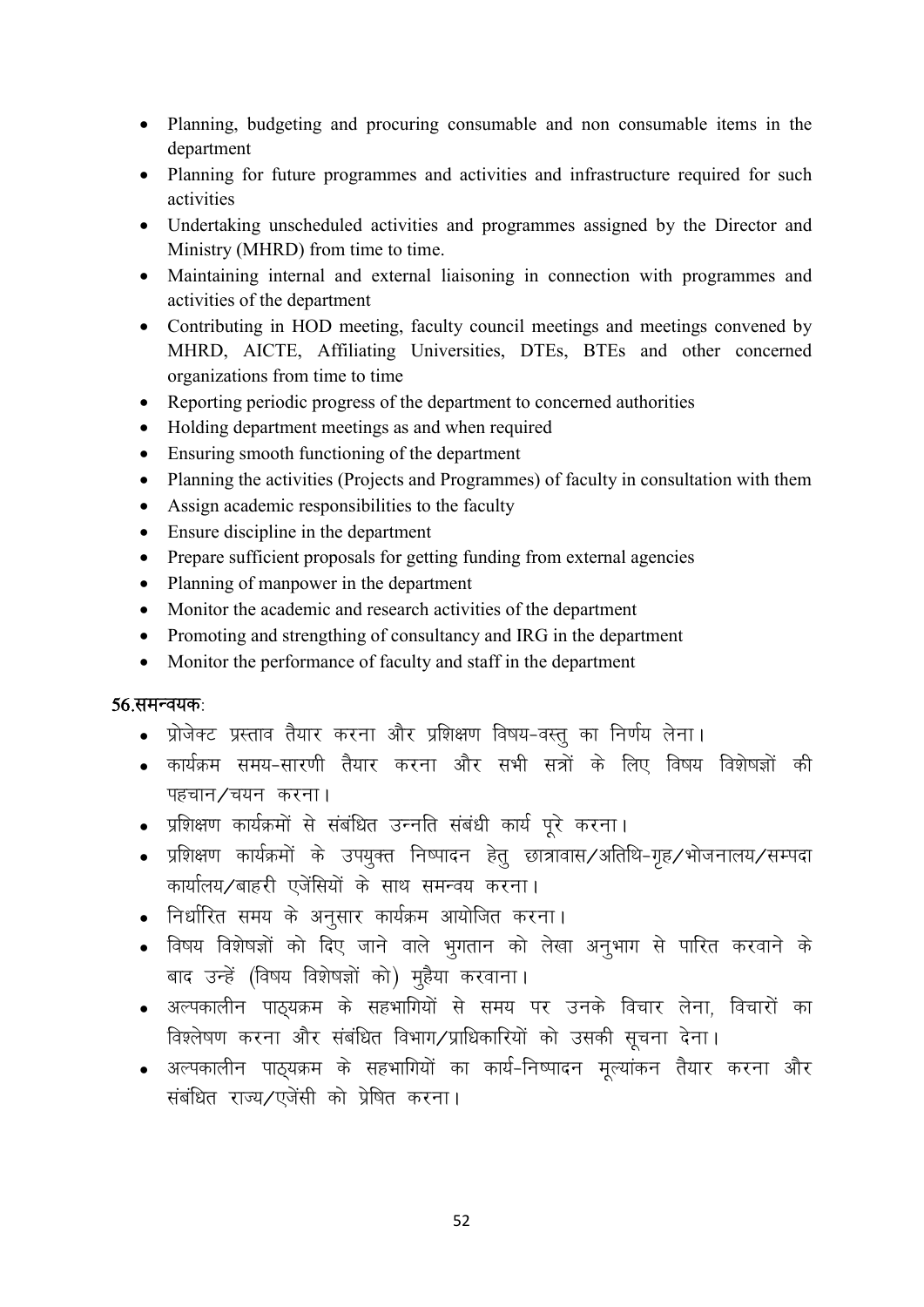• सहभागियों की जरूरतों तथा अपेक्षाओं को समझना और उन्हें पूरा करने का प्रयास करना।

#### 56. Coordinators:

- Preparing project proposals and deciding the training contents
- Preparing programme time table and identifying resource persons for all sessions
- Undertaking promotional work pertaining to the training programme
- Coordinating with Hostel/Guest House/Mess, Estate Office/outside agencies for proper execution of the training programme
- Conduct the programme as per schedule
- Arranging payment to experts in time after processing in accounts department
- Obtaining timely feedback from STC participants, analyzing feedback and conveying it to the concerned department/authorities
- Preparing performance evaluation of the STC participants and sending it to the concerned states/agencies
- Understand the needs and requirements of participants and try to fulfill them.

## 57. अधिष्ठाता (विस्तार सेवाएं एवं परामर्श):

- राष्ट्रीय/अन्तर्राष्ट्रीय स्तर पर विभिन्न परियोजनाओं/कार्यक्रमों को पूरा करने के लिए मंत्रालय एवं अन्य एजेंसियों के साथ घनिष्ठ संबंध एवं नेटवर्किंग स्थापित करना।
- ग्राहकों की अपेक्षाओं को समझने के लिए सम्पूर्ण भारत में विभिन्न राज्यों के साथ सम्पर्क स्थापित करना और उन्हें सुदृढ़ करना एवं शिक्षा एवं प्रशिक्षण, पाठ्यचर्या विकास, अनुदेशात्मक सामग्री विकास में परियोजनाएं एवं कार्यक्रम आरम्भ करना।
- संस्थान के संकाय सदस्यों एवं तकनीकी संस्थानों तथा उद्योग के व्यावसायिकों हेत् आपसी लाभ के कार्यक्रमों को प्रारम्भ करने के लिए उद्योग तथा वर्ल्ड ऑफ वर्क एवं इसी तरह की अन्य एजेंसियों/संगठनों के साथ सम्पर्क बनाना।
- विभिन्न ग्राहकों को, परामर्श परियोजनाओं की अभिवृद्धि के लिए उत्साहित करना।
- संस्थान के विभिन्न विभागों के साथ परामर्श परियोजनाओं के कार्यान्वयन का समन्वय करना।
- अनवर्ती तथा अनौपचारिक व्यावसायिक शिक्षा कार्यक्रमों के आयोजन एवं विस्तार तथा परामर्श सेवाएं प्रदान करने में सामुदायिक तथा उद्योग के साथ सहयोग।
- तकनीकी तथा व्यावसायिक शिक्षा प्रणाली संबंधी भारत सरकार की योजनाओं तथा मानव संसाधन विकास मंत्रालय, भारत सरकार द्वारा समय-समय पर सौंपे गए कार्यों के लिए सहयोग सेवाएं प्रदान करना।
- विश्व के किसी भी भाग में स्थित ऐसे शिक्षा एवं अन्य संस्थानों को सहयोग देना जिनके लक्ष्य पूर्णत: अथवा आंशिक रूप से आपस में समान हों। यह कार्य संस्थानों के शिक्षकों एवं विद्वानों के आपस में स्थानांतरण द्वारा अथवा अन्य ऐसे ढंग से किया जाएगा जो उनके आपसी लक्ष्य प्राप्त होने में सहायक हों।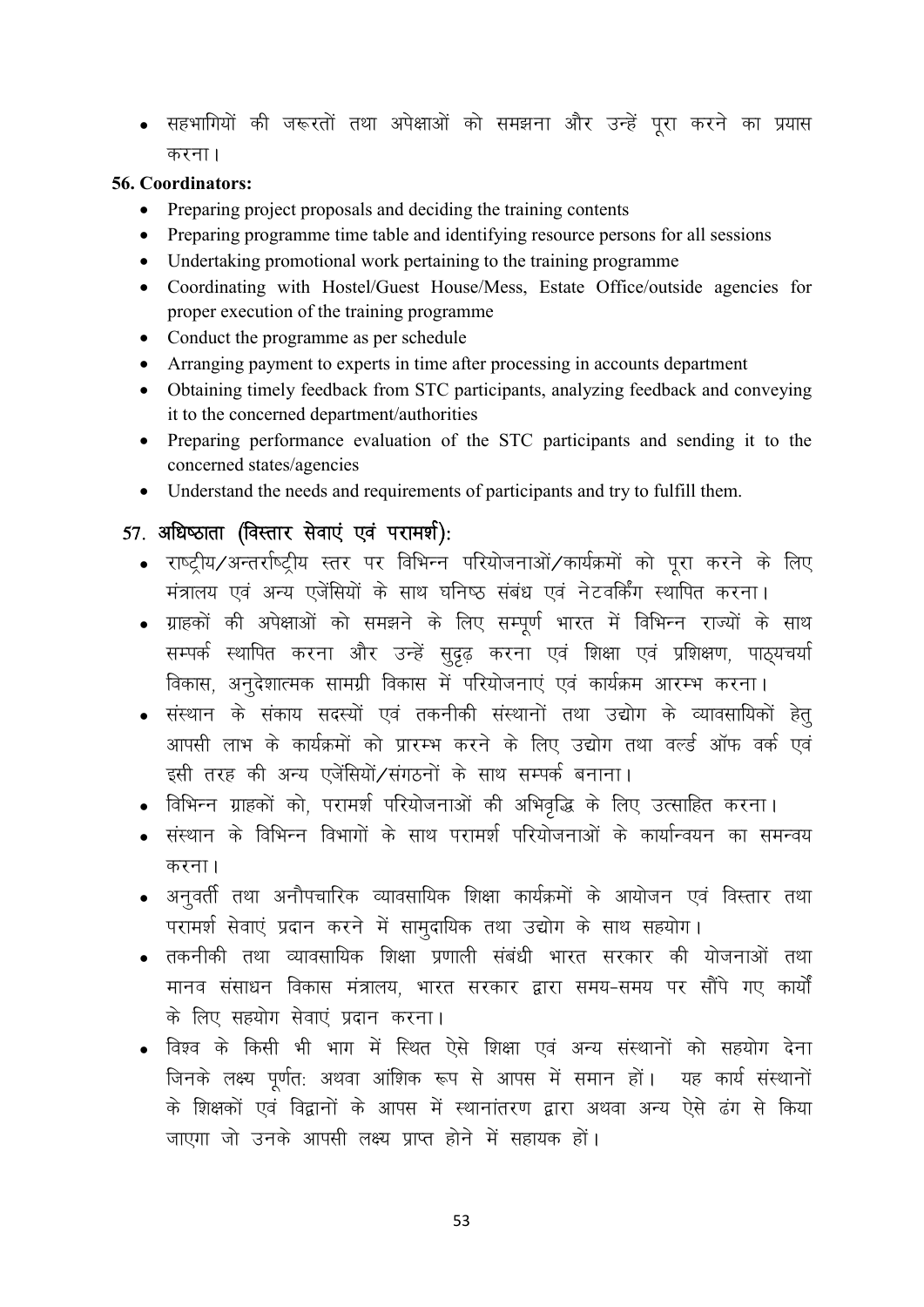- उद्योगों व अन्य शैक्षणिक संस्थानों के साथ आवश्यकतानूसार बंध पत्र हस्ताक्षरित करना $<sub>1</sub>$ </sub>
- परामर्श व परीक्षण संबंधी सभी प्रस्तावों की जांच करना।
- परामर्श व परीक्षण संबंधी अर्जित धन को शासक मंडल के निर्णयों के अनुसार वितरित करना।

#### 57. Dean (Extension Services and Consultancy):

- To build close liasioning and networking with Ministry and other agencies at the national/international level for undertaking various project and programmes
- To establish and strengthen linkages with various states in the country to understand the requirements of the client and initiate projects and programmes in the areas of education and training, curriculum development instructional material development
- To build linkages with industry and world of work and similar other agencies/organizations for initiating mutually beneficial programmes for the faculty of the institution and technical institutions and the professionals of industry
- To give boost for enhancing consultancy projects from various clients
- To coordinate the implementation of consultancy projects with various departments of the institute
- To collaborate with community and industry in organizing continuing and non formal vocational education programmes and providing extension and consultancy services
- To provide support services to Government of India schemes related to technical and vocational education system and as entrusted by MHRD, Government of India from time to time
- To cooperate with educational or other institutions in any part of the world having objectives wholly or partly similar to those of the institute by exchange of teachers and scholars and generally in such manner as may be conducive to their common objectives.
- Signing MOU with academic and industrial houses as per need.
- Examining all proposals of consultancy and testing.
- Distribution of IRG as per the norms framed by BOGs received against consultancy and testing.

## $58.$  अधिष्ठाता (अनुसंधान तथा विकास):

- तकनीकी शिक्षा तथा प्रशिक्षण प्रणाली के विकास एवं इसके प्रबंधन हेत अनसंधान सामग्री (इनपूट) प्रदान करने हेतू सर्वांगी अनूसंधान।
- अभियांत्रिकी, प्रबंधन तथा व्यावसायिक शिक्षा क्षेत्रों में विशिष्ट अनसंधान परा करना।
- समाज के वृहत् लाभ के लिए औपचारिक तथा अनौपचारिक क्षेत्रों में अनुसंधान करना।
- संस्थान के कार्यक्रमों व इसकी गतिविधियों को बेहतर बनाने के लिए उचित शोध करना।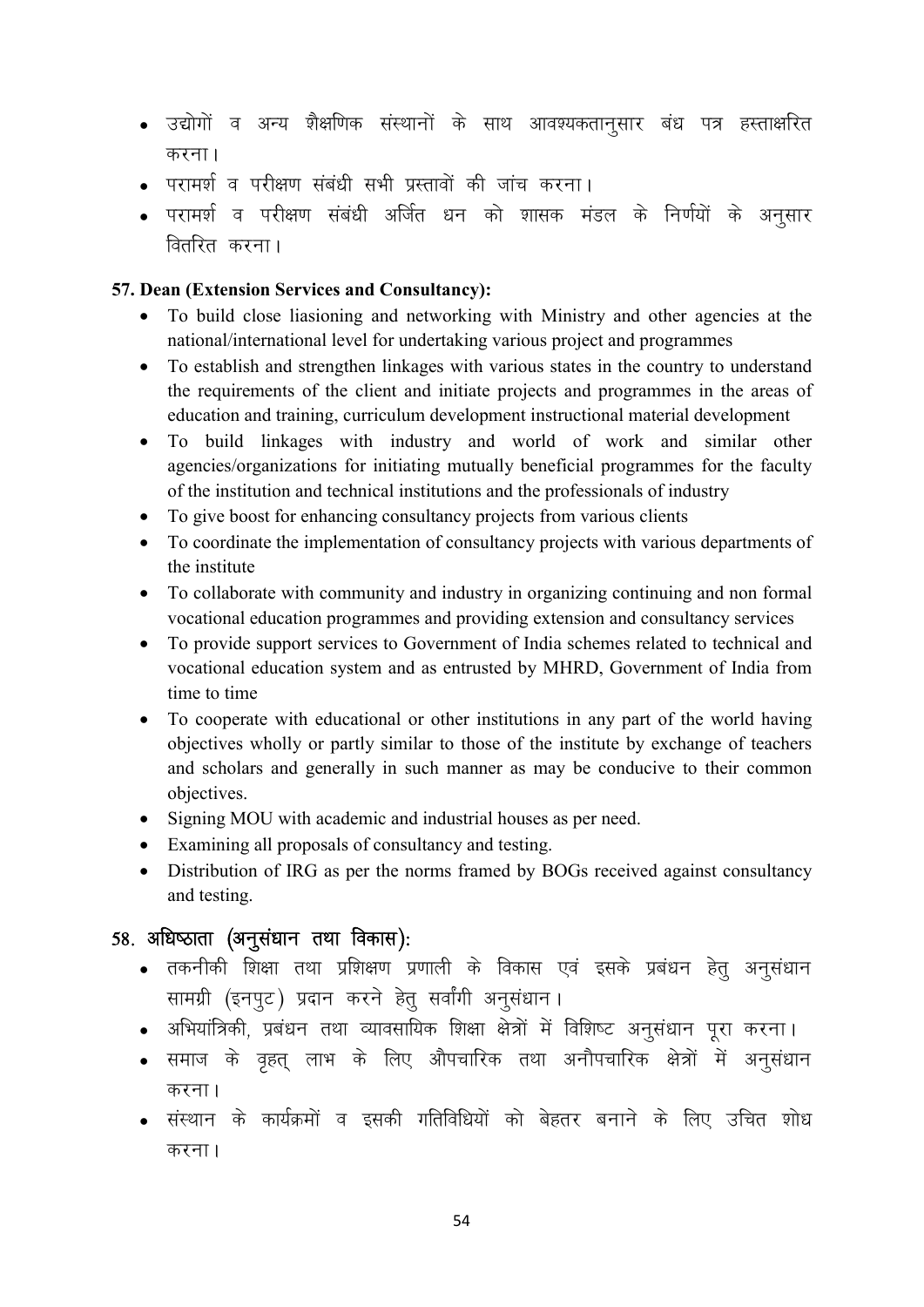- संस्थान द्वारा प्रारम्भ की गई प्रायोजित शोध परियोजनाओं का समन्वय करना।
- संस्थान द्वारा प्रारम्भ किए गए अनुसंधान एवं विकास परियोजनाओं के सभी प्रस्तावों की जांच करना।
- अनुसंधान एवं विकास परियोजनाओं के एवज़ में प्राप्त आन्तरिक संसाधन संबंधी अर्जित धन को शासक मंडल के निर्णयों के अनुसार वितरित करना।
- अनूसंधान एवं विकास परियोजनाओं के निष्पादन में अन्य संगठनों/उद्योगों के साथ सम्पर्क स्थापित करना।
- संस्थान के विभिन्न विभागों के साथ अनसंधान एवं विकास के क्रियान्वयन ∕निष्पादन का समन्वय करना।

#### 58 Dean (Research and Development):

- To coordinate systemic research for development of technical education and training system and its management
- To undertake specific research in Engineering, Management and Vocational Education areas
- To undertake research in formal and non formal areas for the benefit of society at large
- To undertake research for improving quality of institute programmes and activities
- To coordinate sponsored research projects undertaken by the institute.
- Examing all proposals of research and development project undertaken by the institute
- Distribution of IRG as per norms framed by BOGs received against research and developnet projects.
- To build linkages with other organisations/industries in execution of research and development projects.
- To coordinate the inplementation/execution of research and development project with various department of the institute.

\*\*\*